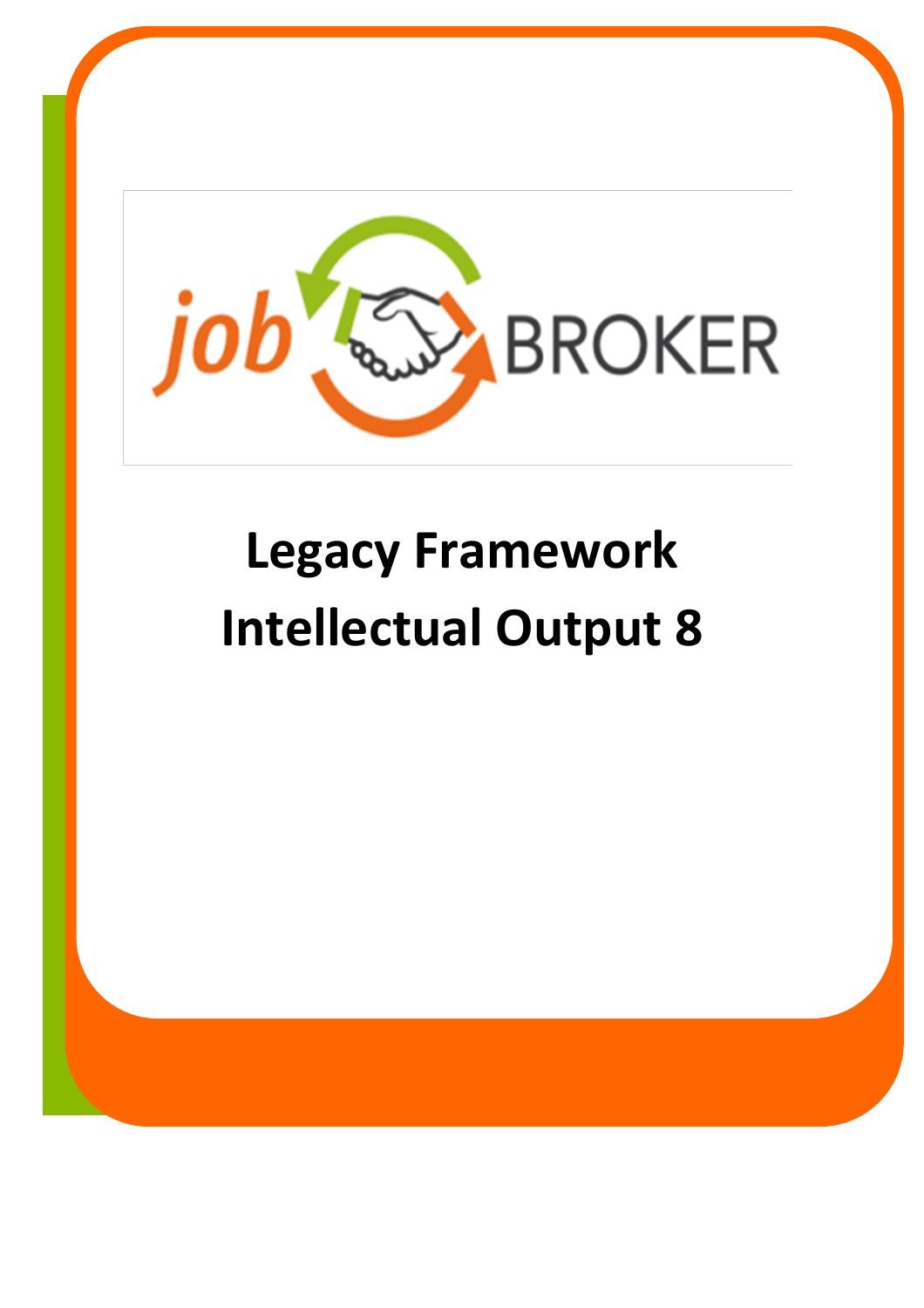

# **Acknowledgements and Disclaimer**

The European Commission support for the production of this publication does not constitute an endorsement of the contents which reflects the views only of the authors, and the Commission cannot be held responsible for any use which may be made of the information contained therein.



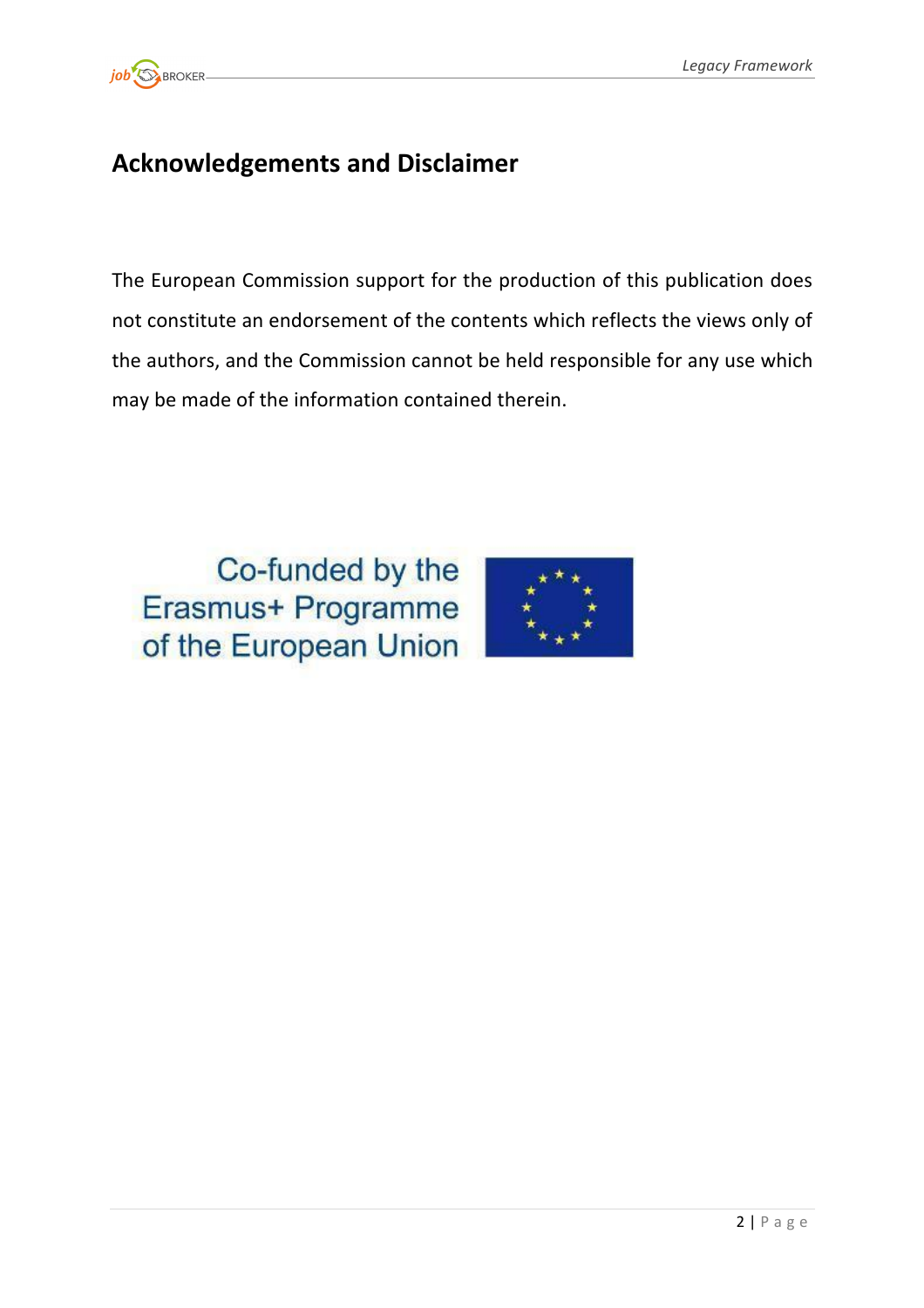|     | <b>Contents</b>                                              | Page |
|-----|--------------------------------------------------------------|------|
| 1.  | <b>Purpose</b>                                               | 4    |
| 2.  | <b>Context: European Job Brokerage 2018</b>                  | 6    |
| 3.  | Legacy action plan – national level                          | 10   |
| (a) | <b>Austria</b>                                               | 10   |
| (b) | <b>Cyprus</b>                                                | 15   |
| (c) | Germany                                                      | 18   |
| (d) | <b>Greece</b>                                                | 21   |
| (e) | Iceland                                                      | 25   |
| (f) | <b>Italy</b>                                                 | 28   |
| (f) | Spain                                                        | 34   |
| (g) | <b>United Kingdom</b>                                        | 38   |
| 4.  | <b>The Job Broker Transnational Network</b>                  | 41   |
| 5.  | Development of a European Quality Seal<br><b>Association</b> | 44   |
| 6.  | <b>Contacts and further information</b>                      | 50   |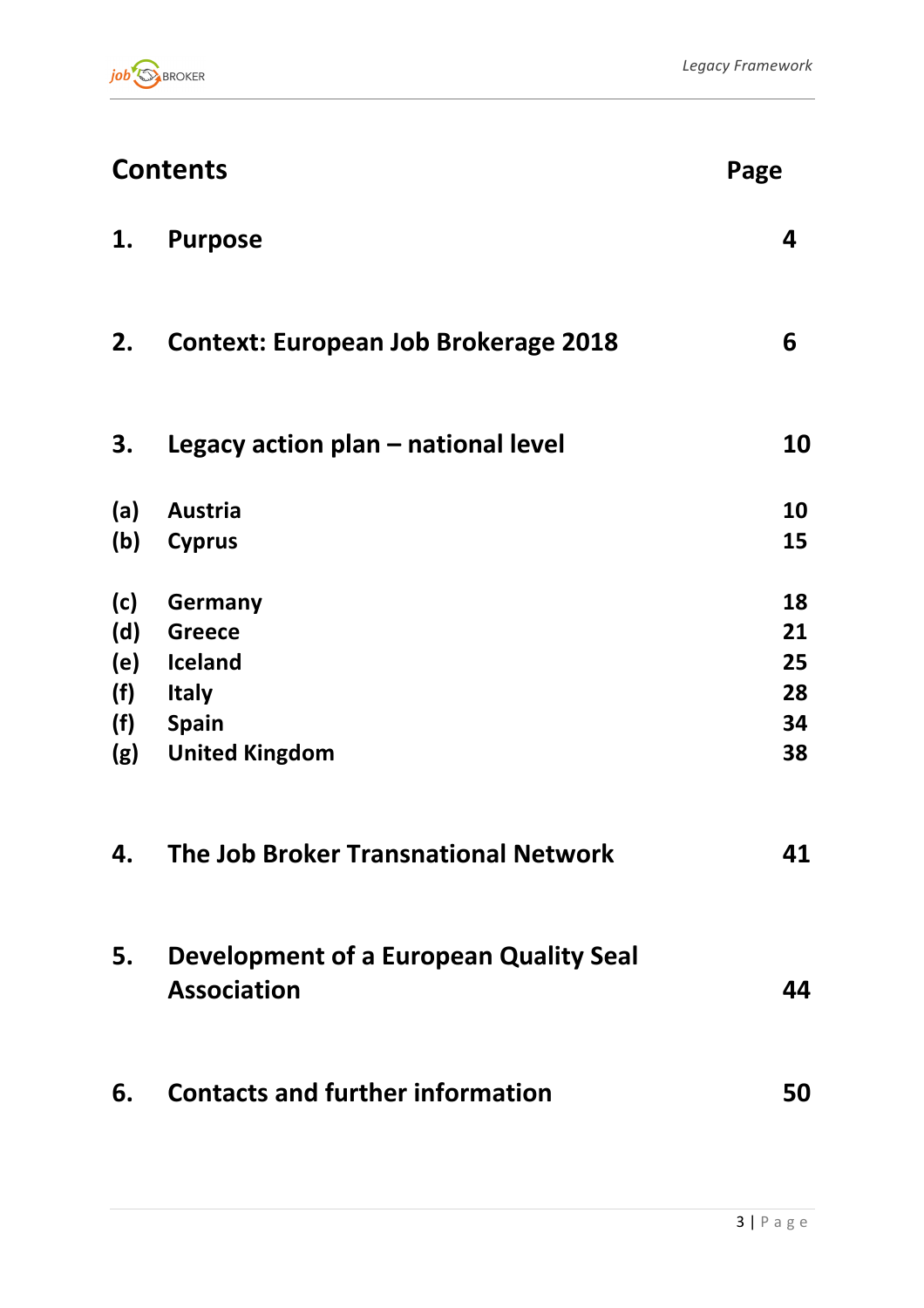

#### **1. PURPOSE**

This document represents the final Intellectual Output of the Job Broker Erasmus+ project  $-$  its Legacy Framework. The purpose of this Framework is to:

- Describe the main elements of the Job Broker Legacy strategy
- Outline the Legacy action plan for the Job Broker project and results, including the on-going development of the Job Broker network in the national context by the current partners in Austria, Cyprus, Germany, Greece, Iceland, Italy, Spain and the United Kingdom
- Describe the main elements of the informal European Job Broker network and new European-level infrastructural developments to support it

The preceding Intellectual Outputs of the Job Broker project have all been designed in order to ensure that they are sustainable and transferable, or where appropriate have identified unmet needs and action plans for succession development. In particular:

**IO1 -** *Transnational Research Study - Policies, Systems and Needs Analysis –* through which the underpinning issues, common themes, similarities and differences in a range of issues connected to the role of the Job Broker were systematically researched and specified to provide an authoritative basis against which subsequent developments have been built;

**IO2** – *Job Broker Occupational Profile* - comprising of an agreed Person Specification and Role Description, defining the purpose and function of the Job Broker and a set of Occupational Standards that capture the competencies required to effectively carry out the Brokerage function, aligned to partner National Qualification Frameworks (NQFs) and the European Qualification Framework (EQF).

**IO3 and IO4 –** *Curriculum Programme* – designed in close cooperation with Job Brokers, including a thorough end-user pilot in each partner country. The Programme comprises a set of learning outcomes that are worked towards through an action-learning model in groups, supported by flexible learning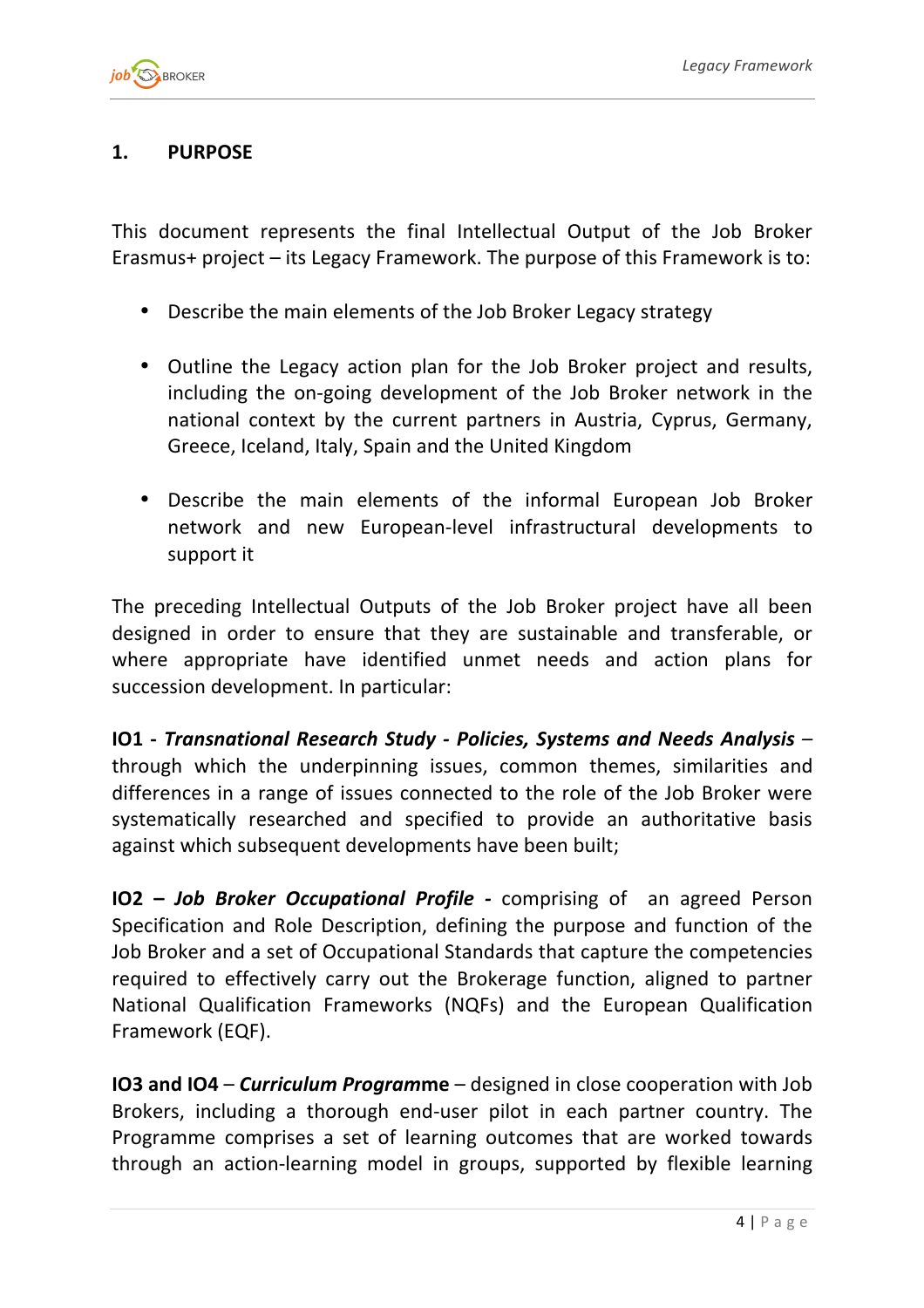

materials, produced in each partner language, which can be replicated and delivered in any transferable context in groups of peers, without the need for expensive resources.

**IO5 -** *Assessment and validation leading to certification* – including a Technical Competency Map that consolidates a set of Learning Outcomes and a set of Evidence Requirements to form the basis against which the finalised learning outcomes would be assessed in a future accreditation route; and a 'road map' as a feasibility study / options appraisal of the way forward to secure accreditation and certification at the European and national level. This includes a full review of national institutions and specifically the international frameworks available for future work in relation to the official accreditation of the curriculum, notably a University CPD route accredited via ECTS, a VET institution for ECVET, and an appropriate ISO standard (ISO/IEC 17024:2012 Conformity assessment  $-$  General requirements for bodies operating certification of person) .

**IO6** - *Job Broker Tool Kit and Self-Directed Learning Guide* – designed specifically for Job Brokers in Europe who may find themselves in an isolated situation, lacking any appropriate peer group support (such as is required by IO3) or any professional training. The Self Directed Leaning Guide comprises a series of tools, resources and learning exercises with feedback to support the learning through 'autonomous learning'. It has been translated into each partner language, and designed specifically to be used by Job Brokers that are learning through it on their own – with no cost implications beyond their time, with maximum sustainability and application in mind.

This Legacy Framework begins by providing the overall context for European job brokerage in 2018. It then summarises the main elements of the Job Broker legacy strategy, including the approach that the project has implemented from the start to support its on-going adoption and networking.

The plans for sustainability in each partner country are then set out, including a summary of the main factors that will assist and hinder the on-going legacy at the national level.

Finally, the Legacy Framework describes the informal Job Broker European network that has been established, and this will be developed further to support a professional certification of the European Job Broker role and further European mobilities for Job Brokers.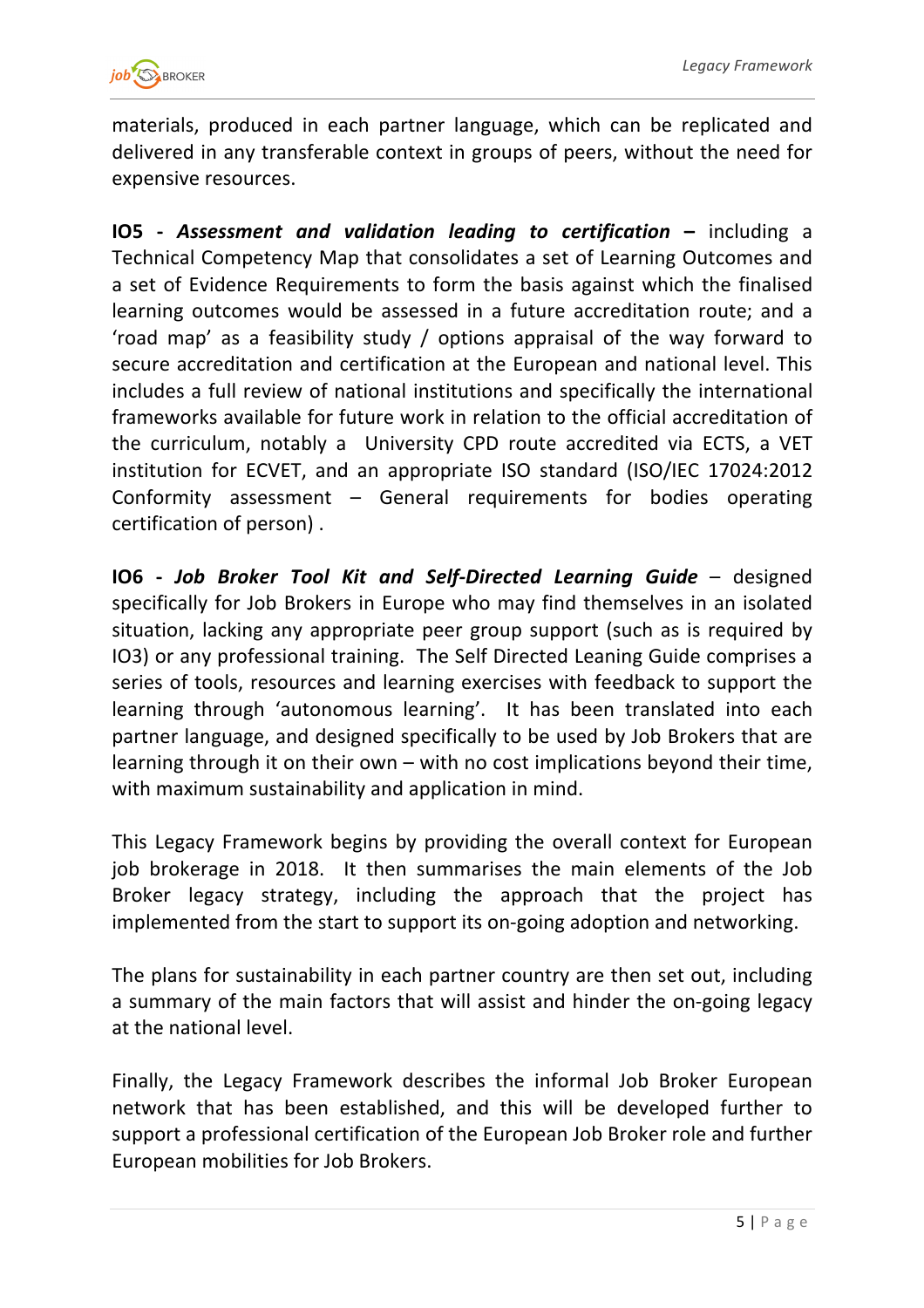



#### **2. CONTEXT: EUROPEAN JOB BROKERAGE IN 2018**

The Job Broker project was designed in the early part of 2015. In 2018 there are signs of economic recovery in Europe following the long-term effects of the 2008 financial crisis; however high levels of unemployment remain a persistent and major challenge. The EU28 unemployment rate stands at 7.5% (18.2) million people) and the Euro area 8.8% (*Eurostat*, November 2017). Youth unemployment is even worse at 16.5% in the EU28 (18.6% in the Euro area). There are also striking unemployment differences between the partner countries in Northern and Southern regions. The highest rates are in Greece (20.6%) Spain (16.7%) and Cyprus (10.2%), where youth unemployment can be more than double these rates (e.g. 40.2% Greece and 38.3%, Spain). Iceland  $(2.8%)$  Germany  $(3.6%)$  and the UK  $(4.1%)$  have among the lowest rates. Therefore the unemployment context in which the Job Broker project was designed remains as relevant at its close as at its beginning.

The Job Broker project has also been designed and implemented in a context where publicly-led active labour market initiatives are being targeted towards the drive to reduce unemployment, on the one hand, and address labour market and skills shortages on the other.

The need for new solutions to address both of these aspects is also seen in accelerating public sector financing reform, including performance management regimes for Vocational Education and Training (VET) and Public Employment Service (PES) providers, who are increasingly assessed on their success in achieving  $-$  and sustaining  $-$  suitable job placements for young people, apprentices and unemployed job seekers by ensuring that their provision is relevant and customised to the needs of the employers who provide the jobs.

At the most pronounced end of these reforms there are 'payment by results' funding approaches which redefine the traditional intervention approaches. In such situations, either an element of public funding for active labour market measures  $-$  or indeed all of the public funding  $-$  is no longer granted for the running of courses or the provision of information, advice and guidance services to job-seekers. Instead, in such areas, successful qualification attainment, job entry  $-$  and even job retention for a period of time  $-$  has become more common.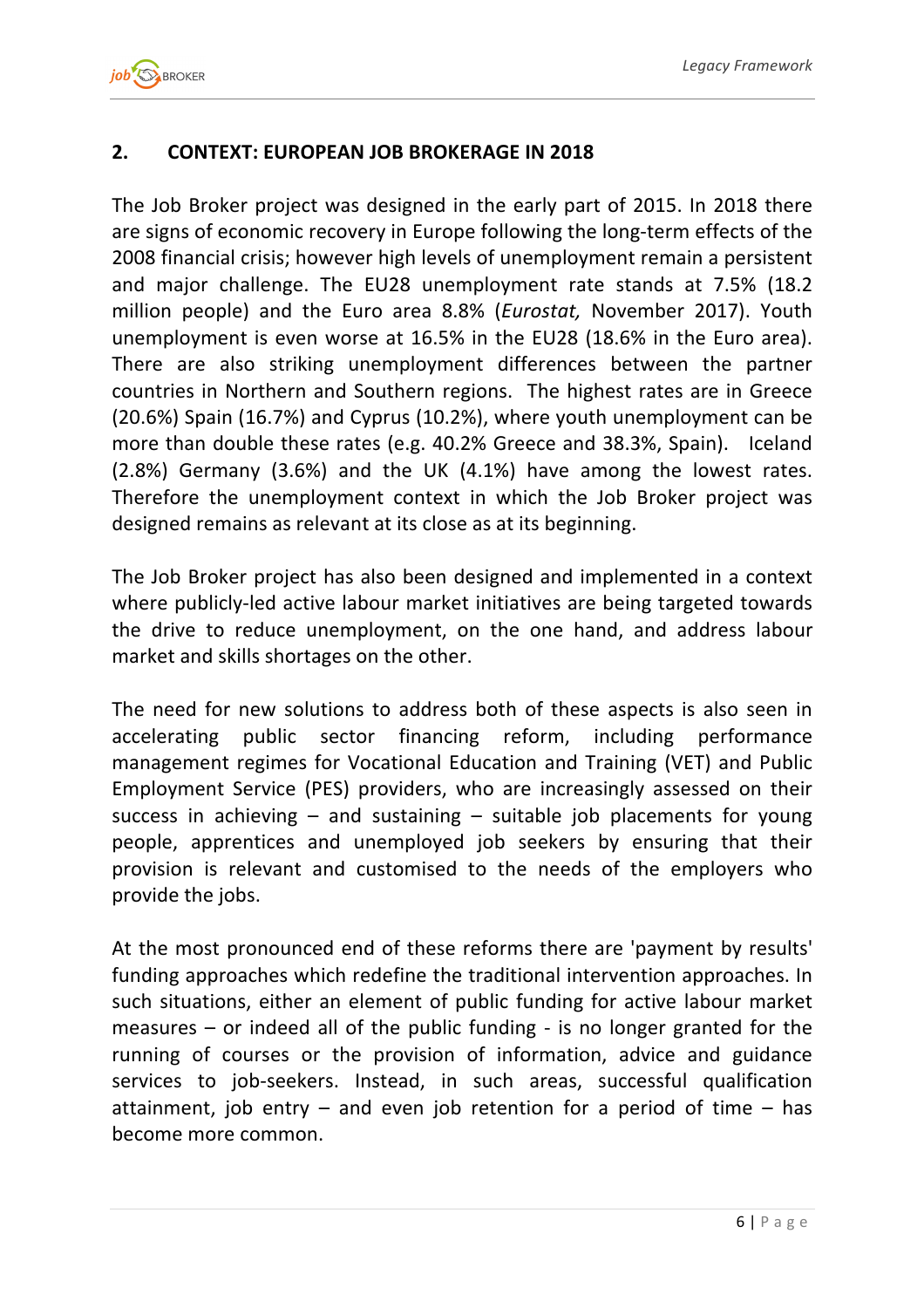

This results-based 'output' funding formula has been present in the UK's public regeneration, VET & PES programmes for many years. However, one of the responses of public sector reform to the austerity crisis in this field has been to see, since 2011, and wider and more wholesale move towards 'payment by results' across the whole range of public provision in employment and training, as well as other areas of social and economic development. Therefore it is now the norm, rather than the exception, that elements of public funds are released only when job-seekers access and retain employment, in some cases for a minimum of 6 months and in some programmes up to 2 years.

This complex and accelerating situation has radically impacted upon the role of labour market advisers and intermediaries in the UK in particular, giving rise to an emerging occupational role of the 'Job Broker' - a professional who works in publicly-funded VET and labour market programmes that are aimed at unemployed, and typically disadvantaged, job seekers. This occupational role extends beyond, for instance, employment counsellors in that it involves direct and sustained engagement with employers to achieve the required outcomes (progression to VET or further VET, initial and sustained job placements). It differs from the work of private employment agencies in that it is concerned with the provision of in-depth support to unemployed job-seeking clients who are being supported in publicly-funded active labour market, social inclusion and VET programmes.

At the start of Job Broker, elements of this type of financing reform were beginning to appear in the management of public programmes in other European countries (e.g. Italy, Germany), or its feasibility was being discussed in public employment policy contexts in other European countries. However, pubic service reform in employment and training not only a question of financing, but also a question of service design (although the two can be closely linked). Therefore since the start of the Job Broker projects there have been developments in countries such as Austria, where an element of deregulation and a change of licensing requirements have also impacted upon the roles of those that work with job-seekers or Iceland, where working closely with employers to 'bridge the gap' between their needs and the available labour supply is a priority for the national employment service.

These trends are also highlighted in European policy research. For instance, 'Anticipating and Matching Skills and Jobs: The role of Employment Service *Providers'* (CEDEFOP, 2015) highlights how Europe's PESs must keep pace with ever-faster changes in the world of work, given their core mandate of bringing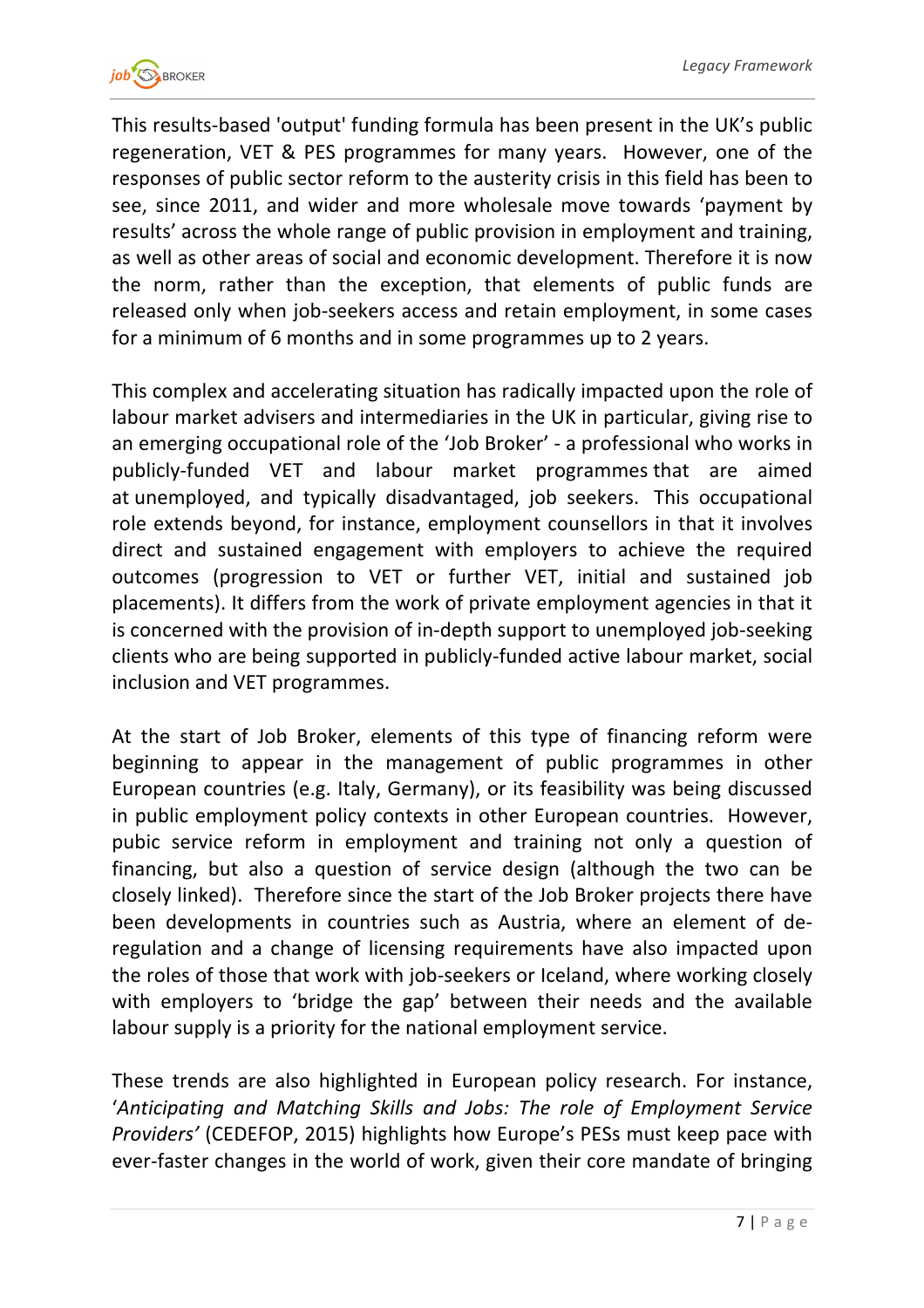

together young people and jobseekers with job vacancies and apprenticeship opportunities has become a complex task. The occupational profile of the Job Broker has distinct considerations that need to be strengthened, with the need to offer formal recognition of an increasingly important professional occupation (*Professionalising Career Guidance*, CEDEFOP).

At the European transnational level, reducing unemployment and addressing skills shortages can also be addressed through fostering labour market mobility, and European instruments such as EURES (job mobility portal) and ESCO (multilingual classification of European Skills, Competences, Qualifications and Occupations, part of Europe 2020) have a critical part to play, particularly by those in the VET and the Public Employment Services (PES) systems who provide job vacancy advice and guidance.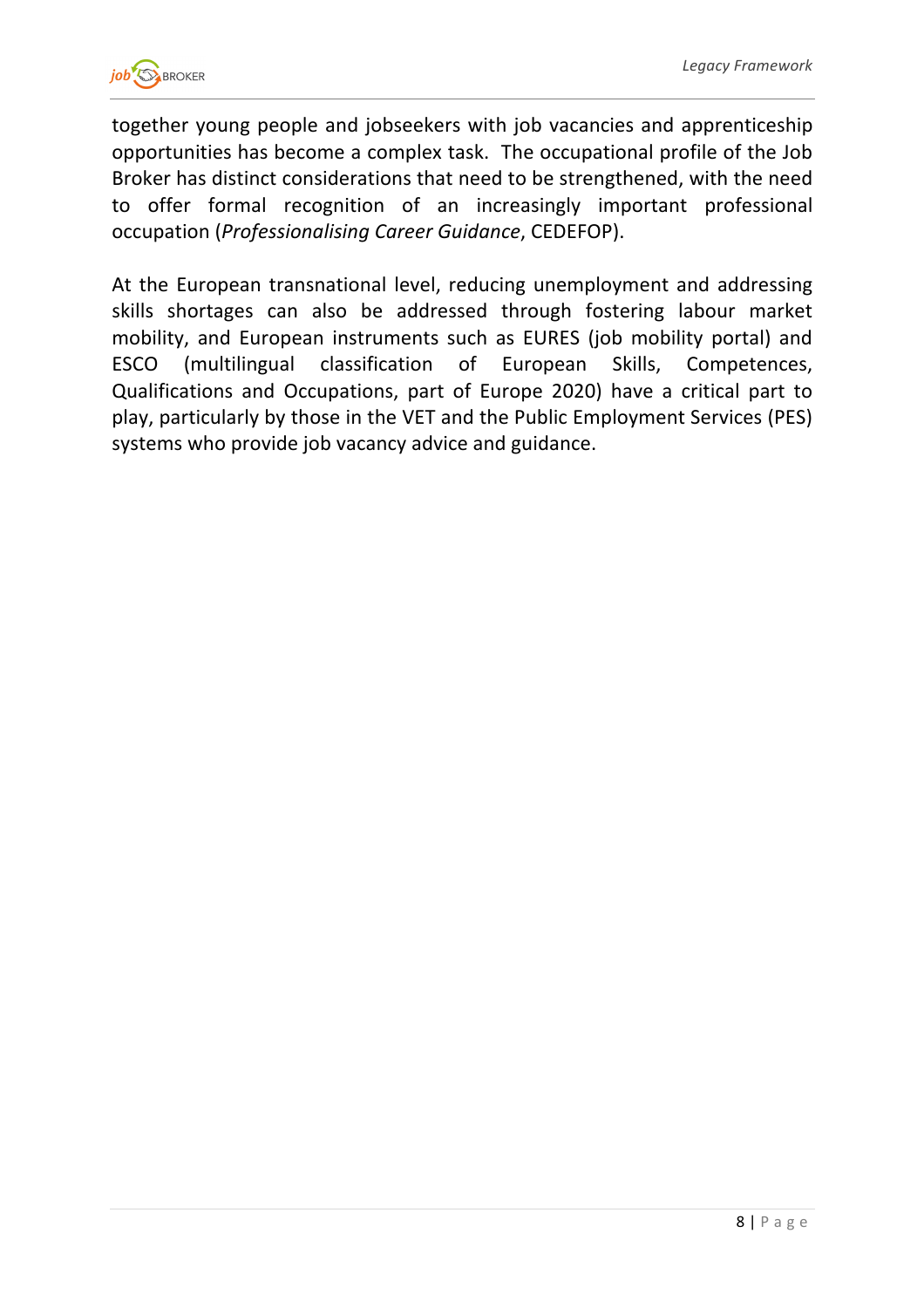

#### **3. LEGACY ACTION PLAN – NATIONAL LEVEL**

One of the main challenges to the development of a common learning and training approach in Job Broker is the range of different policy and programme frameworks that exist in different countries, both in terms of the VET system and the approach taken to active labour market policies in the PES by different countries  $-$  and in some cases different regions (e.g. Italy).

Therefore the project has designed and published a number of common European outcomes to support Job Brokers. These include the commonalities and the use of the European Qualification Framework (EQF) as a benchmark as set out in the Job Broker Occupational Profile. They also include the use of the EQF and the approaches that are adopted to the design of learning content and learning implementation in the Curriculum Programme and the Self-Directed Learning Guide. The Job Broker project has also identified an appropriate qualification and certification strategy at the European level, in which common European tools and instruments to support European labour market mobility, such as ESCO ad EURES are fully integrated.

Nonetheless, given the primacy of national policies in VET and PES provision, it remains the case as set out in the project's review and planning for accreditation (IO5) that the current professional training and qualification requirements for roles that are related to those that have been identified and aggregated at the present time are recognised within the National Qualifications Framework (NQF).

Therefore, alongside the European networking and certification plans that are set out in sections 5 and 6 below, this Legacy Framework considers, at the national level, the main results, or specific aspects of the results that will be sustained or developed at the national level, including considerations of:

- The Occupational Profile, Curriculum Programme and Self-directed Learning Guide
- Specific aspects such as the action learning approach to professional development
- The partner organisation's services and plans
- The local/national Job Broker network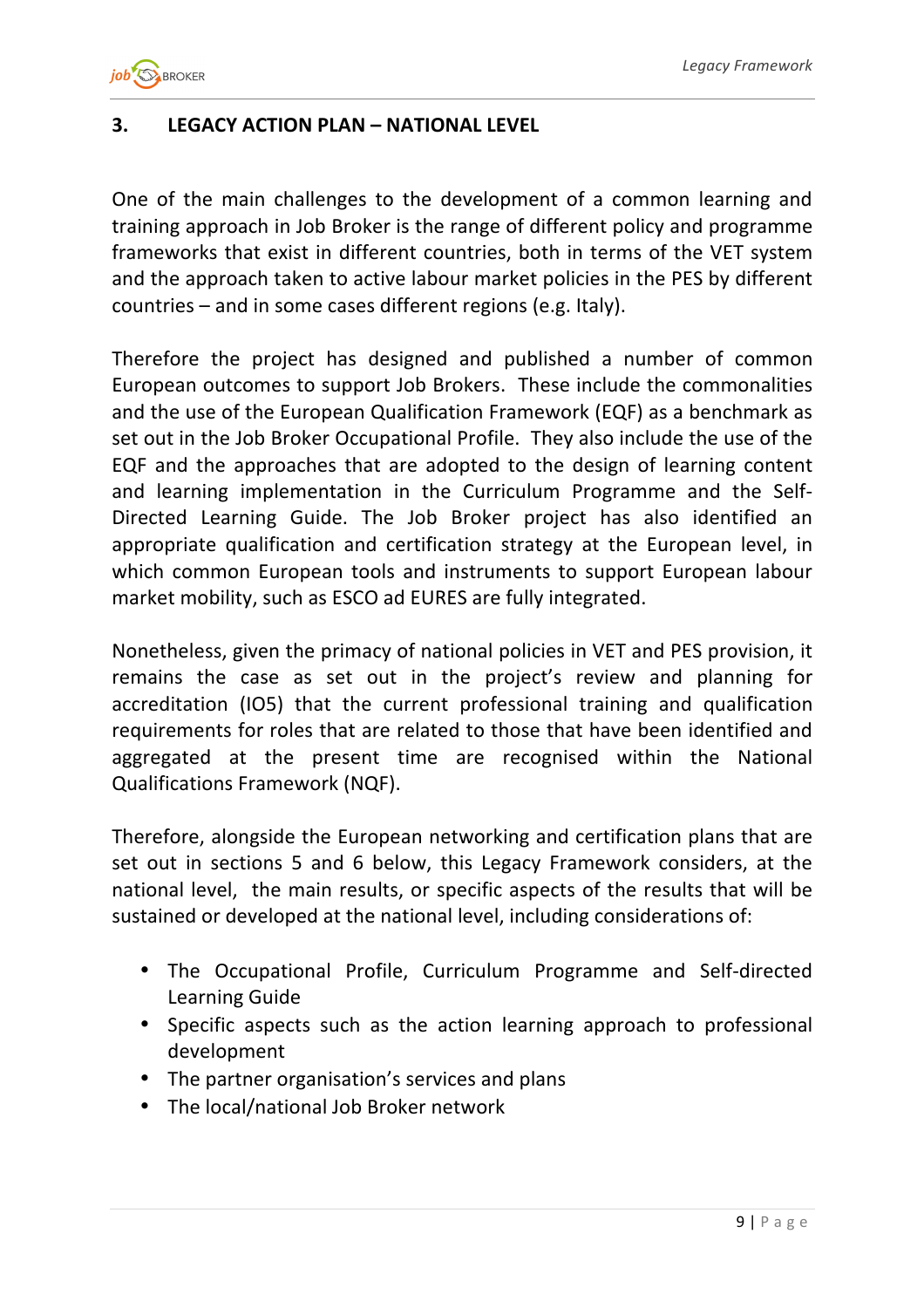

#### **(a) AUSTRIA**

#### 1. Specific Features of Legacy

As the needs analysis and feedback from the target group during the project has shown, there is one key element of the Job Broker role missing in many cases when it comes to job brokering in Austria: to act as an intermediary between job seekers and employers. Up till now supporting job seekers on their way into employment is more or less restricted to job application training (how to search for a Job, how to write a good resume, how to act in a job interview situation) and professionals working within Active Labour Market Programme (ALMP) measures do not get directly involved with potential employers. On the other hand, there is a trend towards payment by results in contracts between the PES and providers of ALMP measures. More and more providers are trying to adapt to this trend by implementing new elements of job brokering, especially to get more in touch with employers and to take the role of an intermediary agent between job seekers and employers. At the moment there seems to be a lack of training offers that help professionals to gain the necessary knowledge, skills and competencies to act in this role.

From this point of view abif is highly interested to use contents of the Job Broker Curriculum and Self-directed Learning Guide that are based on an action learning approach, to fine tune them for the Austrian labour market and ALMP context and to develop corresponding training offers for professionals working in the context of ALMP measures. This is already happening right now at abif. We developed a country specific chapter to the Curriculum and offer this as a four-day training programme for active professionals within ALMP measures (e.g. trainers, coaches, vocational counsellors). In addition to this a big provider of ALMP measures called "Job Transfair" (https://www.jobtransfair.at) has commissioned abif to provide an in-house training for its employees based on the Job Broker Occupational Profile and learning materials. Of course, abif will offer this kind of training on a regularly basis. Here we profit from our references on the training sector for professionals working within the area of ALMP measures.

When looking at a long-term perspective abif has another goal. In contracts between PES and providers of ALMP measures, providers must prove the qualification of their staff when bidding for a contract. Here the PES publishes a list with recognised qualifications and trainings that can be stated by the providers. The list represents qualifications and trainings the PES perceives as adequate for professionals working within ALMP measures. Abif will try to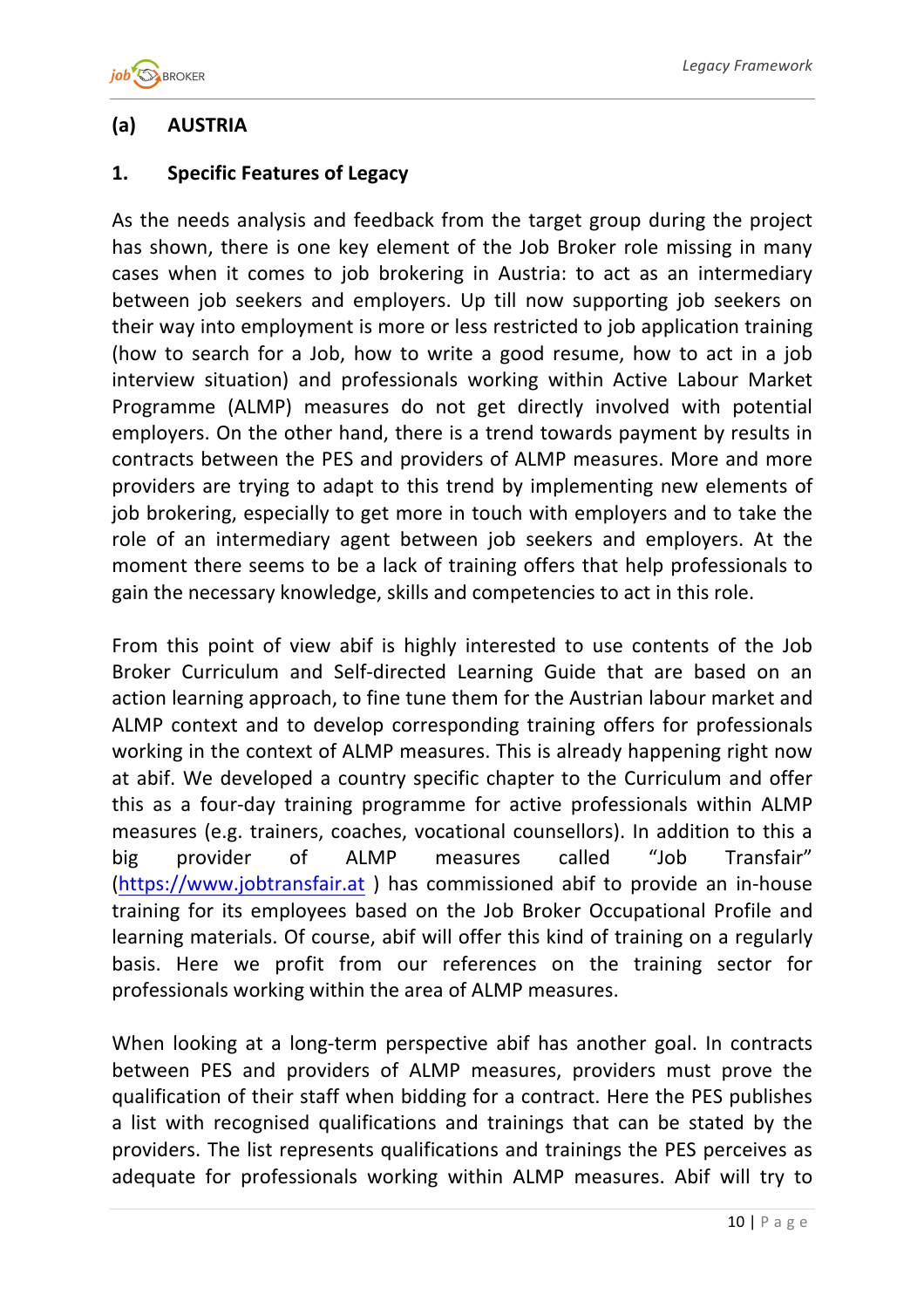persuade the PES to take up job broker related training offers in this list, which in turn would further stimulate the demand for job broker trainings and thereby will help to foster professionalism in the area of Job Brokering in Austria. 

PES guidelines for contracting providers (e.g. Vorstandsrichtlinie zur Vergabe von Bildungsmaßnahmen, GZ BGS/AMF/0722/9934/2015) has provoked a stronger focus on the area of 'outplacement' activities'. Further, in October 2017 the Änderung der Gewerbeordnung 1994, BGBI I 2017/94) was amended which has de-regulated the mandatory requirements placed upon commercial job agencies, with a corresponding concern from the Austrian Chamber of Commerce to safeguard quality standards. Both developments have provoked the need for a recognised professional qualification to support appropriate 'licensing' for Job Brokers.

Although the Job Broker project aimed at Job Brokering in the area of ALMP representatives from the area of commercial employment agents also showed great interest in the project. One of the reasons for this interest is the legal changes in this occupational segment; specifically, an obligatory examination that was a prerequisite to receive a business license in no longer necessary since October 2017. In this situation the Austrian Chamber of Commerce, who represent the interests of this industry, is looking for options to implement a voluntary training and examination that should work as some kind of quality seal. Here they found the Job Broker Curriculum to be a good basis for the development of a training curriculum and examination procedure for the area of commercial Job Brokering. Although no concrete results came out of this cooperation so far, we are in regular contact with representatives and we will further discuss a future cooperation in developing a training and corresponding examination.

To reach above described objectives in the future, abif needs, beyond others (e.g. personnel resources), the following resources:

Access to the target group – As target group we see professionals already working with job seekers within ALMP measures as well as the organisations they work for (providers of ALMP measures). Here, abif already is in a good position. In recent years abif conducted many trainings and conferences aiming at exactly this target group. Currently abif has over 3.000 subscribers to its newsletters, most them are members of the above described target group.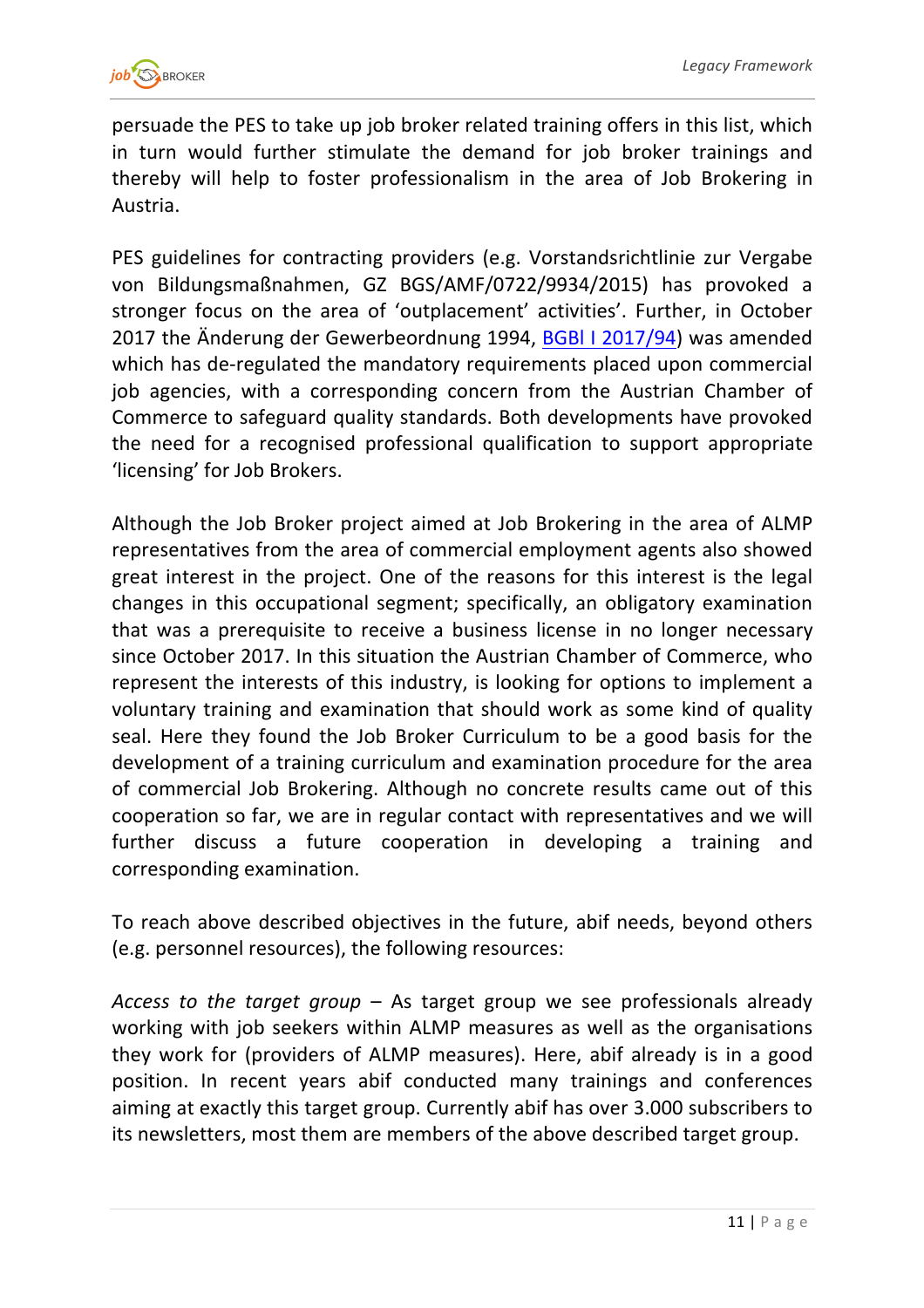

*Access to expert knowledge* – Although the learning materials developed in the current project have a high quality a fine tuning for the Austrian context will be necessary. As explained above the biggest training need in Austria is the issue of directly working with employers. Since that is exactly what commercial employment agents do as their business we will also try to use our cooperation with the Chamber of Commerce to acquire additional expertise for development of training offers for this specific thematic area.

Access to decision makers – abif already has well established contacts to some departments of the PES. So far, we don't have contact to the department that is involved in the contracting of ALMP measures in the Vienna region and who is also responsible for the creation of a list that sets out recognised trainings and qualifications for professionals working within ALMP measures. Here we will try to use our existing contacts to get in touch with decision makers and to present our training offer to them.

*Proven quality of Job Broker training* – the success of the implementation of a new training offer for Job Brokers strongly relies on the perceived quality of the training by the target group and other stakeholders. The fact that the occupational profile, as well as the corresponding learning materials, was developed in frame of a transnational project with the support of professional Job Brokers and other experts from different countries and different fields represents for abif a quality feature. Therefore we plan to keep up the link between the job broker project and training offers abif develops on basis of the project. In concrete terms, that means that we will keep information about the project as well as the link to the project website in the respective section or our company website and that we will keep using the English term "Job Broker" for the name giving of such training offers. However, to be able to offer the training on a large scale it could only be helpful to have a formal quality feature. Therefore, abif is highly interested in any future collaborations aiming at a formalisation of the Job Broker learning materials for instance in form of an ISO certification.

#### **2. Overall approach to legacy and sustainability – Force Field Analysis**

As in many other occupational areas nowadays professionals working within ALMP measures are under a high pressure and it's not easy to obtain qualifications beside work. On the other hand, the work-based action learning approach of the Job Broker Curriculum that combines self-directed learning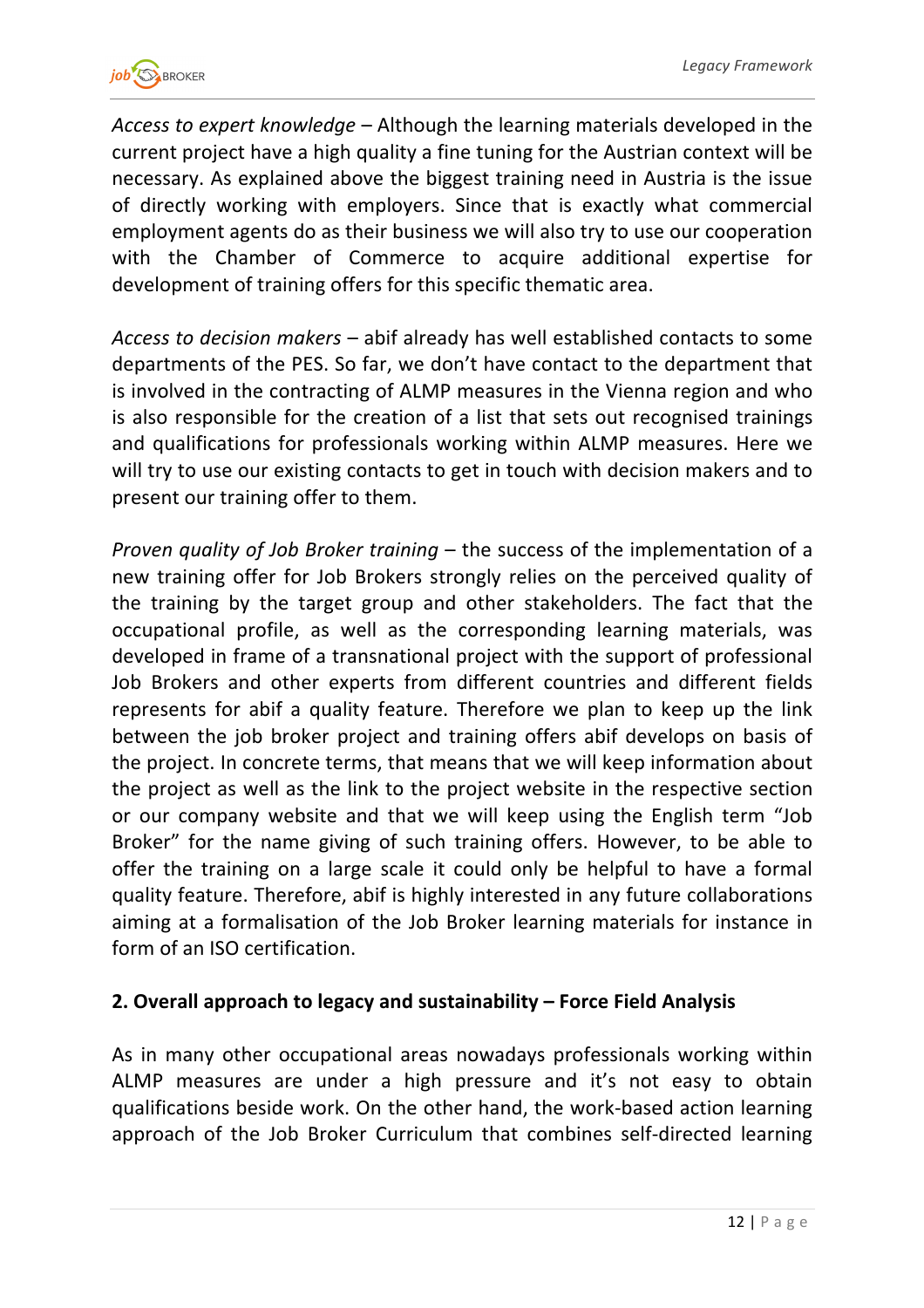

elements with interactive activities could be regarded as a great training offer for those who have to work besides the training.

abif work closely on this agenda with the Austrian PES (AMS, Dep. for Labour Market Research and Vocational Information); Ministry of social affairs and health (public authority for activities of the Austrian PES) as well as providers currently commissioned by the PES (e.g. BFI, Abz Austria, Update training, Ibis acam Bildungs GmbH, Weidinger & partner, Ipcenter.at, Team4, Caritas Wien, FAB); the trade group of "ArbeitsvermittlerInnen" (Commercial Job Brokers).

Job Brokering in the area of ALMP is not a statutory or registered occupation which means that there is no obligatory training or qualifications and no obligatory CPD activities. On the other hand, there are also no specific trainings of formal qualifications available at the moment that are specifically aimed at Job Brokers.

Also, the upcoming trend towards payment by results in the area of ALMP measures creates more and more pressure for providers of such measures to improve their Job Brokering services. Especially concerning the intermediary role of the job broker between employers and job seekers there should be a high demand for training opportunities. On the other hand, many providers and professionals working for them are very sceptical towards the payment by result approach and have shown some reluctance to adapt to the new conditions. However, abif has good contacts to the target group which will help to convince more and more providers and professionals of the necessity to adapt to the trend towards payment by results.

Especially when looking at providers of ALMP measures as employers of Job Brokers we regard the prospect of further develop Job Broker training materials into a formal qualification (e.g. in form of an ISO certification) would be a great asset for the future success of Job Broker training offers in Austria.

Eventually, there was also big interest in the Job Broker project from side of commercial employment agents. Although this sector is not the main target group of the Job Broker project it could be only positive if other target groups could benefit from the results produced by Job Broker. In addition, the expertise of commercial employment agents in the work with employers could benefit a further development of Job Broker learning materials in the future.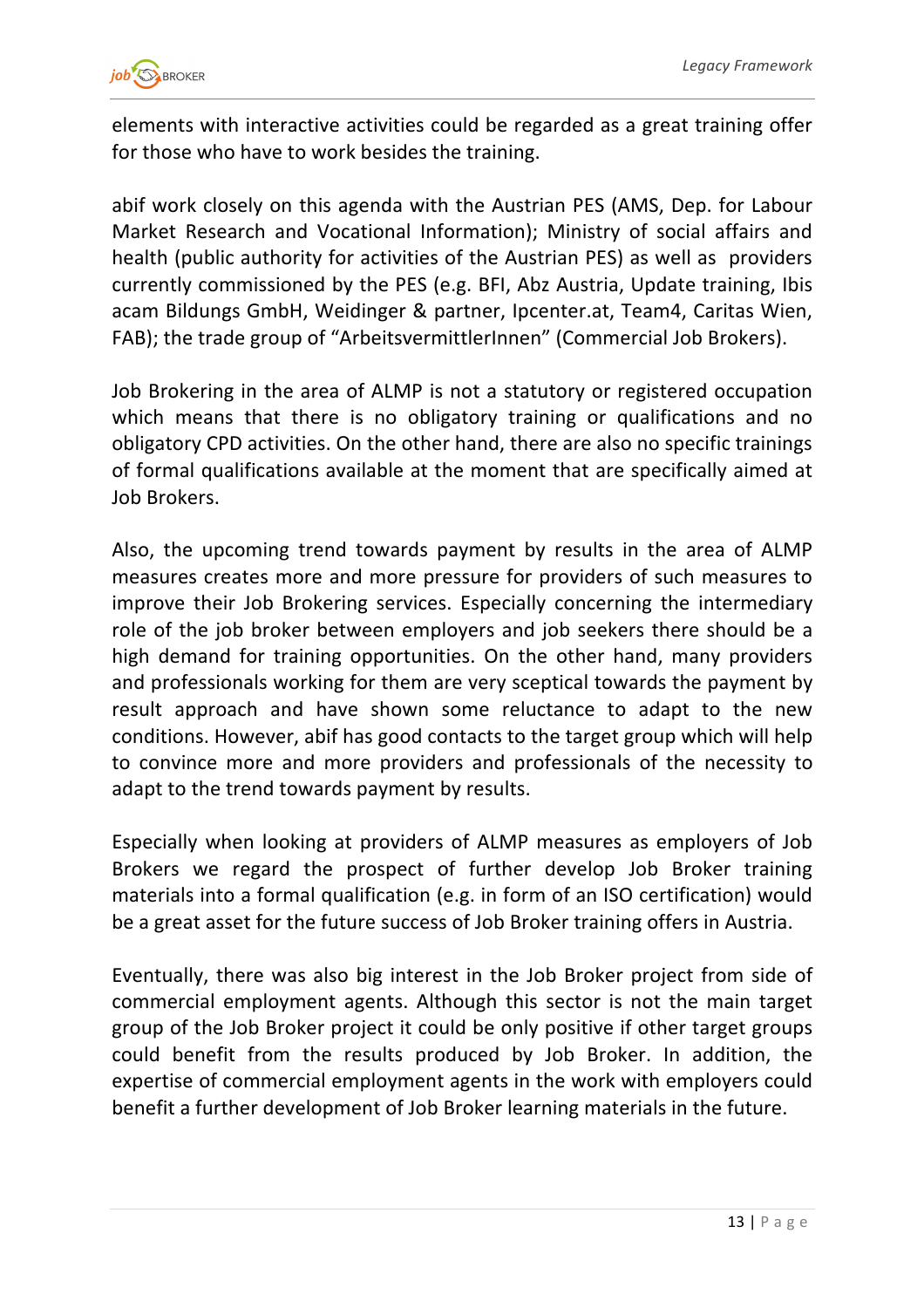

| <b>FACTORS THAT WILL ASSIST</b>                             | <b>PROJECT</b>                             | <b>FACTORS THAT WILL HINDER</b>                |
|-------------------------------------------------------------|--------------------------------------------|------------------------------------------------|
|                                                             | <b>SUSTAINABILITY</b>                      |                                                |
|                                                             | <b>AND</b>                                 |                                                |
|                                                             | <b>LEGACY</b>                              |                                                |
|                                                             |                                            |                                                |
|                                                             |                                            |                                                |
| Flexible, action learning IO3<br>٠                          |                                            | It can be difficult for Job<br>$\bullet$       |
| approach is a good solution                                 |                                            | Brokers who work in an area                    |
| for Job Brokers at work                                     |                                            | with great time pressure to                    |
| Work-based Learning                                         |                                            | find time for, or be allowed by                |
| approach is highly relevant                                 |                                            | their managers to be released                  |
| to those in the current<br>changing workplace               | <b>BROKER</b>                              | for training and development                   |
| The Job Broker role is not a<br>٠                           |                                            | As the role is not a statutory or<br>$\bullet$ |
| statutory or registered                                     | JOB                                        | registered occupation, people                  |
| occupation - so there is no                                 |                                            | can be appointed as Job                        |
| formal training or                                          |                                            | Brokers who are not                            |
| qualifications for the role                                 |                                            | specifically trained or qualified              |
| Few CPD alternatives                                        |                                            | for the role                                   |
| exist/are available for                                     |                                            | There is no statutory                          |
| practising Job Brokers, and                                 |                                            | requirement for Job Brokers to                 |
| the project results help to                                 |                                            | undertake CPD while in the job                 |
| meet that 'gap'<br>There is a big skill gap in<br>$\bullet$ | NG AND SUSTAINING THE<br>ESULTS IN AUSTRIA | Providers of ALMP measures<br>$\bullet$        |
| Austria especially when it                                  |                                            | and especially professionals                   |
| comes to the intermediary                                   |                                            | working for those are rather                   |
| role between job seeker                                     |                                            | sceptical towards the                          |
| and employers and                                           |                                            | upcoming trend for payment                     |
| therefore a high demand                                     |                                            | by results. As a result, many                  |
| for corresponding training                                  |                                            | have been reluctant to adapt                   |
| offers                                                      |                                            | to this trend.                                 |
| Well established contacts to                                | $\propto$                                  |                                                |
| the target group which                                      |                                            |                                                |
| makes it easier to convince                                 |                                            |                                                |
| the target group of the<br>necessity to adapt to new        |                                            |                                                |
| trends (payment by results)                                 |                                            |                                                |
| The prospect of<br>$\bullet$                                | ADOPTING, DEVELOP                          | There is no statutory<br>$\bullet$             |
| certification in the future is                              |                                            | requirement for Job Brokers or                 |
| highly relevant for                                         |                                            | their employers to invest time                 |
| professionals working in a                                  |                                            | and resources in obtaining                     |
| job broker role and even                                    |                                            | qualifications                                 |
| more for providers of job                                   |                                            |                                                |
| brokering services as well                                  |                                            |                                                |
| as decision makers                                          |                                            |                                                |
| (specifically the PES)<br>٠                                 |                                            |                                                |
| Interest in the project from<br>the area of commercial job  |                                            |                                                |
| brokering                                                   |                                            |                                                |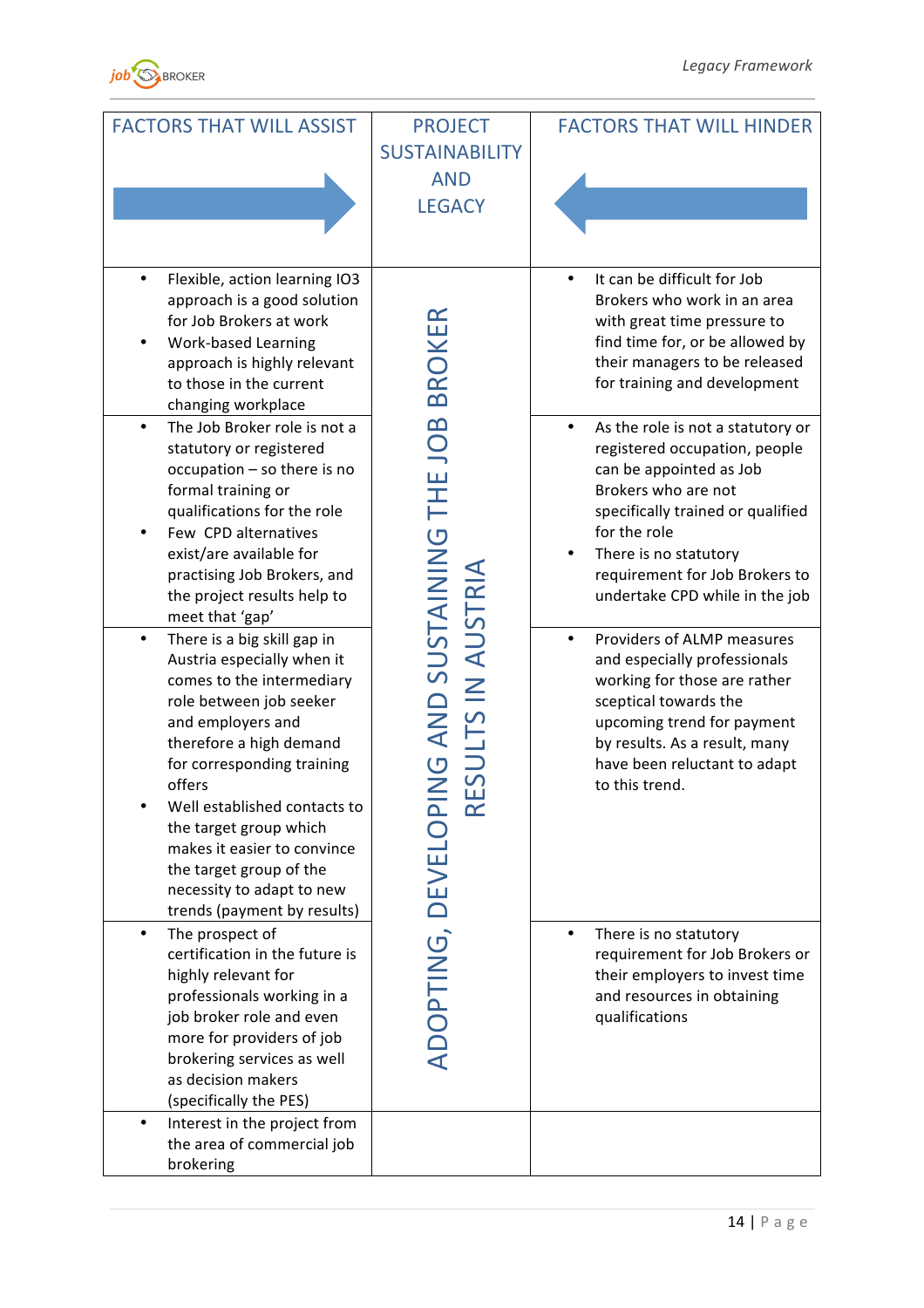

# **(b) CYPRUS**

#### 1. Specific Features of Legacy

Given the persistent high levels of youth unemployment in Cyprus, there are extensive public employment initiatives aimed at the problem. However MMC reports that programmes either fail or employment stops once the programme is finished, as the matching between positions and candidates is not always done appropriately. The Job Broker occupation is not yet registered or adopted in a systematised way but there is a growing recognition of the need for greater investment in job brokering as a strategy to overcome this situation.

MMC delivers several co-funded projects that either solely focus or contain an element of placements of job seekers in the labour market and coaching them during their induction. MMC is a member of the Cyprus HRD Association and KYSIEK (Cyprus Association of Vocational Training Institutions) with more than 150 VET institutions and works closely with the agenda to tackle youth unemployment promoted by the Ministry of Education and Culture, in cooperation with the Ministry of Labour and other stakeholders, the PES and VET provider association of Cyprus. In other words we implement projects were unemployed people are forwarded to us by the VET Policy Maker (Human Resources Development Authority) or the Public Employment Services for us to place them in an appropriate company in order to gain working experience. At the same time we run other projects where we train people (usually

disadvantaged groups) in specific vet programmes such as retailing or carers of paraplegic people. After the completion of the VET programme, learners are placed in working environment where they can practice the skills they have gained through the training programme.

As a consequence of the above, many of our trainers have the role of job broker in the sense that they need to identify the needs and well as skills and competences of the job seekers, identify appropriate company to match with the job seekers, begin the placement process, monitor and evaluate the process. We aim to use the job broker outputs (both materials to be used in the action learning process as well as the self directed guide) to train our own job brokers aiming to improve the evaluation results of the placement process.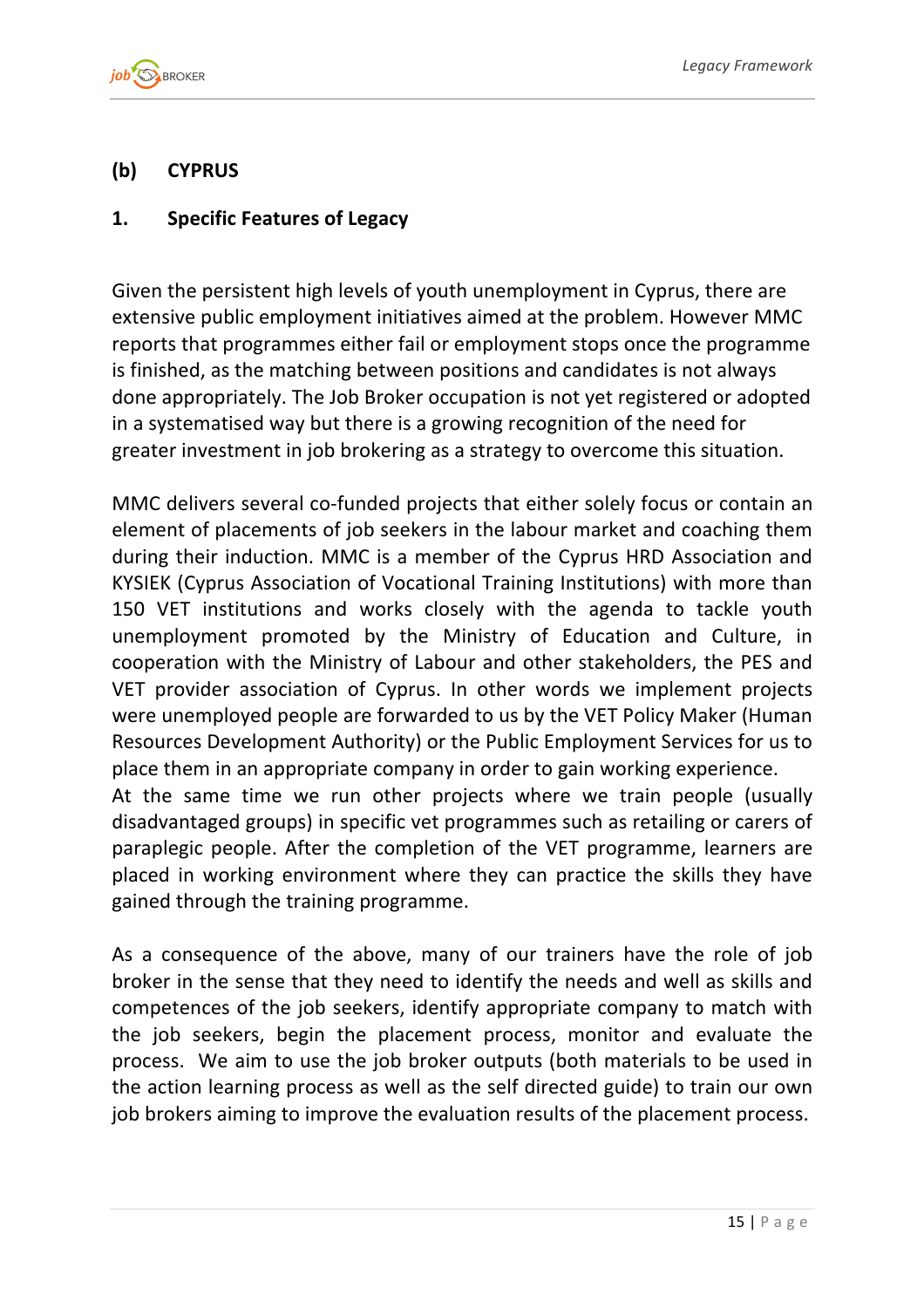

At the same time MMC offers professional training services to other organisations. We work closely with the Cyprus Public Employment services as well as private employment services, career offices of universities and colleges etc. We will advertise Job Broker self directed guide and action learning set materials to them and if necessary we will provide the action learning materials in the form of facilitated learning.

If needed intellectual outputs will be updated in order to be maintained.

MMC will upload the results of the job broker to its own website so that they are always available to our clients, employees and associates.

On our website we always keep the main deliverables of all our European Projects. Therefore the self directed learning guide and the materials of the action learning sets will be available on our website.

As job brokerage is one of the main tasks that we implement, we will adapt and maintain the materials so that they remain timely and relevant.

We will submit the "facilitated learning" programme (i.e. we will transform the action learning programme to facilitated learning) to our national vet policy maker for approval and subsidization. If we manage to get it subsidized it will be much easier for us to promote it especially to private employment services. Our lead job broker will have the responsibility for this programme.

#### **2. Overall approach to legacy and sustainability – Force Field Analysis**

*(See overleaf for Force Field Analysis Cyprus - summary diagnostic diagram)*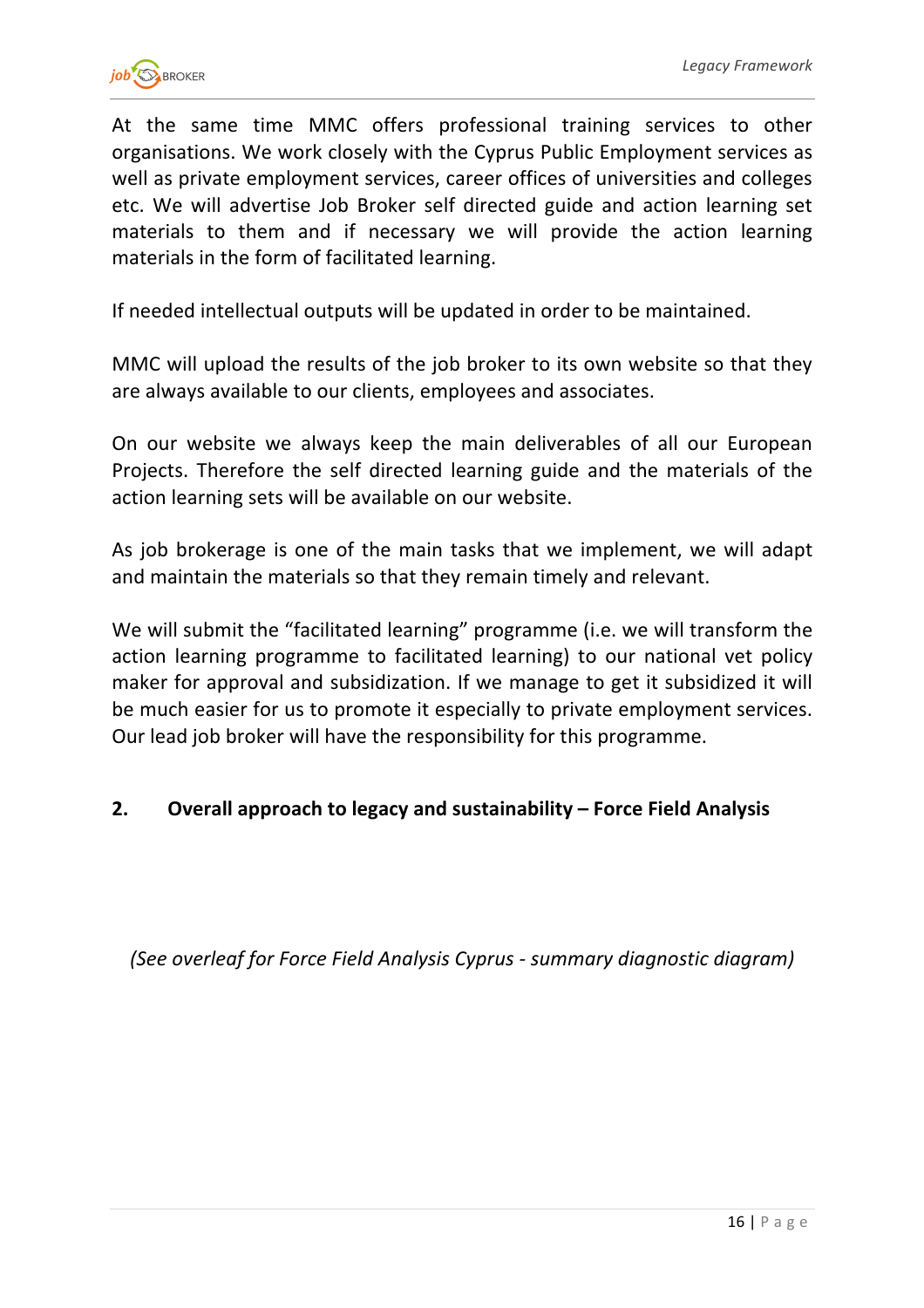

| <b>FACTORS THAT WILL ASSIST</b>                                                                                                                                                                                                                                                                                                                                                                                                                                                                                                                                                                                                                                                                                                                                                                                     | <b>PROJECT</b><br><b>SUSTAINABILITY</b>                              | <b>FACTORS THAT WILL HINDER</b>                                                                                                                                                                                                                                                                                                                                                                                                                                                                                                                                                                                                                                                                                                                                                                                                                      |
|---------------------------------------------------------------------------------------------------------------------------------------------------------------------------------------------------------------------------------------------------------------------------------------------------------------------------------------------------------------------------------------------------------------------------------------------------------------------------------------------------------------------------------------------------------------------------------------------------------------------------------------------------------------------------------------------------------------------------------------------------------------------------------------------------------------------|----------------------------------------------------------------------|------------------------------------------------------------------------------------------------------------------------------------------------------------------------------------------------------------------------------------------------------------------------------------------------------------------------------------------------------------------------------------------------------------------------------------------------------------------------------------------------------------------------------------------------------------------------------------------------------------------------------------------------------------------------------------------------------------------------------------------------------------------------------------------------------------------------------------------------------|
|                                                                                                                                                                                                                                                                                                                                                                                                                                                                                                                                                                                                                                                                                                                                                                                                                     | <b>AND</b><br><b>LEGACY</b>                                          |                                                                                                                                                                                                                                                                                                                                                                                                                                                                                                                                                                                                                                                                                                                                                                                                                                                      |
| Work-based Learning approach<br>is highly relevant to those in<br>the current changing<br>workplace<br>Flexible, action learning IO3<br>approach is a good solution for<br>Job Brokers at work.<br>Self directed learning is a very<br>good practice for experienced<br>job broker. Once a qualification<br>exists (see next point)<br>experienced job brokers will be<br>able to proceed to the<br>assessment without attending<br>any classes just through the<br>use of self directed learning<br>The self directed learning guide<br>could be uploaded on a more<br>interactive web based<br>platform. This could probably<br>increase the motivation of the<br>learners as well.<br>Development of a qualification<br>based on the Job broker will<br>definitely support its<br>sustainability. ISO17024 works | <b>BROKER</b><br>JOB<br>PING AND SUSTAINING THE<br>RESULTS IN CYPRUS | It can be difficult for Job Brokers<br>$\bullet$<br>who are under pressure of<br>payment by results at work to<br>find time for, or be allowed by<br>their managers to be released for<br>training and development. This is<br>another reason for which the<br>programme should be<br>Approved by the<br>$\circ$<br>national policy maker<br>Subsidized<br>$\circ$<br>Be compulsory<br>$\circ$<br>However as in Cyprus people are<br>used to participating in training<br>programmes that are approved<br>and subsidized by the Human<br>Resource Development Authority,<br>it will be helpful to develop a<br>training programme in the form<br>of facilitated learning and to<br>submit it to the HRDA for<br>subsidization.<br>A significant amount of<br>$\bullet$<br>development is necessary to be<br>able to certify people with<br>ISO17024. |
| well in Cyprus                                                                                                                                                                                                                                                                                                                                                                                                                                                                                                                                                                                                                                                                                                                                                                                                      |                                                                      |                                                                                                                                                                                                                                                                                                                                                                                                                                                                                                                                                                                                                                                                                                                                                                                                                                                      |
| Development of a legal<br>framework indicating who can<br>have the role of the job broker<br>(because at the moment in co-<br>funded projects there are<br>some specifications for the<br>people that do not actually<br>guarantee quality). They are<br>mostly input oriented factors<br>such as years of study or<br>working experiences but these<br>do not prove what a person<br>knows and is able to do.                                                                                                                                                                                                                                                                                                                                                                                                      | ADOPTING, DEVELOP                                                    | The role of the job broker is often<br>not recognised although it is a<br>very important one especially in<br>the era of economic crisis. A<br>qualification will work towards<br>the improvement of the role.<br>Relevant specifications are not<br>currently supported by law so<br>different managing authorities set<br>their own standards                                                                                                                                                                                                                                                                                                                                                                                                                                                                                                      |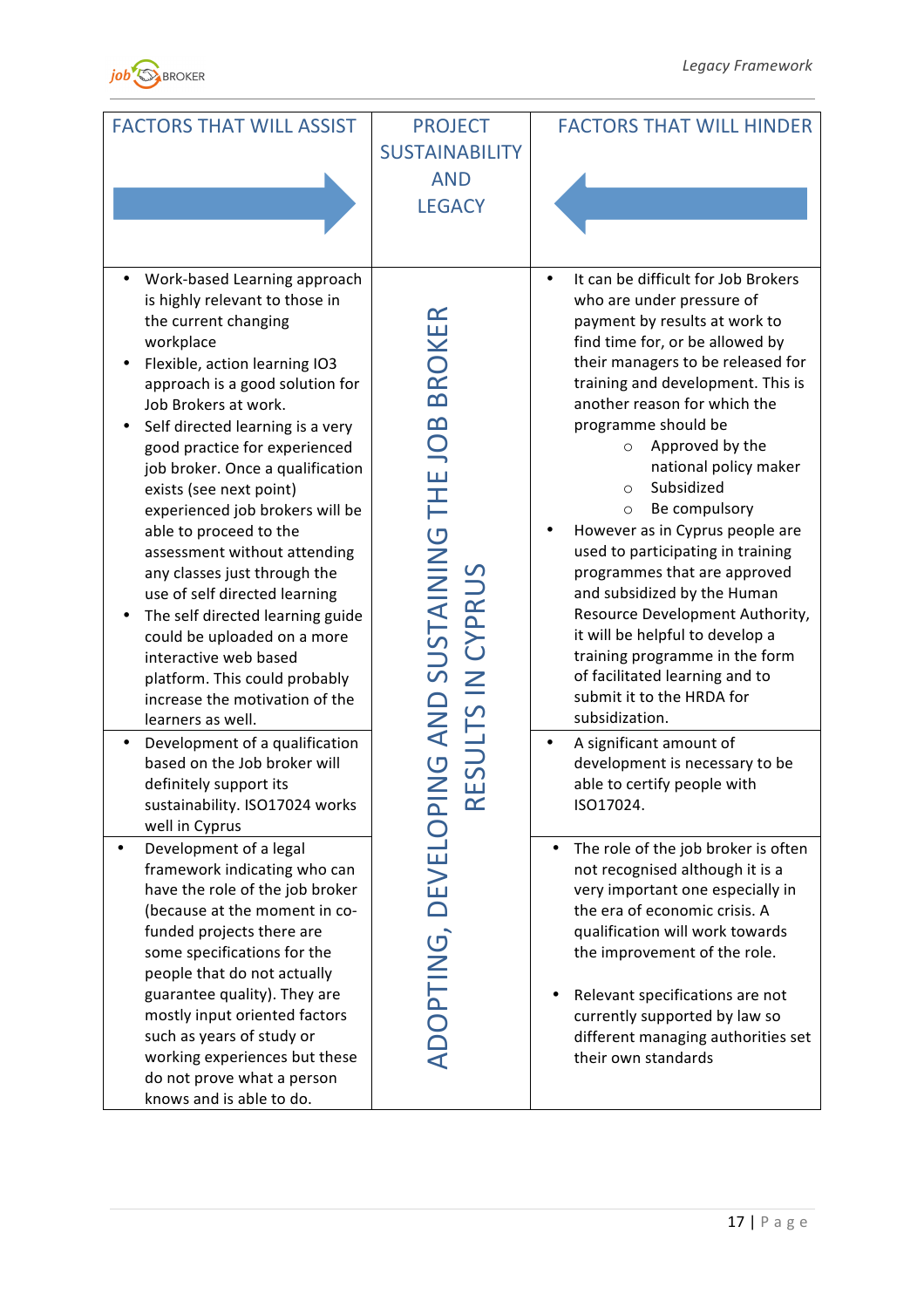

#### **(c) GERMANY**

#### **1. Specific Features of Legacy**

The profile of the Job Broker is based on a holistic approach. The job broker should be a 'universalist' who unites different requirements in one person. In this respect, this new approach is a good prerequisite for further developments.

In Germany, all the elements that contain the profile of the job broker are already present in the labour market policy. The innovation and the opportunity presented by the project experience and results is to unite each of these elements in one person and one role in certain contexts. While dependent upon the dynamics of wider reform in the execution of public employment service provision, this could reduce bureaucracy in the approach to setting up and managing job placements. The work with jobseekers and employers could become more individual and targeted. The job placement services could become more flexible and efficient.

The self-directed learning guide developed in the project is an important prerequisite for further development of the Job Broker concept in Germany. To interest potential partners for such a concept, it needs well-founded results. In that sense, the Guide is a good base for contacting the partners.

The Guide is a template with which can be address potential partners for the further development of this idea. gsub has a network of 4,500 companies, vocational education and employment agencies and co-operates with 410 Jobcentres across Germany which are organised through 77 employment pacts, working closely with the Jobcentre Tempelhof-Schöneberg in Berlin; the Berlin Senate, Department for Integration, Labour and Social Affairs; the Federal Employment Agency, and the Regional Department of the Federal Employment Agency.

There are some 1,000 employment and training providers in Berlin and the employment providers are represented by the BVAA  $-$  "Berliner Verband für Arbeit und Ausbildung"  $(http://www.bvaa-berlin.de/);$  200 Job coaches who are working for many different training providers/ educational institutes as part of "Berlin job coaching for companies" - an offer that is funded by the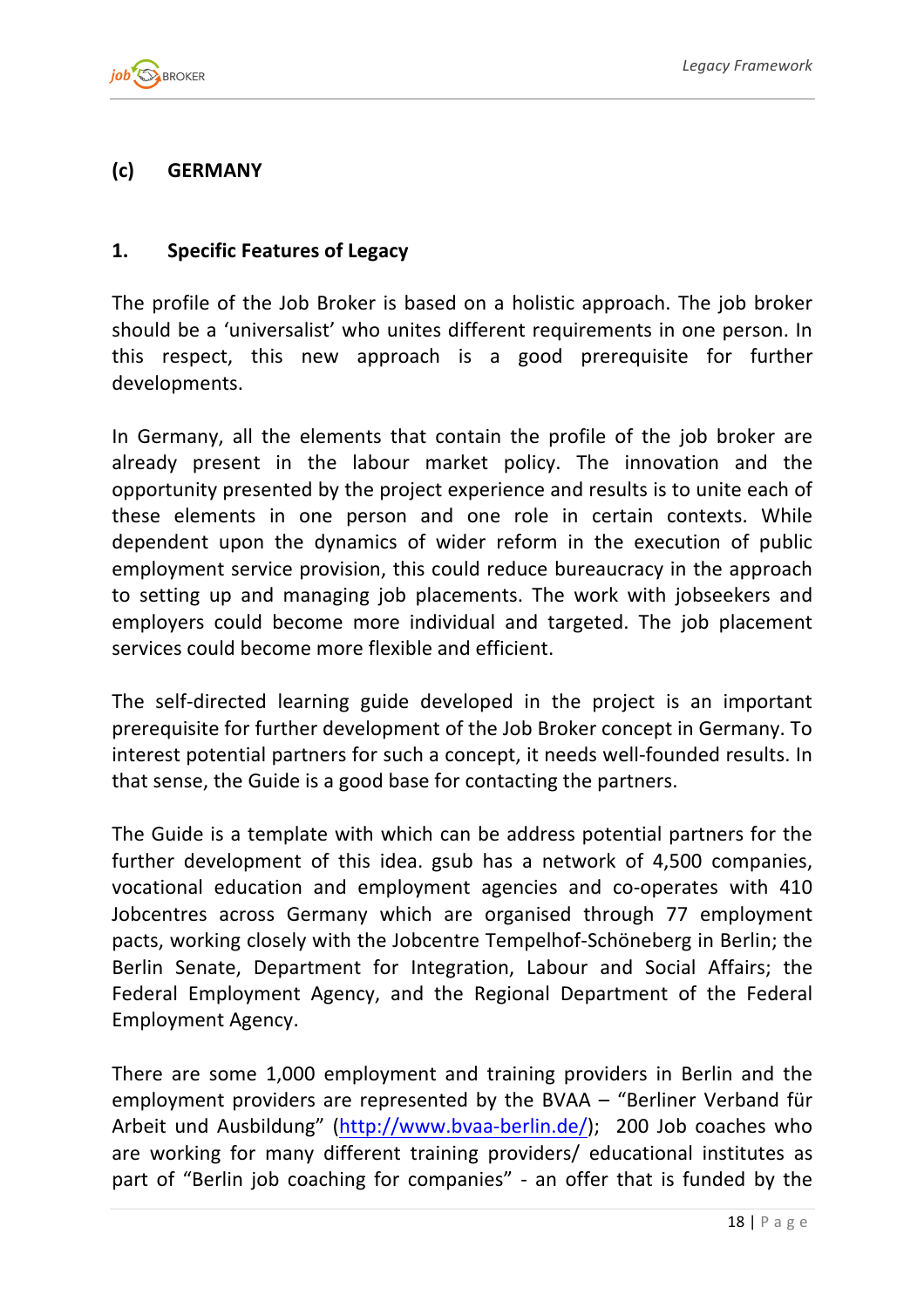

Berlin Senate Department for Employment, Integration and Social Affairs and for whom the Job Broker Certification offers the prospect of an officially recognized education; the "District Alliances for Business and Labour" (BBWA) Berlin in which the Senate Department for Labour, Integration and Women promotes the local approach of the European Employment Strategy.

In order for the Job Broker concept to be implemented in Germany, certification is a mandatory requirement. The issues are set out in IO5 at the national level. As a result, gsub is committed to working in new certification developments with partners as well as consultations with a range of local stakeholders, such on ideas how we could establish the job broker concept in wider provision the future.

In particular, gsub is working on a plan to certify the Job Broker Curriculum. At the same time, we will contact potential partners for this project. We are looking for partners with whom we can together realize the offer of the job broker training. Whilst the action learning approach adopted in IO3 and 4 was popular with practitioners, who found it of great value, the wider uptake of professional development in this field is contingent upon an offer of the Job Broker training with certification.

*(See overleaf for Force Field Analysis Germany- summary diagnostic diagram)*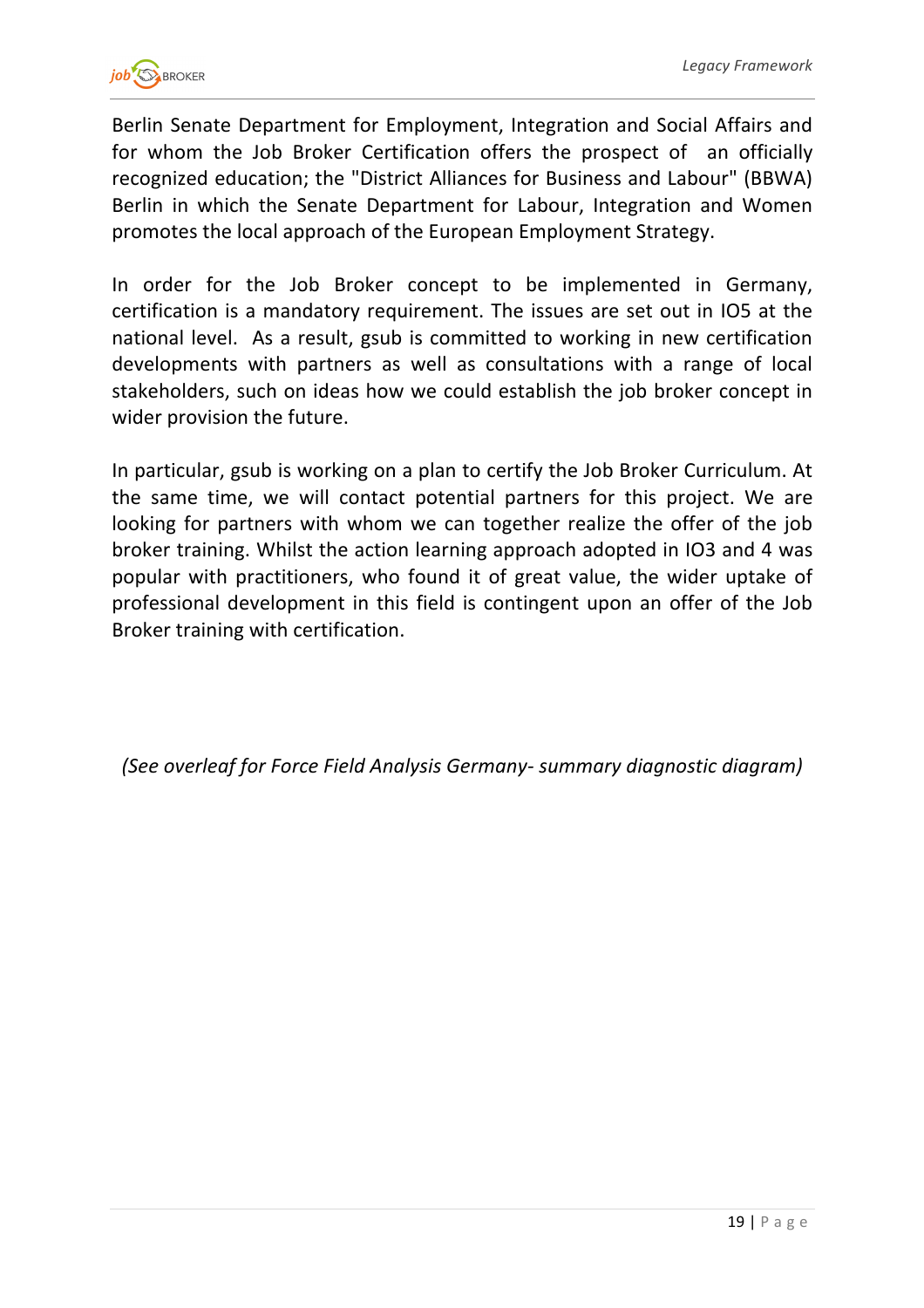

# **2.** Overall approach to legacy and sustainability – Force Field Analysis

| The holistic approach is a<br>good requirement for the<br>work of the Job Brokers<br>There is a great need in the<br>labour market policy for<br>such approach like the Job<br>Broker concept                                                                                                    |                                                                    | In Germany, the job placement<br>of jobseekers is a legally<br>regulated task of the Federal<br>Employment Agency. The only<br>officially recognized training of<br>employment agents is the task<br>of the Academy of the Federal<br>Employment Agency.                                 |
|--------------------------------------------------------------------------------------------------------------------------------------------------------------------------------------------------------------------------------------------------------------------------------------------------|--------------------------------------------------------------------|------------------------------------------------------------------------------------------------------------------------------------------------------------------------------------------------------------------------------------------------------------------------------------------|
| The individual approach is<br>٠<br>very promising for work<br>with both, with the job<br>seekers and with the<br>employers<br>The profession of the Job<br>Broker is not a statutory or<br>registered occupation - so<br>there is no formal training<br>or qualifications for this<br>profession | NG, DEVELOPING AND SUSTAINING THE JOB BROKER<br>RESULTS IN GERMANY | The Federal Employment<br>$\bullet$<br>Agency sees the job broker<br>concept as a competitive<br>product. Collaboration with<br>the Federal Employment<br>Agency would be beneficial,<br>but is currently not possible.                                                                  |
| Many different people with<br>$\bullet$<br>different qualifications<br>work in the labour market<br>policy context. They all<br>have no united and official<br>title, which corresponds to<br>their activity                                                                                     |                                                                    | $\bullet$<br>Many different people with<br>different qualifications work in<br>the labour market policy<br>context in different roles. They<br>are often isolated in their<br>organisations or program<br>contexts. All at all there is not<br>enough cooperation between<br>all of them |
| The prospect of a united<br>certificated profession<br>profile in the future is for all<br>of this people highly<br>relevant and attractive for<br>their career development                                                                                                                      | <b>ADOPT</b>                                                       | There is no united formal<br>$\bullet$<br>training or qualification for all<br>this professionals                                                                                                                                                                                        |
|                                                                                                                                                                                                                                                                                                  |                                                                    |                                                                                                                                                                                                                                                                                          |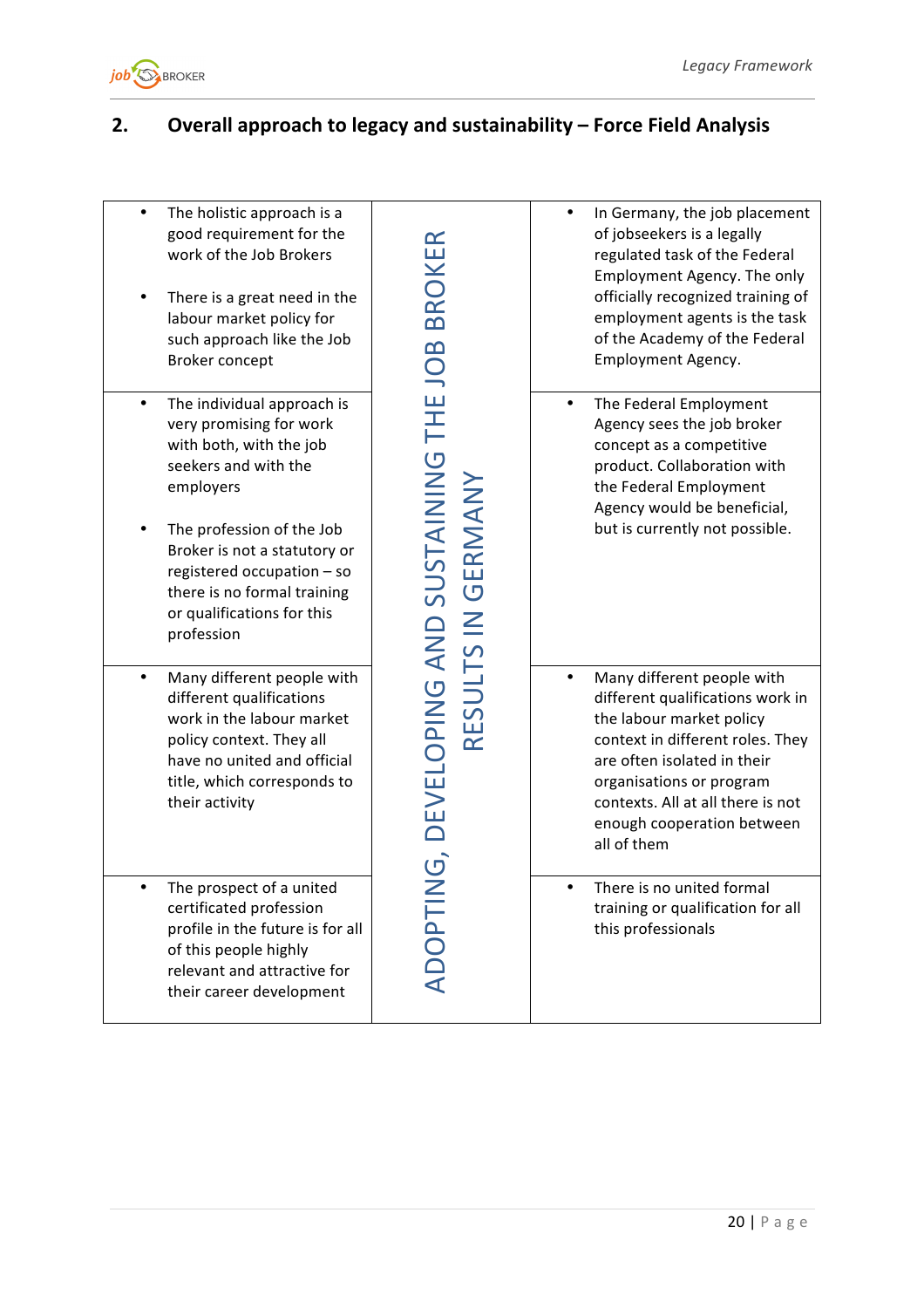

# **(d) GREECE**

#### 1. Specific Features of Legacy

In the country with Europe's highest unemployment rate the Job Broker concept was promoted at a consultation event in Larissa on the  $12<sup>th</sup>$  July 2017 at which over 100 representatives from the Greek Manpower Employment Agency, the confederation of small and medium enterprises and private agencies called for a new certification to recognised the Job Broker occupation given the absence of alternatives (e.g. a MSc at Kapodestrian University of Athens includes courses in career and education consulting annually admits just 12 students, and an MSc by the offered by the School of pedagogical and technological education (ASPETE) with career guidance elements accepts just  $35$ ).

As an Educational Organisation DIMITRA is cooperating with several Job Brokers, and as a VET organisation it employs in- house ones and provides training for them as well. DIMITRA has a database with more than 500 companies and more than 800 mentors. DIMITRA works closely on this agenda with the Greek Manpower Employment Organisation (OAED), the biggest employer of Job brokers in Greece; the University of Applied Sciences of Thessaly, and especially through their structures for employment and career advance; the National Organisation for the Certification of Qualifications & Vocational Guidance which is responsible for certifying VET providers in Greece; PASEKEK and ELSEKEK, the two main associations of VET providers who have also members that are active in Job Brokering: Chamber of Commerce of Larissa, Chamber of Commerce of Magnesia, Economic chamber regional department of Thessaly; Thessaly's Regional Government and Larissa's Municipality concerned with addressing high levels of unemployment in the region. 

More specifically, as all the learning materials are in Greek, the Profile will be used to further promote the importance of the European Job Broker role and the development of skills of the Job brokers in order to comply with this profile. The curriculum will be disseminated and used to, potentially, train more Job Brokers at DIMITRA's training premises. Another very important and innovative tool that will used for and by the trainers is the TNA tool.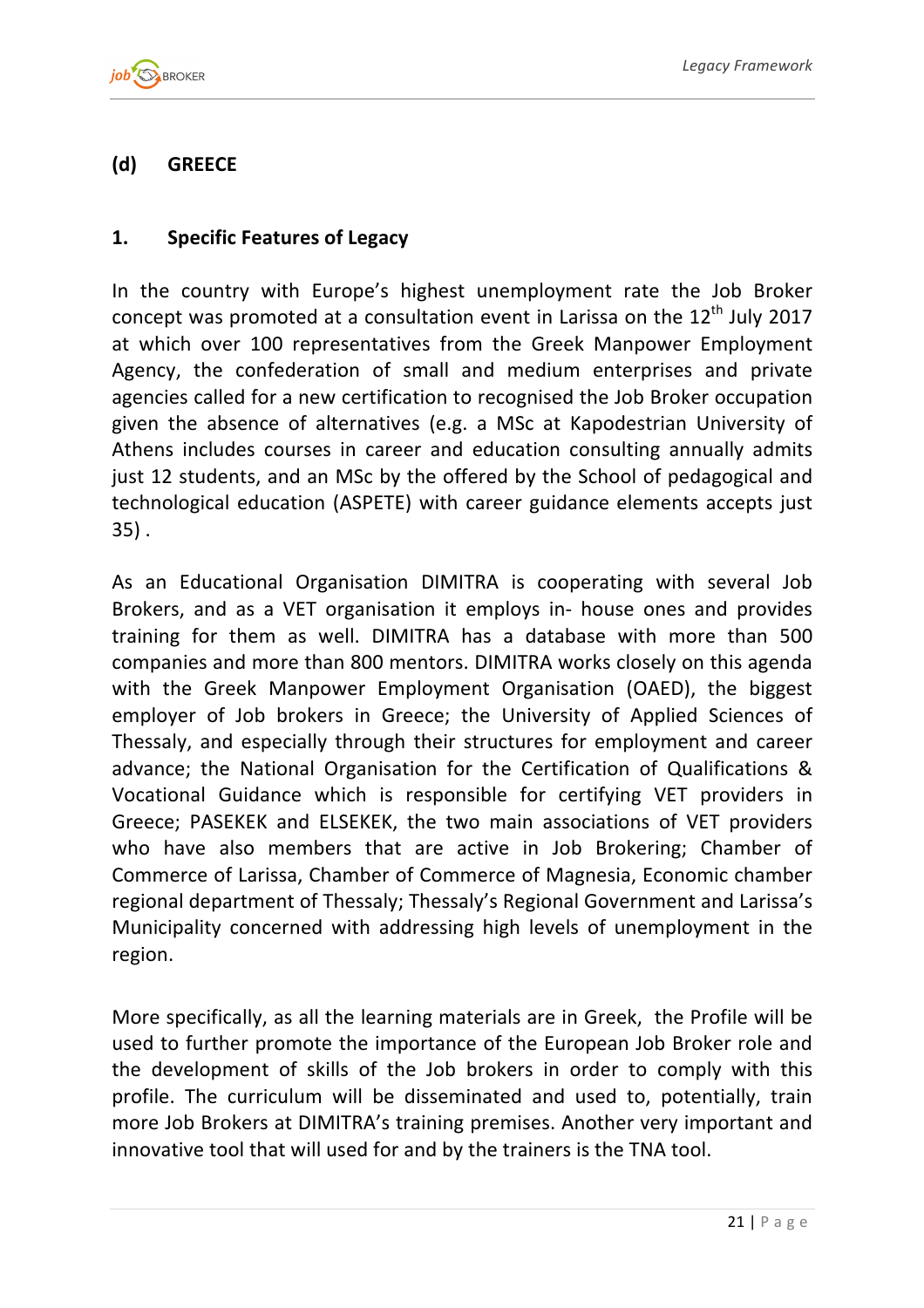

Furthermore, the action learning approach and the material developed will not only be used as a whole for Job Broker training but fragments of the material will be used whenever similar aspects should be offered for training. For an educational organisation like DIMITRA is really important to have well developed material of high quality that has also been tested by experienced professionals complemented with a targeted programme according to the individual results of the TNA. Moreover, the action learning approach that underpins the Curriculum Programme has been approved to be very interesting and well accepted by the Job Brokers, and by using this example we will proceed with developing more material in such a way.

Finally, the work done towards accreditation of the Job Broker skills will be included in future training as to ensure that when the certification has been developed the trained Job Brokers will have the chance to be successful at an assessment for certification procedure.

To begin with, all the material of the project will be available to the public via the educational organisation DIMITRA and more specifically the department of Development and European projects. Anyone who would like to get more information about the profile, curriculum and Self-directed Learning Guide and further use the material, will be able to communicate with our department in order to get the part of the materials that they would like to use at euprojects@dimitra.gr. One project coordinator of the department will be responsible for providing info about the outcomes to internal and external professionals that require further information.

Furthermore, DIMITRA will coordinate and participate in future actions for further developing the role of Job Broker as well as the development of the certification scheme for EU Job brokers, the initial work for which has taken place during the project. It will also provide assistance to private and public initiatives that enhance the role of the Job Broker and its further development and keep the information of the project to its website for at least 3 years after the end of the project.

#### **2. Overall approach to legacy and sustainability – Force Field Analysis**

The very good quality of the project outcomes and the innovative training material, platform and TNA tool are the main factors that will help us sustain and further develop the Job Broker project outcomes. Furthermore, it is very important that during the piloting of IO3 several Job Brokers from the regions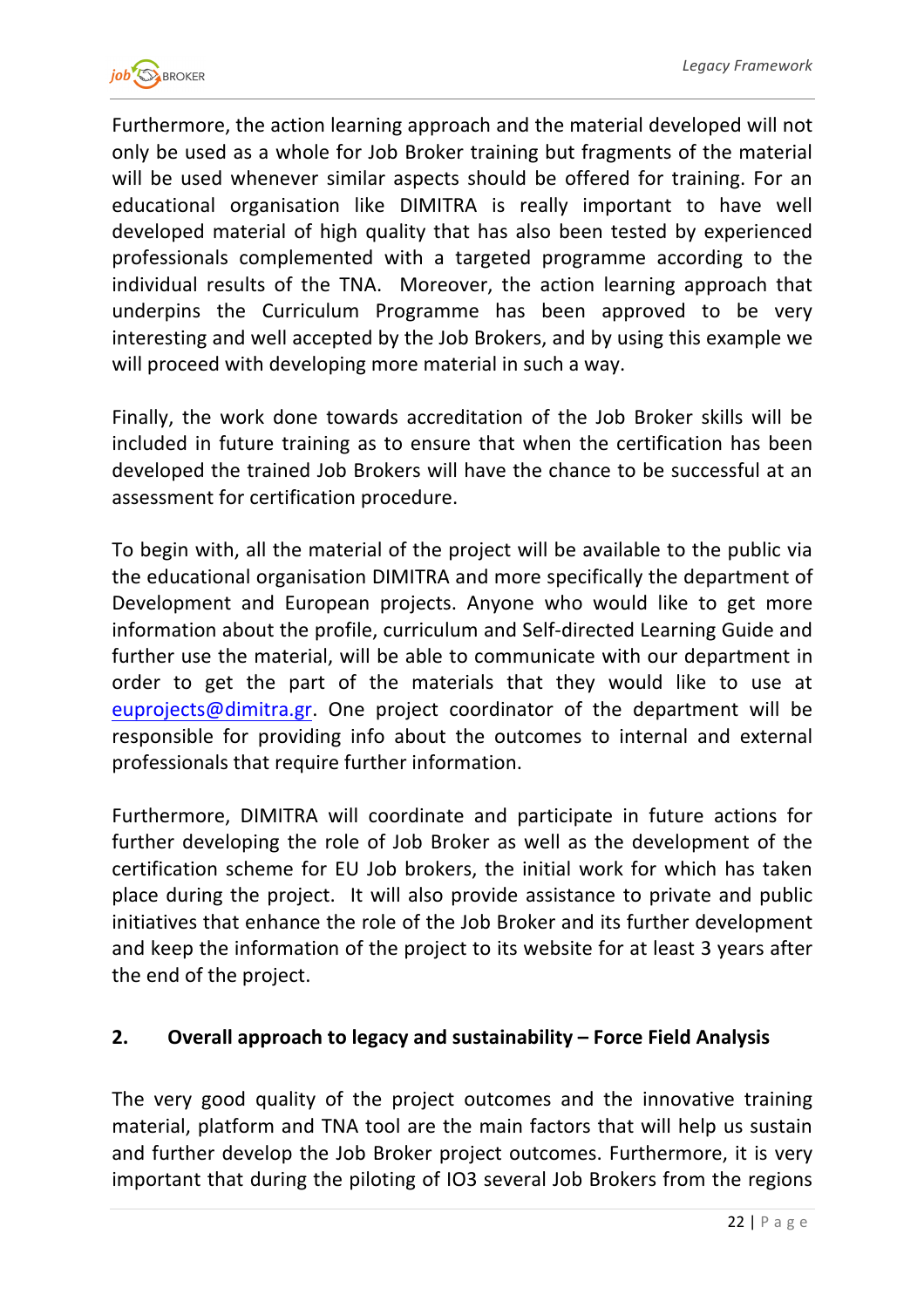

has gathered and got to meet the project, its material and create an informal network of Job Brokers in the region. Those participants are very eager to take part in any further actions that will take place on the basis of Job Broker. They are also interested in using and promoting the projects outcomes, as they believe that the results will improve the skills and competences that the Job Brokers need to have, along with the creation of a network that is very important in providing the best services possible. In addition, it is considered to be very important that the Self-directed Learning Guide, as well as the Development Curriculum can be used as a whole or combine parts of it with other programmes (for instance, training for case management).

The hindering factor could be that the Job Brokers in Greece have to first familiarise themselves with the specific aspects of the Job Broker profile, which will need further and continuous actions beyond the project, including further investment. Furthermore, since the unemployment rate in Greece is very high, it is obvious that there is the need of developing further the occupation of the Job Broker. However, there is considerable pressure and demand upon those that are working in employment services, making it difficult for individuals and authorities to justify the time required to invest in skills and professional development, despite all the evidence that this assists with productivity and capability. However, the flexibility of the Job Broker learning approach, and in particular the flexibility provided by the Self-directed Learning Guide, is a considerable asset to help overcome this challenge.

*(See overleaf for Force Field Analysis Greece- summary diagnostic diagram)*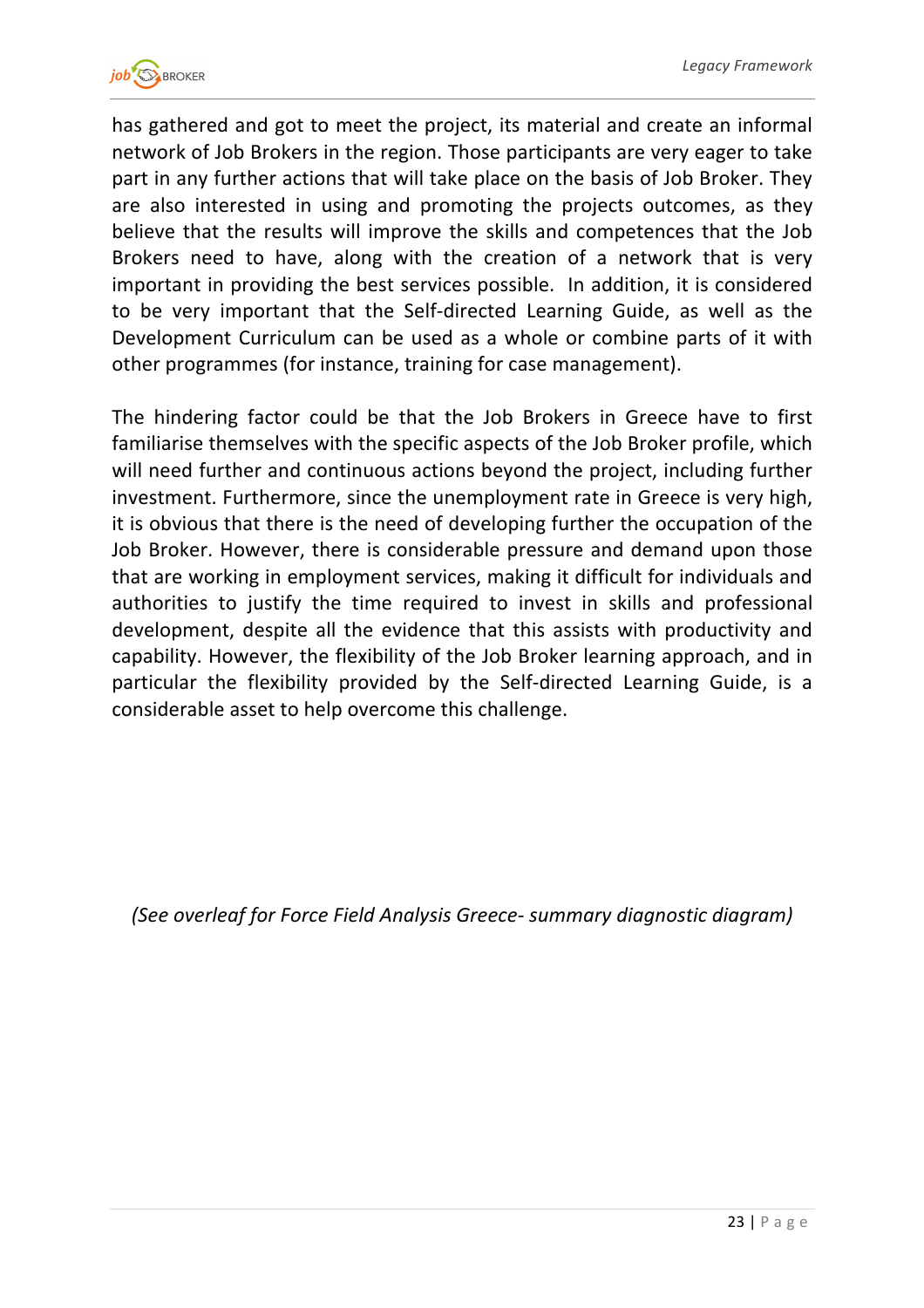

| <b>FACTORS THAT WILL ASSIST</b>                                                                                                                                                                                                                                                                                                                                                                                              | <b>PROJECT</b>                                               | <b>FACTORS THAT WILL HINDER</b>                                                                                                                                                                                                                                                                                                                                                                                                                                                                                   |
|------------------------------------------------------------------------------------------------------------------------------------------------------------------------------------------------------------------------------------------------------------------------------------------------------------------------------------------------------------------------------------------------------------------------------|--------------------------------------------------------------|-------------------------------------------------------------------------------------------------------------------------------------------------------------------------------------------------------------------------------------------------------------------------------------------------------------------------------------------------------------------------------------------------------------------------------------------------------------------------------------------------------------------|
|                                                                                                                                                                                                                                                                                                                                                                                                                              | <b>SUSTAINABILITY</b>                                        |                                                                                                                                                                                                                                                                                                                                                                                                                                                                                                                   |
|                                                                                                                                                                                                                                                                                                                                                                                                                              | <b>AND</b>                                                   |                                                                                                                                                                                                                                                                                                                                                                                                                                                                                                                   |
|                                                                                                                                                                                                                                                                                                                                                                                                                              | <b>LEGACY</b>                                                |                                                                                                                                                                                                                                                                                                                                                                                                                                                                                                                   |
|                                                                                                                                                                                                                                                                                                                                                                                                                              |                                                              |                                                                                                                                                                                                                                                                                                                                                                                                                                                                                                                   |
| The fact that the Job Brokers<br>can decide the time to spend<br>on the training and which part<br>of the training is needed for<br>them makes it more feasible<br>for the Job Brokers to<br>undertake training.                                                                                                                                                                                                             | <b>BROKER</b>                                                | It can be difficult for Job<br>$\bullet$<br>Brokers who are under<br>pressure due to their heavy<br>workload to find time for<br>further training and<br>development                                                                                                                                                                                                                                                                                                                                              |
| As the Job Brokers in Greece<br>do not have a specific<br>Occupational profile Job<br>Broker has come to fill in a gap.<br>Furthermore, the National<br>Organisation for the<br>certification of qualifications &<br>Vocational guidance has<br>developed 202 Occupational<br>Profiles and is in the process of<br>developing more as it is a<br>national priority.                                                          | JOB                                                          | Job Brokers have very different<br>backgrounds, either<br>educational or professional<br>depending on if they are<br>working with unemployed<br>people, employers, VET etc.                                                                                                                                                                                                                                                                                                                                       |
| During the pilot several Job<br>Brokers from both private and<br>public sector participated, it<br>became salient that there is<br>the need for networks and<br>cooperation as not to lose time<br>to acquire the same<br>information about one person<br>To have the chance to<br>$\bullet$<br>effectively help Job Seekers, is<br>very important as at the<br>moment Greece has the<br>highest unemployment rate in<br>EU. | ADOPTING, DEVELOPING AND SUSTAINING THE<br>RESULTS IN GREECE | Job Brokers are not used to<br>working in a network, and<br>providing information about<br>job seekers to other members<br>of the network may require<br>time that they don't have to<br>spare.<br>The role of the Job Broker is<br>not institutionalised and the<br>existing Job Brokers are not<br>obliged to undertake training<br>to proceed with successfully<br>fulfilling their role. Therefore<br>the training that they will<br>receive does not currently<br>contribute to job licence<br>requirements. |
| The prospect of certification is<br>highly relevant and attractive to<br>Job Broker career development,<br>as there is nothing similar in<br>Greece.                                                                                                                                                                                                                                                                         |                                                              |                                                                                                                                                                                                                                                                                                                                                                                                                                                                                                                   |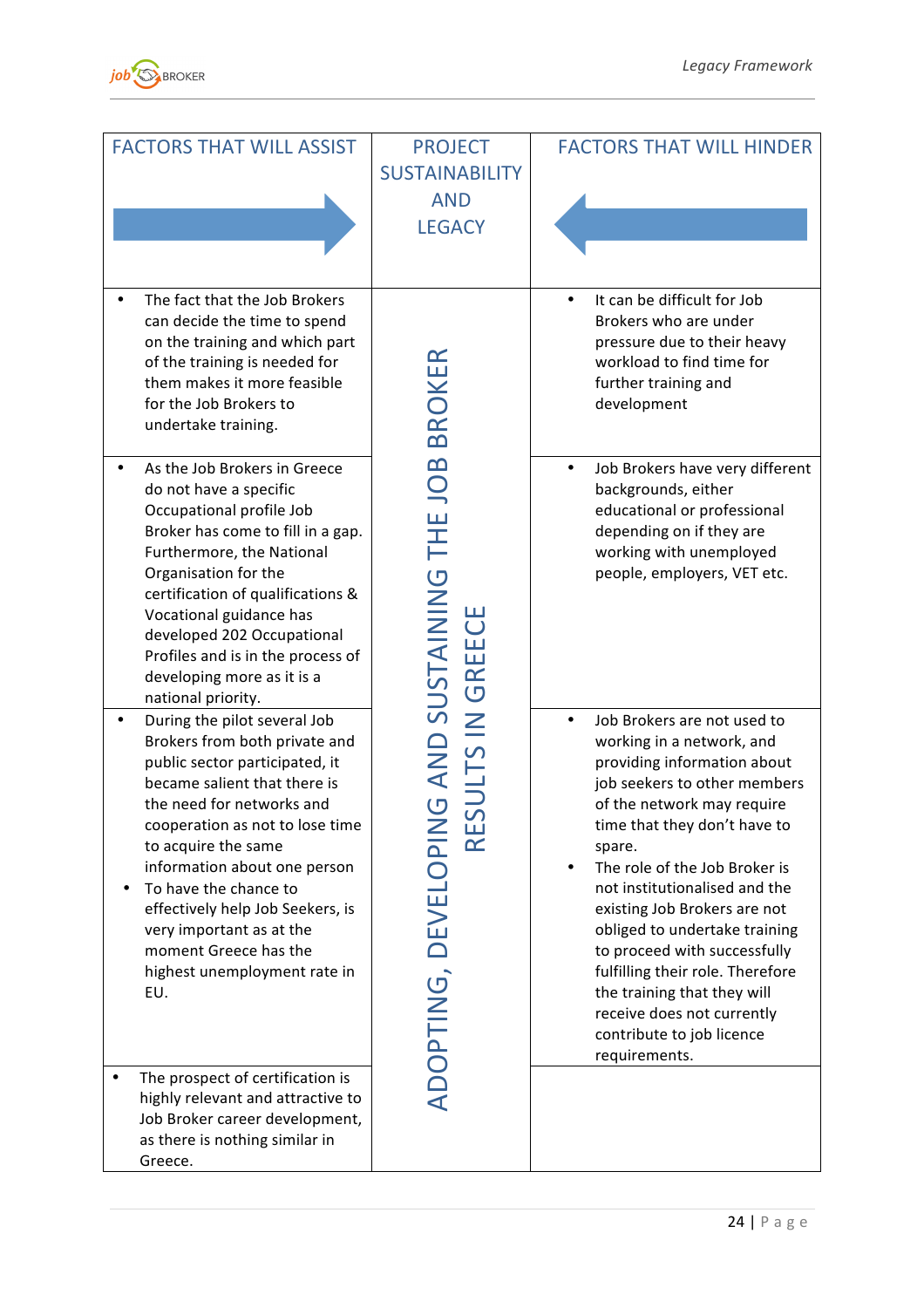

#### **(e) ICELAND**

#### **1.** Specific Features of Legacy

From the start of the Job Broker project the HR team of Vinnumálastofnun (VMST) has been very interested in developing the Job Broker's profession within the institution.

Only 10 years ago, the Job Brokering occupation in VMST did not even require a University degree, but now we are focusing on at least BA/BS degree or even an MA degree in various subjects connected to the occupation and we also do focus on work experience. We have though not yet reached the standard here in Iceland to an accreditation of the profession. The NQF does not currently provide for the occupation as there is relevant education for the profession. aside from ad-hoc, one day and short-term courses on particular aspects. Furthermore, Job Brokers in Iceland are working side-by-side with Career Counsellors but are receiving less payment because despite the multi-faceted demands of their role, their profession is not accredited.

A large part of the staff of VMST has taken a part in the Job Broker project to some extent, in the Working Group, in the Multiplier event and in the piloting of the Self-directed Learning Guide. We have been working mostly with the English version, but now as we have already translated the Self-directed Learning Guide into Icelandic it is easier for the staff to take part and develop further in their profession. We have already taken a part out of the curriculum, the sales part, and thought specially in a two days course in May 2018. We do intend to keep on preparing two day courses like this next autumn and ongoing until we will have an certified course in the University of Iceland.

As well as being the national department of labour and 'internally' disseminating to employment service staff, VMST stakeholders include the University of Iceland, University of Reykjavík, University of Akureyri (with whom VMST have discussed diploma level/ECTS accreditation for Job Brokers); SN Rehabilitation Centre, VET provider (Akureyri); Virk, Vocational Rehabilitation fund; Capacent, Management consulting recruitment office; Nolta, leadership and training, Reykjavík.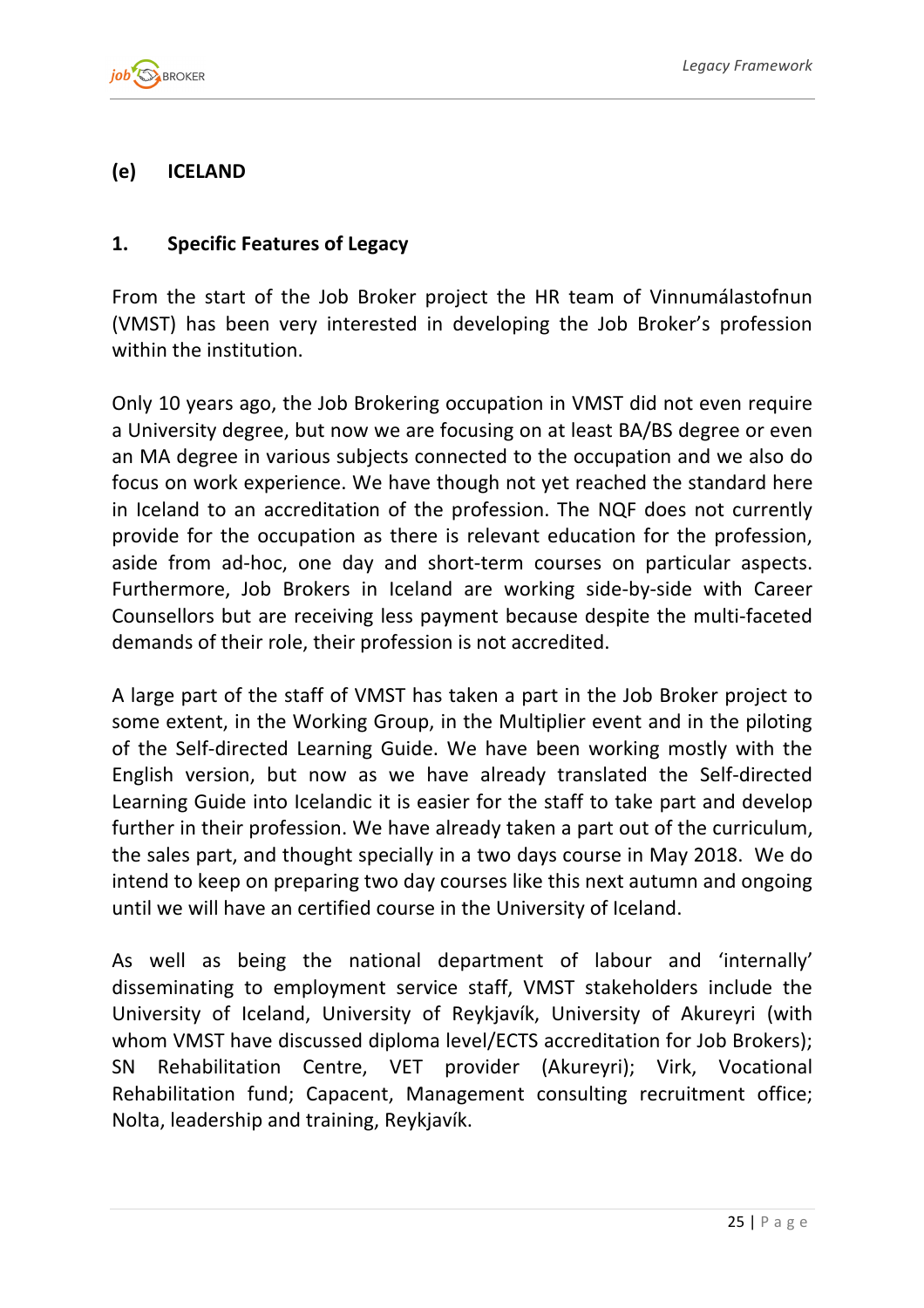

We have been having meetings with the University of Iceland which is interested in offering in the near future a certified one year course, 60 ECTS in Job Brokering. They have already studied the Job Broker's Curriculum and do think they can adapt it to the ECTS credit system of the University. The VMST the Job Broker team and its stakeholders are fully committed to taking this forward, both domestically and within the context of establishing accredited transnational certification in Europe in the context of a new Key Action 3 project.

We have during the Job Broker project also been in close cooperation with the private market of Job Brokers in Iceland. Professionals from different private companies have taken part in the development of the curriculum by participating in the Working group, the Multiplier event and in the Pilot of the Self-directing Learning Guide. These companies are interested in offering a professional certified course for their staff in the future and will be following the progress of the project.

#### **2. Overall approach to legacy and sustainability – Force Field Analysis**

To further facilitate the project legacy in Iceland, Vinnumálastofnun (VMST) will commit to following resources:

- The Job Broker curriculum will be offered as a training programme for our professionals
- VMST will participate as a partner in future cooperation or mobility projects
- The HR team of VMST will be responsible for the future development of the curriculum in cooperation with the University of Iceland and other National and European stakeholders

*(See overleaf for Force Field Analysis Iceland - summary diagnostic diagram)*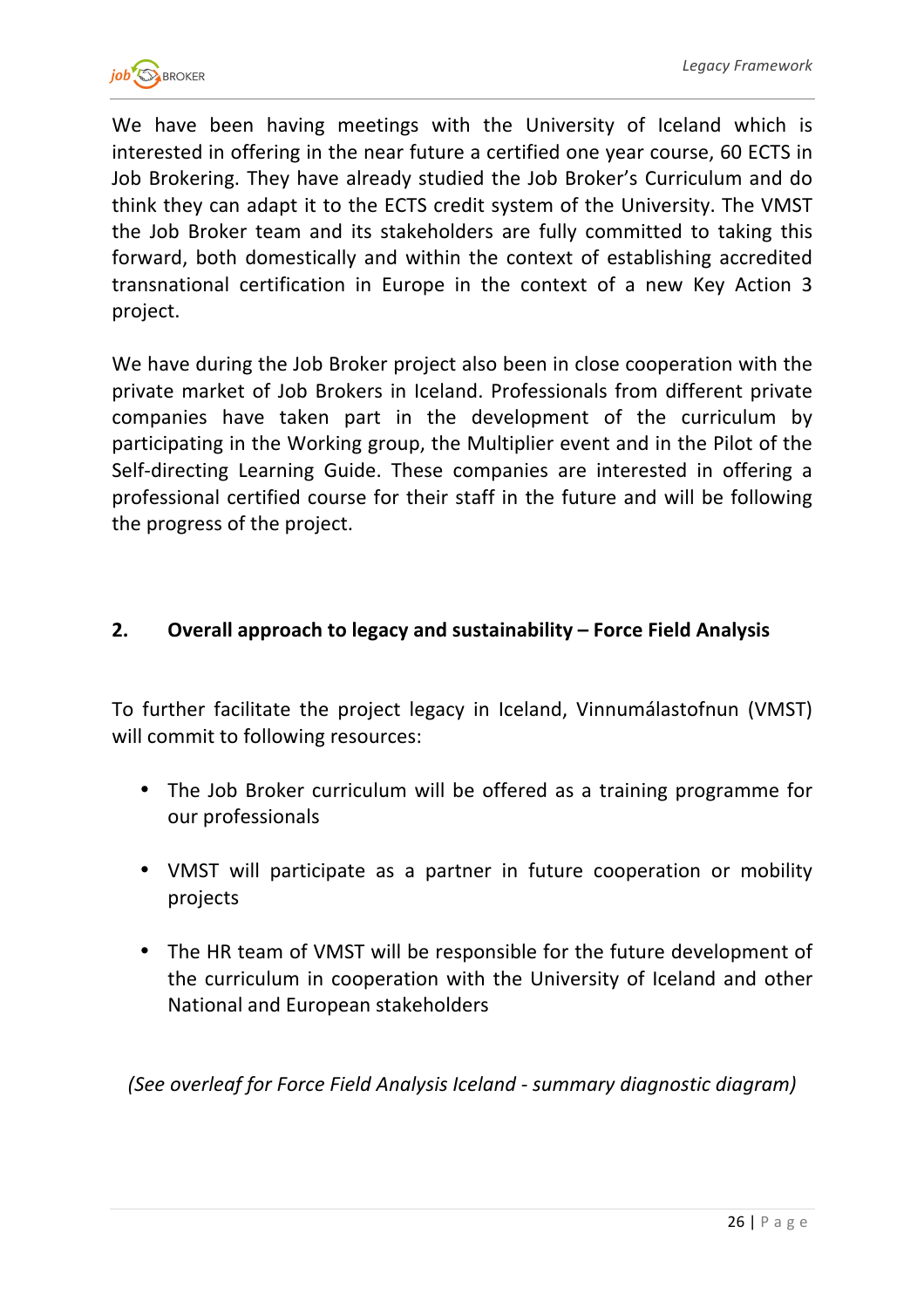

| <b>FACTORS THAT WILL ASSIST</b>                                                                                                                                                                                                                                                                                                                                                                                                  | <b>PROJECT</b><br><b>SUSTAINABILITY</b><br><b>AND</b><br><b>LEGACY</b>     | <b>FACTORS THAT WILL HINDER</b>                                                                                                                                                                                                                                                                                                                                                                                                                                          |
|----------------------------------------------------------------------------------------------------------------------------------------------------------------------------------------------------------------------------------------------------------------------------------------------------------------------------------------------------------------------------------------------------------------------------------|----------------------------------------------------------------------------|--------------------------------------------------------------------------------------------------------------------------------------------------------------------------------------------------------------------------------------------------------------------------------------------------------------------------------------------------------------------------------------------------------------------------------------------------------------------------|
| Flexible, action learning IO3<br>٠<br>approach is a good solution<br>for Job Brokers at work<br><b>Work-based Learning</b><br>approach is highly relevant<br>to those in the current<br>changing workplace                                                                                                                                                                                                                       | JOB                                                                        | It is crucial for Job brokers who<br>$\bullet$<br>are going to study concurrent<br>to their profession that the<br>training offer meets their<br>needs considering the length<br>and the requirements                                                                                                                                                                                                                                                                    |
| The Job Broker role is not a<br>٠<br>statutory or registered<br>occupation - so there is no<br>formal training or<br>qualifications for the role<br>Few CPD alternatives<br>exist/are available for<br>practising Job Brokers, and<br>the project results help to<br>meet that 'gap'<br>There is a number of both<br>٠<br>private and public<br>stakeholders in the<br>profession of Job Brokers<br>that are already waiting for | DEVELOPING AND SUSTAINING THE<br>ROKER RESULTS IN ICELAND<br><b>BROKER</b> | As the role is not generally a<br>statutory or registered<br>occupation, people can be<br>appointed as Job Brokers who<br>are not specifically trained or<br>qualified for the role<br>There is no statutory<br>requirement for Job Brokers to<br>undertake CPD while in the job<br>Within small organizations, like<br>$\bullet$<br>exist in Iceland, it can be<br>difficult to give permission for<br>more than 1 or 2 job brokers at<br>a time to study concurrent to |
| an accreditation in the field<br>The prospect of<br>$\bullet$<br>certification in the future is<br>highly relevant and<br>attractive to Job Brokers<br>and their career<br>development                                                                                                                                                                                                                                           | ADOPTING                                                                   | their job<br>There is no statutory<br>$\bullet$<br>requirement for Job Brokers or<br>their employers to invest time<br>and resources in obtaining<br>qualifications                                                                                                                                                                                                                                                                                                      |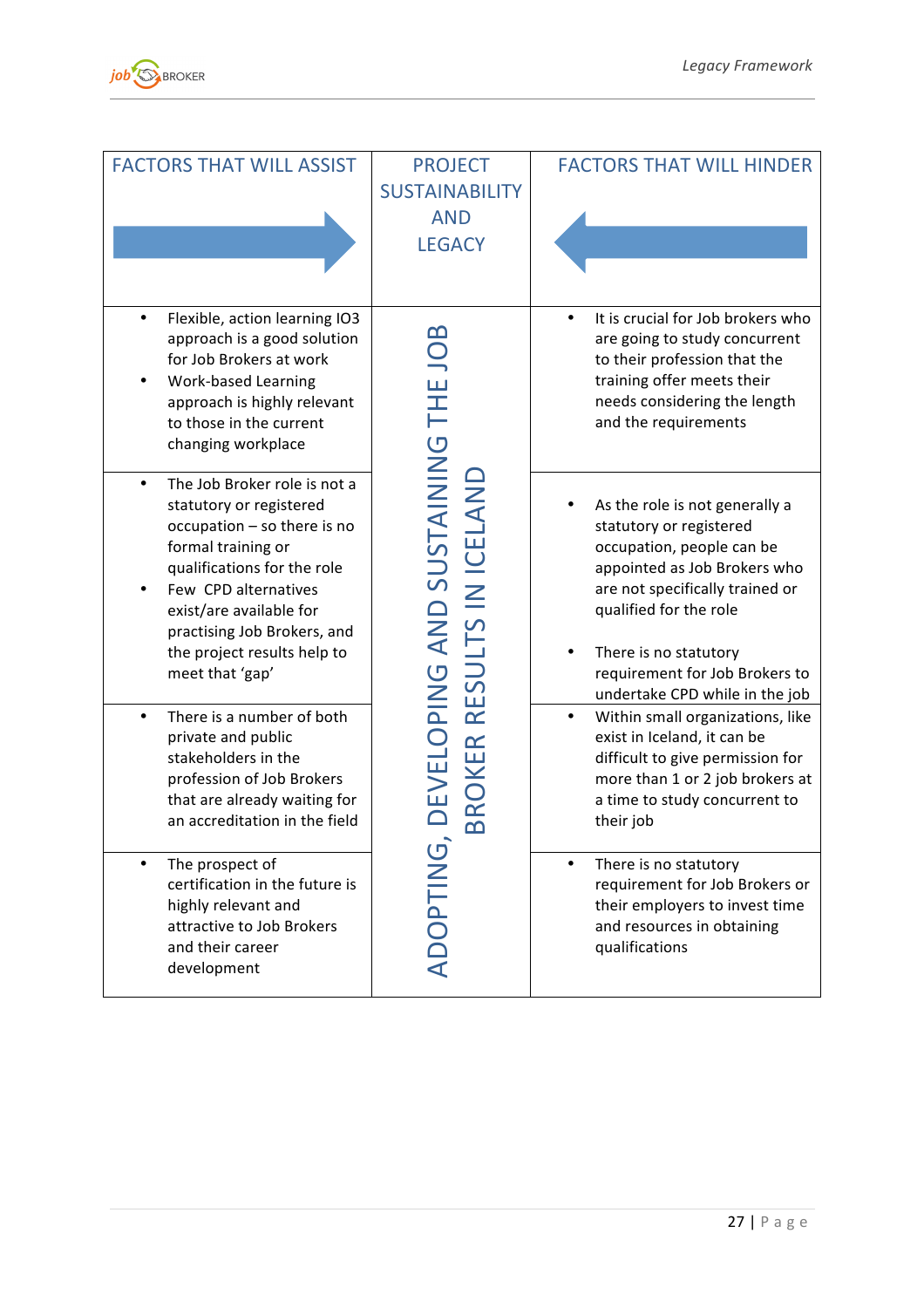

# **(f) ITALY**

#### **1. Specific Features of Legacy**

The main result that can be sustained by ERIFO is the Self-Directed Learning Guide. This product was the most appreciated by our working group and participants to the pilot. In addition, within the organisation at ERIFO at the internal level, the Guide and training course were the most attractive tools developed by the project. In fact, the users have appreciated the way in which they learnt about the skills and knowledge they already possess and perform every day at work but that they've never had the chance to prove. In fact, one of the main issues that the project has tackled is the absence of a specific training course that aims at training the professional figure of job brokers for Italian practitioners.

The professional figure of job broker is an emerging one in Italy. Furthermore, there is a high fragmentation of employment services that vary from region to region, thus the qualification framework for job brokers at national and European levels can produce a huge progress in the development and innovation of the vocational sector of our Region. The common Curriculum Programme that we developed, has been agreed among partners from different European countries, which constitutes a transnational added value to both the qualification framework potential and the curriculum.

The participants involved in the projects were enthusiast of the Job Broker initiatives and activities, which has witnessed an opening form the side of VET stakeholders to regulative measures towards the systematisation of the occupational profile of an already existing job. In fact, the job broker profile can intersect with other occupations such as career guidance advisor, social worker, private employment agency officer and human resource specialist, which means that a comprehensive and cohesive occupational profile is highly needed. In this manner, job brokers are increasingly substantial to fill the gap between the labour supply and demand; that is to say between job seekers and employers. The mediator role of the job brokers will help employers understanding the needs of their firms and the skills adapted to fill the gaps.

The role of job brokers is increasingly important for the Italian labour market. In Italy the focus has recently shifted towards a process of "payment by results" – something that is new, albeit a concept we became aware of in 2015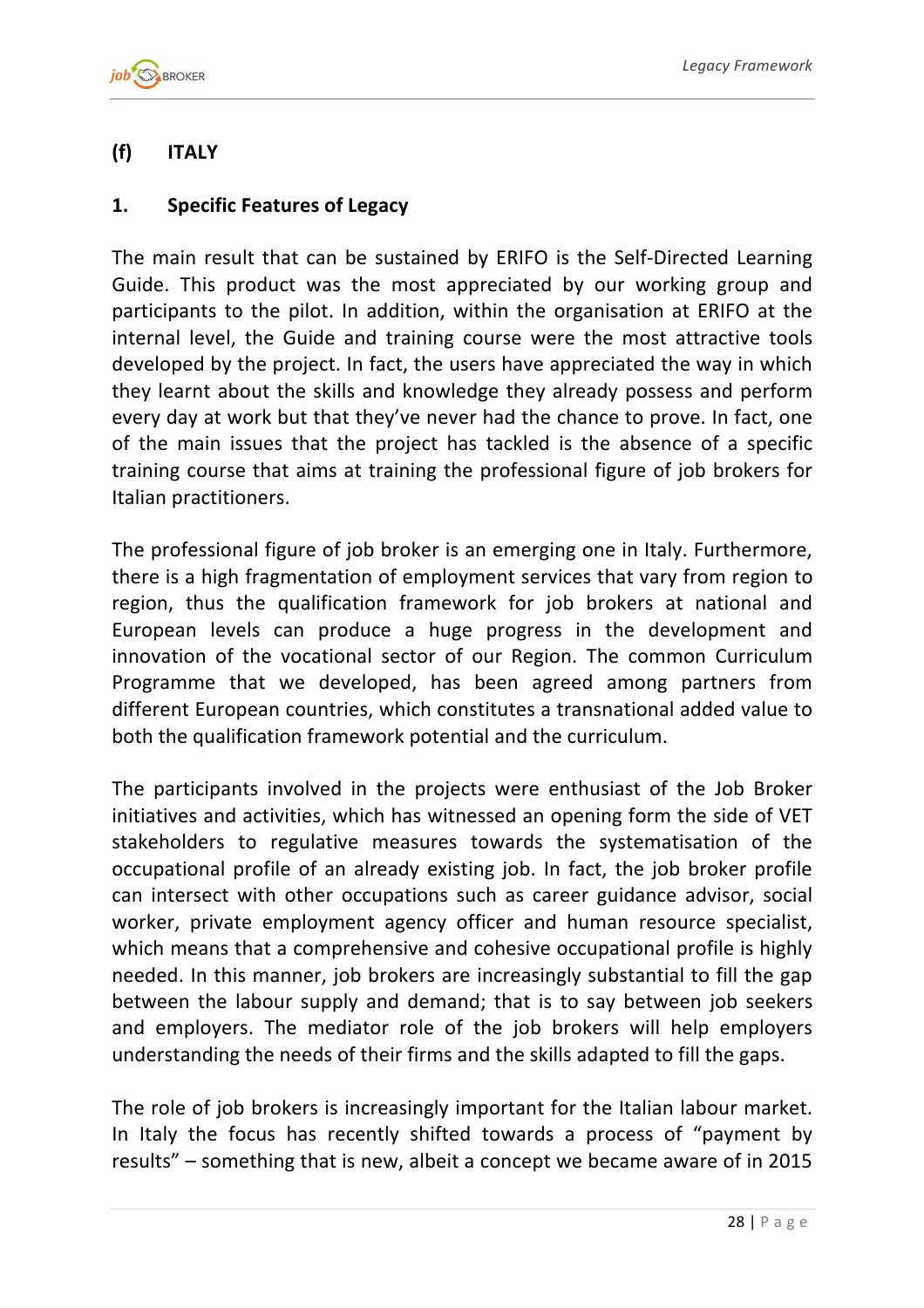

thanks to our participation in the project, which means that the payments of public funding to employment services and agencies is linked to effective results obtained. Only a professionalized figure such as the one of a job broker can guarantee the expected results. Thus the Curriculum Programme is a useful tool to support the development of a regional Qualification Framework to address the lack of the professional figure of Job Broker in the regional qualifications catalogue.

ERIFO can propose the materials proposed by the project as a tool for the internal staff and also for the future employees. The training course and learning materials are useful resources to update the skills of the staff. Additionally, ERIFO webpage will host a dedicated space to the project's outputs and thus guarantee to a wider public access to the e-learning course.

At internal level, we can use the Self-Directed learning guide to assess our internal staff and to evaluate their professional growth during a specific period of time. We can also propose the use of the Moodle course to our internal staff to upgrade and up-skill them as well as to participate in an ongoing way in the informal network. We will also share the link of the project Moodle training course in our webpage to reach a wider public. This will be done by assigning our European projects manager the task of proposing the projects' learning materials to the employees of the association each time there will be a suitable occasion.

One of the hoped results was to present the QF we developed to our Regional Agency in charge of the validation and recognition of QF and learning outcomes. However, analysing the tasks, the Qualification Profile developed by Job Broker covers them only partly, which makes it difficult for the Regional Agency to recognise the project QF. Most probably our QF will require further in-depth specific skills, competences and knowledge description in order to be validated. A better specification of the job broker professional profile and tasks will boost the recognition of this position and will increase the training offers of VET providers. In fact, the QF are tools for the enhancement of innovative and updated educational trainings.

#### **2. Overall approach to legacy and sustainability – Force Field Analysis**

Therefore whilst at the current moment, the QF of the project cannot be proposed for validation. However, ERIFO will start brainstorming and consider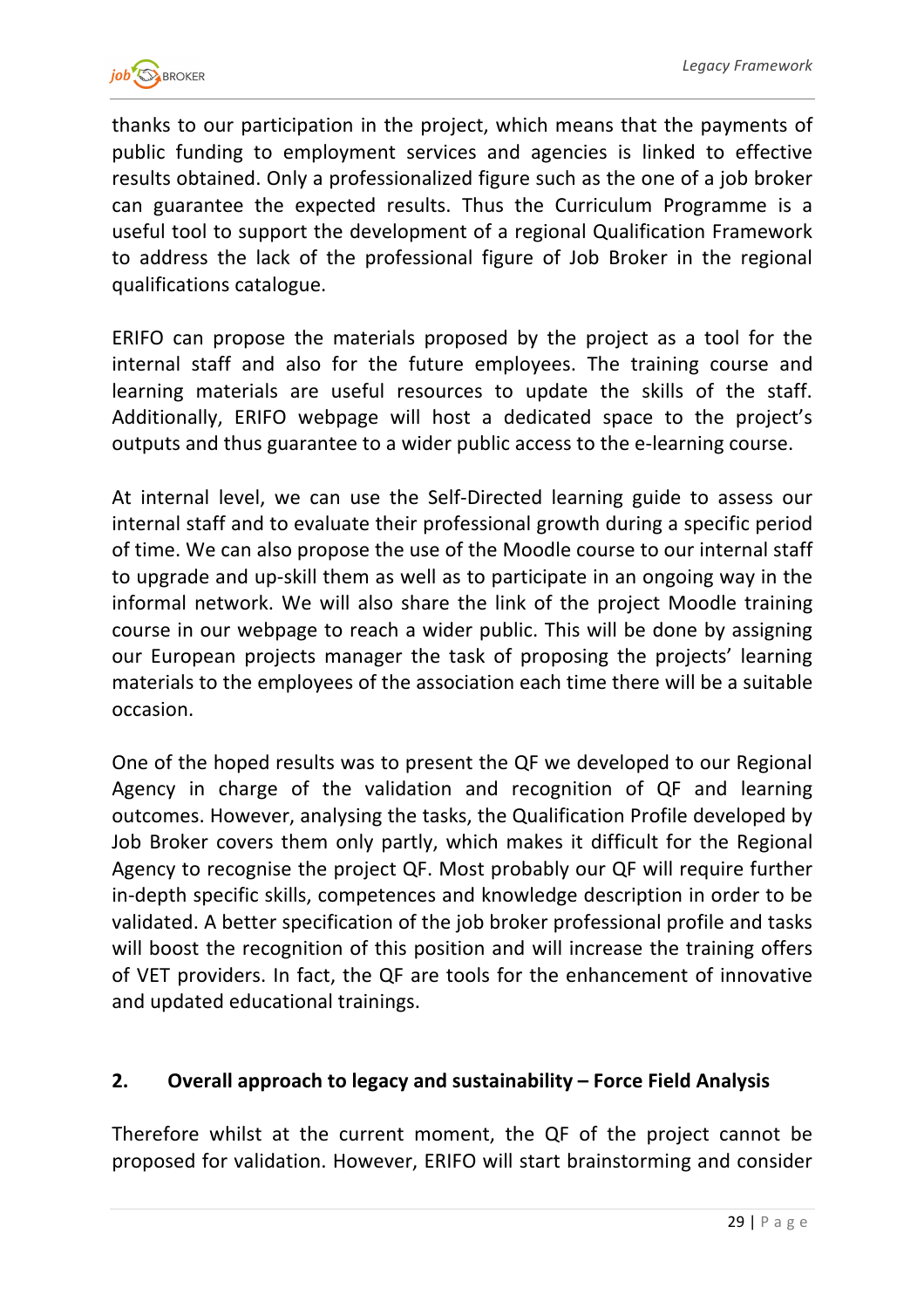

the possibility of further defining the QF to propose it at the regional agency, considering the following points:

- The training course developed by the project partners has the potentiality to train future and present job brokers. In fact in our region there is only one professional profile that addresses some of the key competences of the job broker qualification framework we designed. The Curriculum Programme and the Self-directed Learning Guide have been received very positively by the users that have tested it in the piloting we conducted. Thus, the products target an urgent issue in our regional qualifications panorama; that is the lack of qualification that focuses on the need of the current labour market of job brokers oriented to match effectively job seekers to labour opportunities and employers.
- On the other side, while the qualification framework is very relevant for our regional panorama of qualifications, unfortunately the profile designed cannot be part of the regional catalogue of qualifications. The regional catalogue can only contain qualifications that point at specific skills, related to the profile addressed. The job broker qualification we outlined contain many transversal skills which make the validation and recognition process very unlikely at regional level.
- Job brokers who already perform this job without having a qualification, can undertake the training course to gain self awareness of the specific areas of work and competences they use everyday at work. The selfdirected learning guide has been appreciated also because it gave users the chance to reflect on the daily actions and tasks they carry out.
- Unfortunately, the unlikelihood that the qualification framework can be validated and recognised at regional/national level, makes the training course less appealing to already working job brokers. These targets have interest in getting qualifications which are recognised and accredited by official authorities and although ERIFO is and accredited body, we can't propose it as a recognised course.
- Furthermore, the job brokers we engaged in the project, notwithstanding their interest in getting an official qualification, did not have sufficient time to do so because of work constraints. Thus, the only solution would be to offer a training course that awards an official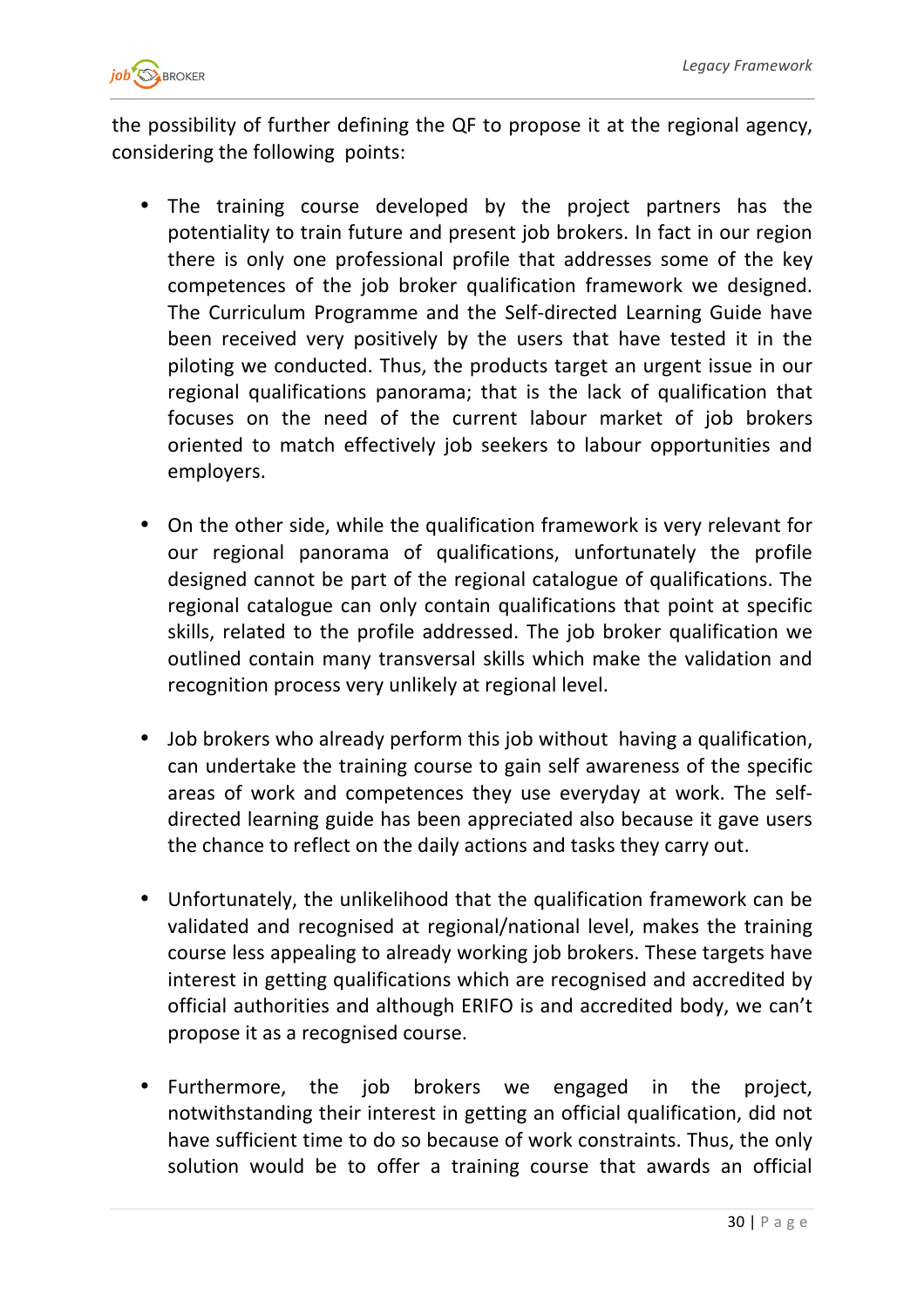

qualification to engage more (would be) job brokers and in the form of Self-directed learning Guide.

- Another aspect that will guarantee the sustainability of the project is the relevance of both the online training course and the self directed learning guide for our internal staff and the future ones. ERIFO will undoubtedly rely on the material developed to support the internal staff training needs. The Moodle link will be shared on our web page so that it'll be accessible by our internal staff and by the wider public.
- The European character of the training course conveys to the QF and the training course an added value that attracts users. Furthermore, a new detected qualification framework developed by different European partners has the advantage of presenting a final output that covers cross-border necessities and proposes shared solutions. These characteristics will facilitate the sustainability of the project, since the final qualification we will offer is recognised at European level.
- Even though the training course we are offering is relevant and innovative for the Italian labour market, the fact that to work as a job broker no qualification is required can discourage users from taking part to the training course.

*(See overleaf for Force Field Analysis Italy - summary diagnostic diagram)*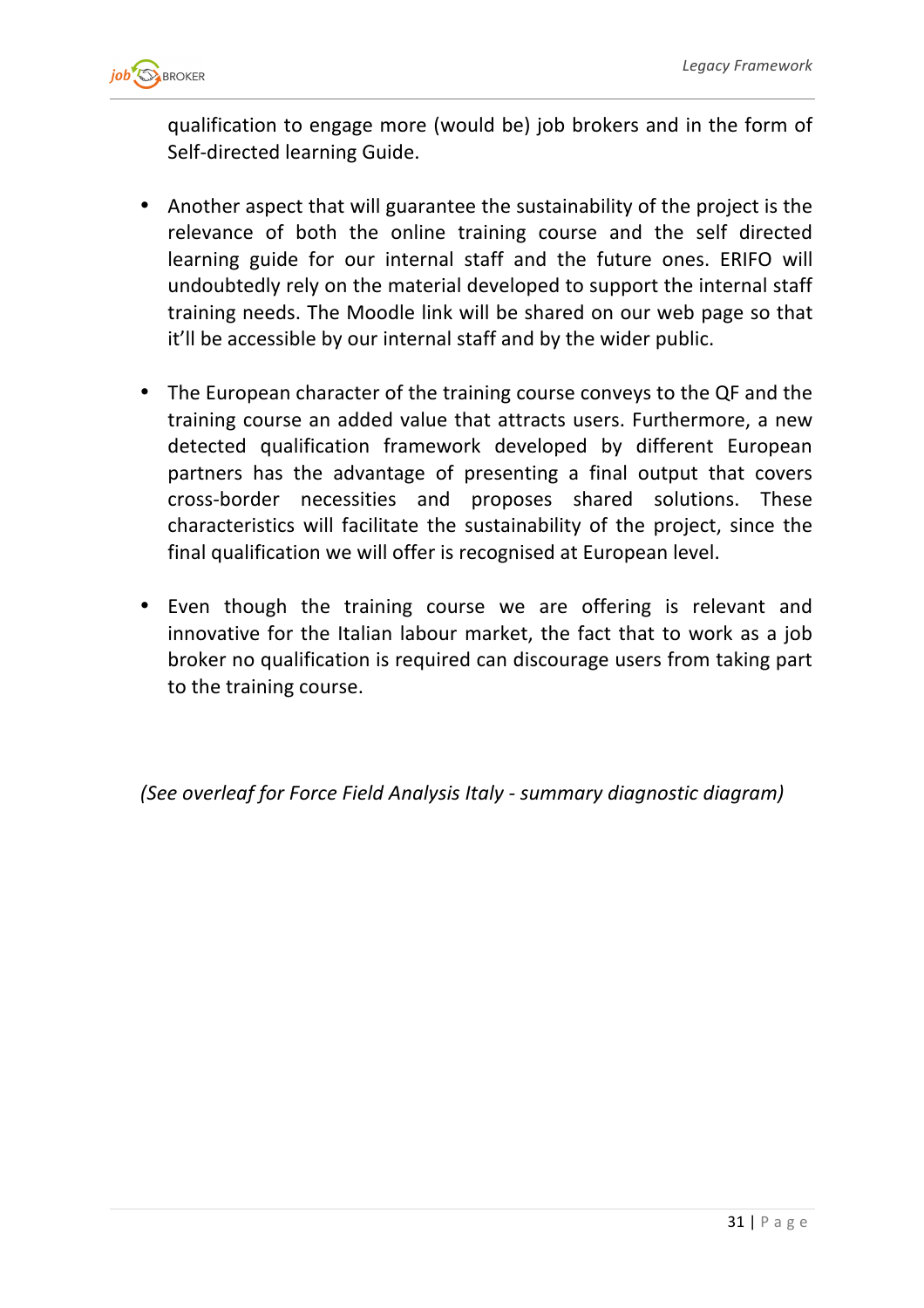

| <b>FACTORS THAT WILL ASSIST</b>                                                                                                                                                                                                             | <b>PROJECT</b><br><b>SUSTAINABILITY</b><br><b>AND</b><br><b>LEGACY</b> | <b>FACTORS THAT WILL HINDER</b>                                                                                                                                                                                                                                                                                                                                                                                                              |
|---------------------------------------------------------------------------------------------------------------------------------------------------------------------------------------------------------------------------------------------|------------------------------------------------------------------------|----------------------------------------------------------------------------------------------------------------------------------------------------------------------------------------------------------------------------------------------------------------------------------------------------------------------------------------------------------------------------------------------------------------------------------------------|
| ERIFO can train future and<br>$\bullet$<br>present internal staff<br>members using the training<br>course developed and the e-<br>learning platform                                                                                         | <b>BROKER</b><br>ING AND SUSTAINING THE JOB<br>RESULTS IN ITALY        | The QF designed cannot be<br>$\bullet$<br>part of the regional catalogue<br>of qualifications. The regional<br>catalogue can only contain<br>qualifications that encompass<br>specific skills, related to the<br>profile<br>addressed. The<br>job<br>broker QF outlined<br>by the<br>project<br>contains<br>many<br>transversal skills which makes<br>the validation and recognition<br>unlikely<br>process<br>very<br>at<br>regional level. |
| The self-directed learning<br>$\bullet$<br>guide will be proposed to<br>job brokers without<br>qualifications as a resource<br>to gain self awareness and a<br>systematised knowledge of<br>their tasks and competences                     |                                                                        | The unlikelihood that the QF<br>$\bullet$<br>will be validated and<br>recognised at regional/national<br>level, makes the training<br>course less appealing to<br>already working job brokers.<br>Due to work constraints, these<br>targets don't have much time<br>to spend in getting trained. For<br>this reason they do not find<br>training appealing without the<br>award of an official<br>qualification.                             |
| The Moodle link will be<br>$\bullet$<br>shared on our web page so<br>that it'll be accessible by our<br>internal staff and by the<br>wider public<br>The European character of<br>the training course conveys<br>to the QF and the training | ADOPTING, DEVELOP                                                      | The fact that to work as a job<br>$\bullet$<br>broker no qualification is<br>required can discourage users<br>from taking part to the training<br>course                                                                                                                                                                                                                                                                                     |
| course an added value that<br>attracts users                                                                                                                                                                                                |                                                                        |                                                                                                                                                                                                                                                                                                                                                                                                                                              |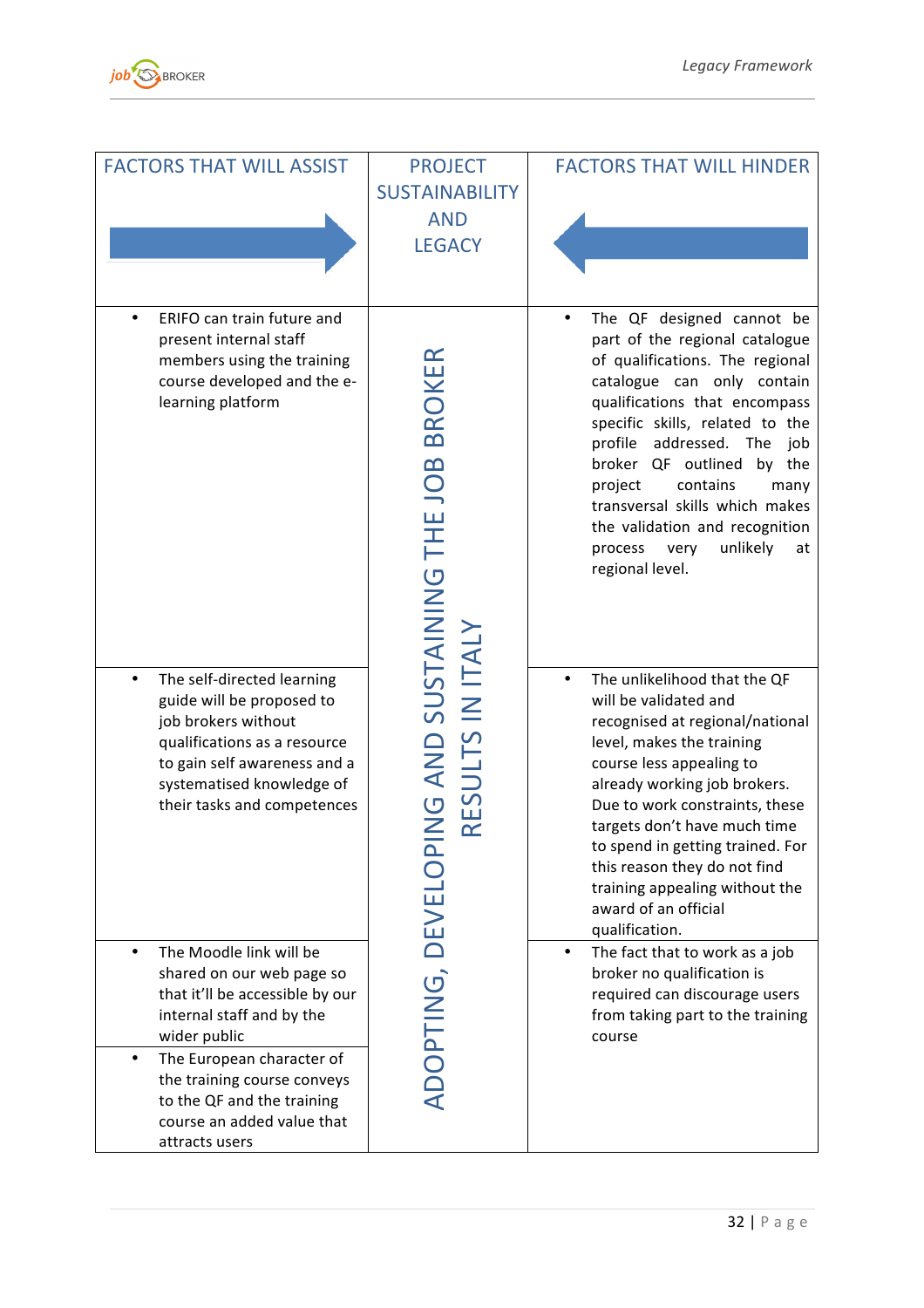

# **(g) SPAIN**

## **1.** Specific features of legacy

In the case of Documenta we will try to adapt and use the different products, which are all in Spanish that have been elaborated in the Job Broker project, since we consider that all of them can be useful and are closely related: The Profile, Curriculum and Guide. To do this, there are a whole series of problems that we must solve given the (project) added value in Spain is scarce due to reasons of different both in the definition of the profile, and after the successive tests and validations; among them we will highlight:

- The negative connotations that the term Job Broker has in our country, both for the term BROKER, and for the relationship with temporary employment agencies.
- The long tradition and experience in Spain in training (university degrees, masters and VET courses) and professional profiles (counsellors, prospectors, etc.) very similar, widely tested, and appropriate to the working market of our country.
- The level of qualification required, which in the case of the Job Broker is level 5/6, and in Spain a minimum of 6 is required and in some cases 7 to be able to work as a Job Broker or similar.
- In all the tests and validations, in Spain the experts highlighted the excessive ambition and lack of realism, both in the great number and complexity of the functions assigned to the professional profile, and in the knowledge necessary for their performance; which would have to involve a sectoral specialization.
- The existing difficulties for the official certification and homologation of the profile and the curriculum, both due to the slowness of the certification process in Spain, and the aforementioned similarities with other existing curriculums.

Despite the difficulties mentioned, we consider that in the medium term we will be able to apply the products developed using the alliances and local and international networks in which Documenta usually works. The way to give viability to the products elaborated in the Job Broker will be through the alliances and long professional career of collaboration of Documenta in different work networks.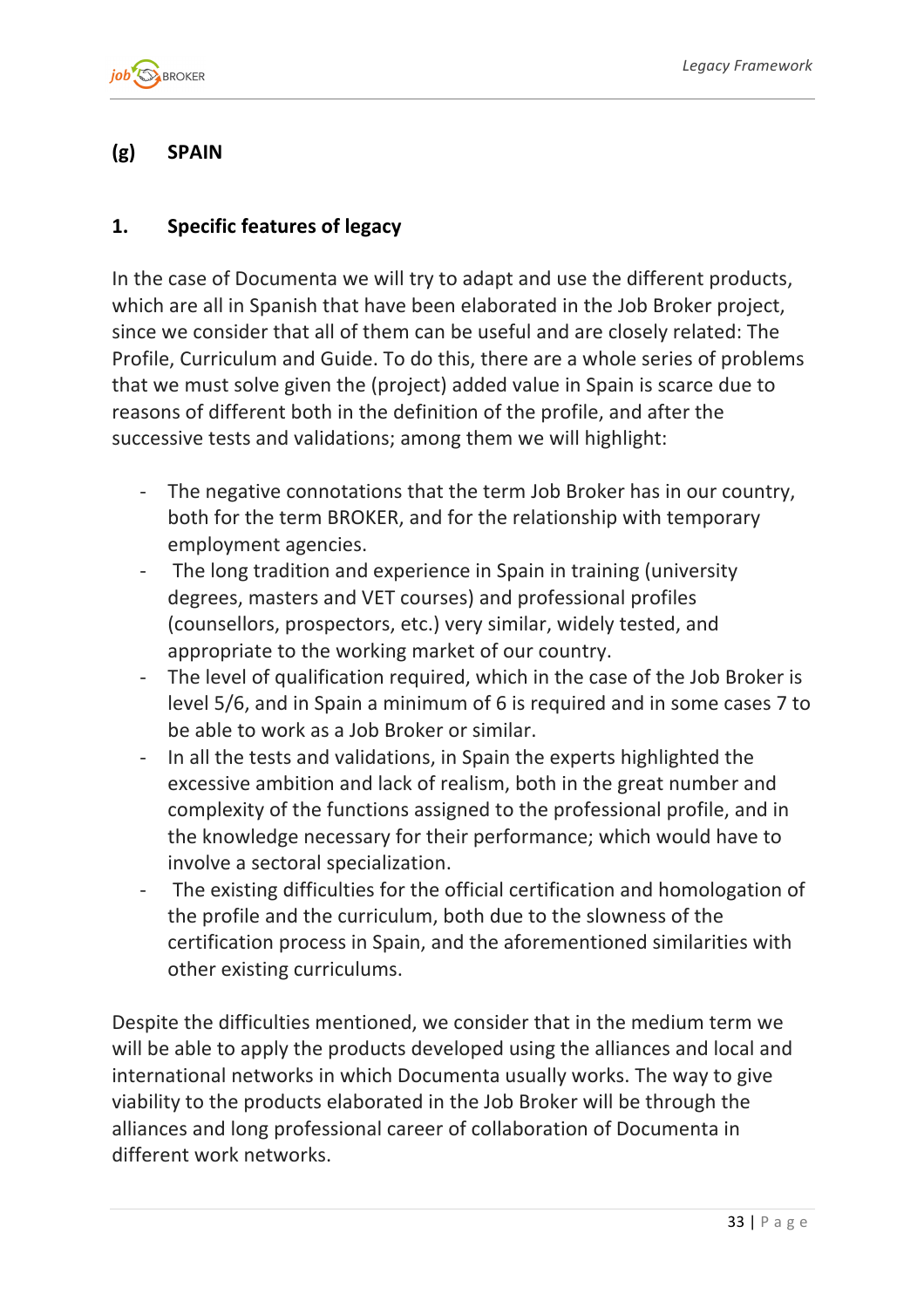

At local, regional and national levels, Documenta maintains numerous collaborative alliances with different public and private social agents (Cantabrian Employment Service, Town Halls, Local Development Agencies, Training Centres, etc.) with which it has been working for many years on issues related to training, employment, labour insertion of different groups, career guidance and job search. From Documenta we will incorporate the Job Broker products to work with these entities, adapt it to the reality of the Spanish labour market, mature it and make it sustainable by incorporating it into new projects.

Documenta has a long history and implantation in European networks, and has worked on the definition of numerous professional profiles and training curriculums directly or indirectly related to that of Job Broker, for which we consider that certain elements of the project may be incorporated and / or used for new projects. We will pay special attention to the definition of an own title with private training centres and we will participate in the Job Broker European Network actively in it and according to the characteristics of the Spanish labour market.

#### **2. Overall approach to legacy and sustainability – Force Field Analysis**

One of the biggest challenges to guarantee the future sustainability in Spain of Job Broker are the problems of accreditation, both in terms of the professional profile and in the training curriculum. As already discussed in the IO5 Exploratory report on the Accreditation of the Job Broker curriculum:

- 1. The accreditation of the Job Broker curriculum through a new Certificate of Professional Competence or a VET route, would need to follow a complex bureaucratic route before reaching its approval and publication as a royal decree law. Consequently Documenta does not believe it is a viable option.
- 2. The possibility of including the Job Broker curriculum through a quicker route established for updating qualifications already included in the NCPQ would be not valid, as the law that regulates this procedure does only apply in case of being non-relevant changes (excluded is the inclusion or elimination of new relevant work positions).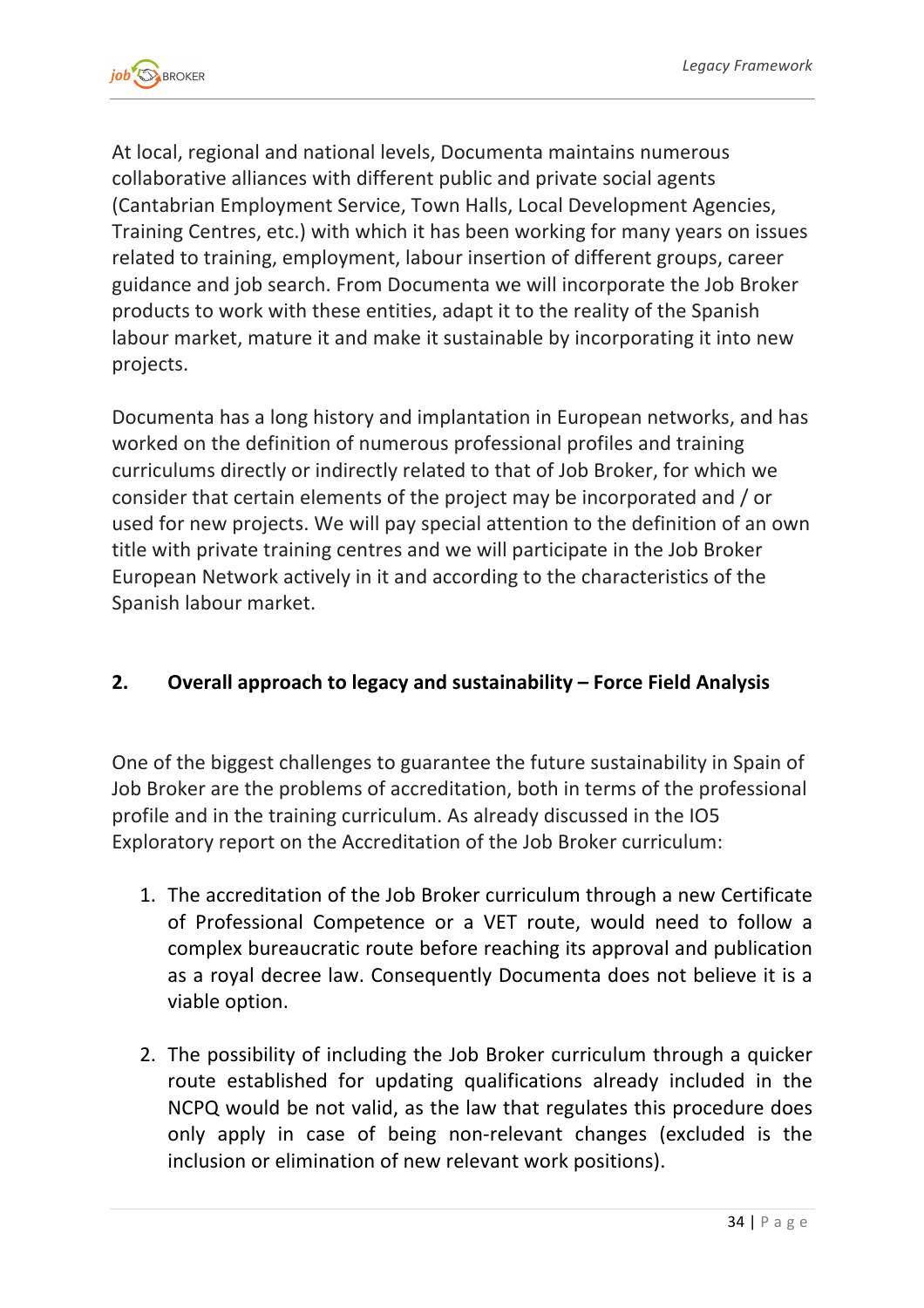

- 3. The organic Law  $4/2011$ ,  $11<sup>th</sup>$  of March, leaves an open path to introduce complementary training into Certificates of Professional Competence and VET, which could complement the current existing training modules related to the Job Broker profile (see earlier) with contents from the Job Broker curriculum elaborated previously (IO3). This could be a mediumterm option for a partial certification.
- 4. We have excluded from this report official Masters Degrees, as there is an existing Spanish official Master degree comparable to the Job Broker curriculum, mentioned already in the Job Broker Competency Framework Document (January 2015): Master Degree in Labour Orientation and Employment Mediation (Faculty of Labour Science).

For this reason we consider that the best option to guarantee future sustainability could be to prospect the universities own certifications:

| <b>FACTORS THAT WILL ASSIST</b>                                                                                                                                                                                                                                                                                                                                                                                                                                                                                                                                                                          | <b>PROJECT</b><br><b>SUSTAINABILITY</b>                                                                                                     | <b>FACTORS THAT WILL HINDER</b>                                                                                                                                                                                                                                                                                                                                                                                                                                                     |
|----------------------------------------------------------------------------------------------------------------------------------------------------------------------------------------------------------------------------------------------------------------------------------------------------------------------------------------------------------------------------------------------------------------------------------------------------------------------------------------------------------------------------------------------------------------------------------------------------------|---------------------------------------------------------------------------------------------------------------------------------------------|-------------------------------------------------------------------------------------------------------------------------------------------------------------------------------------------------------------------------------------------------------------------------------------------------------------------------------------------------------------------------------------------------------------------------------------------------------------------------------------|
|                                                                                                                                                                                                                                                                                                                                                                                                                                                                                                                                                                                                          | <b>AND</b><br><b>LEGACY</b>                                                                                                                 |                                                                                                                                                                                                                                                                                                                                                                                                                                                                                     |
| The universities<br>$\bullet$<br>certifications (postgraduate<br>courses) are the most<br>viable and practical route to<br>validate the Job Broker<br>curriculum, as the<br>requirements are not very<br>demanding and could be<br>implemented in a short-<br>term.<br>At local, regional and<br>٠<br>national levels, Documenta<br>maintains numerous<br>collaborative alliances with<br>different public and private<br>social agents (Cantabrian<br><b>Employment Service, Town</b><br>Halls, Local Development<br>Agencies, Training Centres)<br>with which it has been<br>working for many years on | DEVELOPING AN<br>Job Broke<br>SPAIN<br>$\overline{\mathbf{u}}$<br>$\geq$<br><b>SUSTAINING</b><br>ADOPTING,<br>ES<br>$\overline{\mathbf{r}}$ | The existing difficulties for the<br>$\bullet$<br>official certification and<br>homologation of the profile<br>and the curriculum, both due<br>to the slowness of the<br>certification process in Spain,<br>and the aforementioned<br>similarities with other existing<br>curriculums.<br>The negative connotations that<br>$\bullet$<br>the term Job Broker has in our<br>country, both for the term<br>BROKER, and for the<br>relationship with temporary<br>employment agencies. |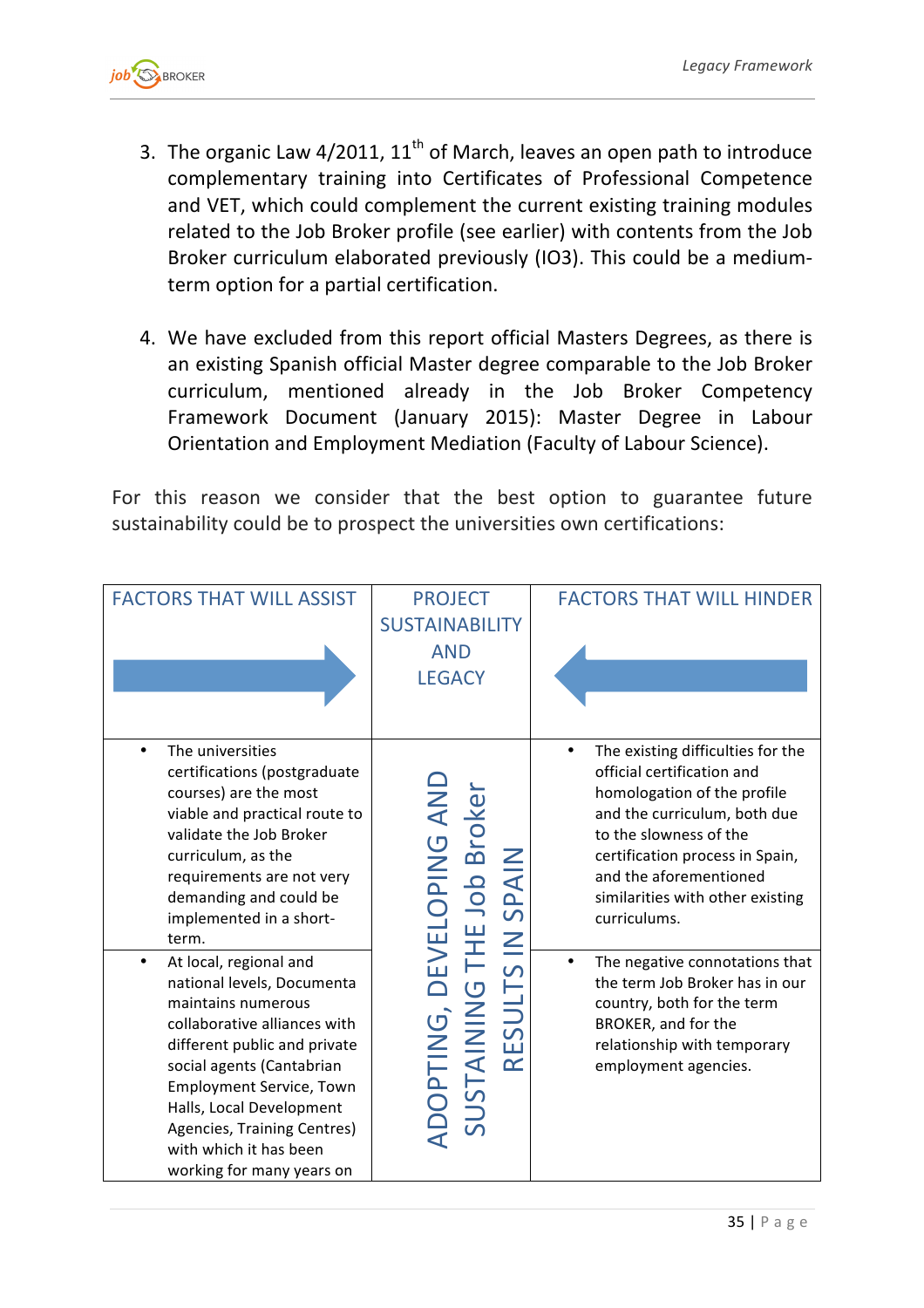

| issues related to training,<br>employment, labour<br>insertion of different<br>groups, career guidance<br>and prospection, etc.<br>From Documenta we will<br>$\bullet$<br>try to incorporate the Job<br>Broker products to work<br>with these entities, adapt it                                                                                                                        | The long tradition and<br>$\bullet$<br>experience in Spain in training<br>(university degrees, masters<br>and VET courses) and                                                                                                                                                                                                                                                                                                                                                                                                                                                      |
|-----------------------------------------------------------------------------------------------------------------------------------------------------------------------------------------------------------------------------------------------------------------------------------------------------------------------------------------------------------------------------------------|-------------------------------------------------------------------------------------------------------------------------------------------------------------------------------------------------------------------------------------------------------------------------------------------------------------------------------------------------------------------------------------------------------------------------------------------------------------------------------------------------------------------------------------------------------------------------------------|
| to the reality of the Spanish<br>labour market, mature it<br>and make it sustainable by<br>incorporating it into new<br>projects                                                                                                                                                                                                                                                        | professional profiles<br>(counsellors, prospectors, etc.)<br>very similar, widely tested, and<br>appropriate to the working<br>market of our country.                                                                                                                                                                                                                                                                                                                                                                                                                               |
| Once the European Job<br>٠<br>Broker Network is clarified,<br>defined and implemented,<br>we will actively participate<br>in it according to the<br>characteristics of the<br>Spanish labour market.<br>In the medium term we will<br>be able to apply the<br>products developed using<br>the alliances and local and<br>international networks in<br>which Documenta usually<br>works. | The level of qualification<br>$\bullet$<br>required, which in the case of<br>the Job Broker is level 5/6, and<br>in Spain a minimum of 6 is<br>required and in some cases 7<br>to be able to work as a Job<br>Broker or similar.<br>In all the tests and validations,<br>the experts highlighted the<br>excessive ambition and lack of<br>realism, both in the great<br>number and complexity of the<br>functions assigned to the<br>professional profile, and in the<br>knowledge necessary for their<br>performance; which would<br>have to involve a sectoral<br>specialization. |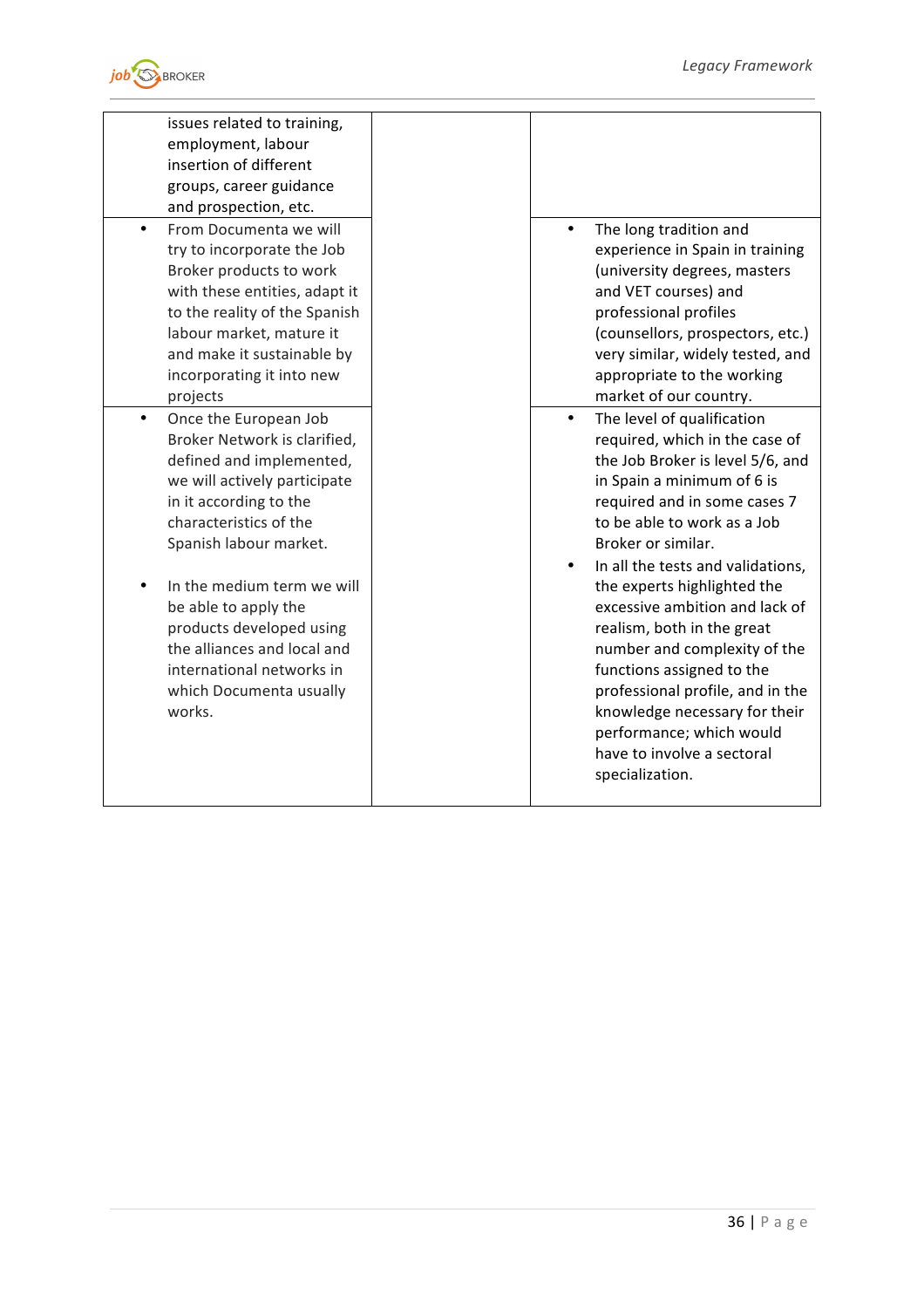

#### **UNITED KINGDOM**

#### 1. Specific features of legacy

The labour market is relatively unregulated compared to most in the EU, notably in terms of the requirements for registration and licensing of support occupations (OECD, 2010). As a result, occupations outside of the statutory sector are entirely designed by employers with relatively little required in terms of core stipulations or mandatory competences.

In this context, in the UK the term 'Job Broker' is widely advertised in VET and PES-related contexts. However the role can vary considerably, and can appear in a wide range of contexts where providers of employment and training services are contracted to deliver job-related outcomes to their learners and clients. One aspect which tends to be a universal feature in the UK, which appears in European contexts to a greater or lesser extent given their different approach to licensing occupations, is the requirement to work directly with employers with the objective of placing job-seekers  $-$  a function which frequently involves a considerable amount of 'aftercare' (continuing to work with both the employer and the former job-seeker for some time after the initial job outcome is secured.

Therefore all of the areas covered by the Curriculum Programme (and the Self Directed Learning Guide) are highly relevant, to one degree or another, for practitioners who find themselves working in this role.

Despite this, prior to the results of this project, there is no specific, customised Continuous Professional Development (CPD, or C-VET) programme or action learning programme that is available for induction or in-service development despite the fact that payment by results regimes in public funding have accelerated. Indeed, this situation provided the impetus for Rinova in the UK to design and develop the Erasmus+ KA2 application.

One of the features of payment by results is that financing and commissioning authorities place relatively few requirements or stipulations regarding the experience or qualification requirements for front-line staff. As a result it is left entirely to the provider as to how they secure the outputs and there are– the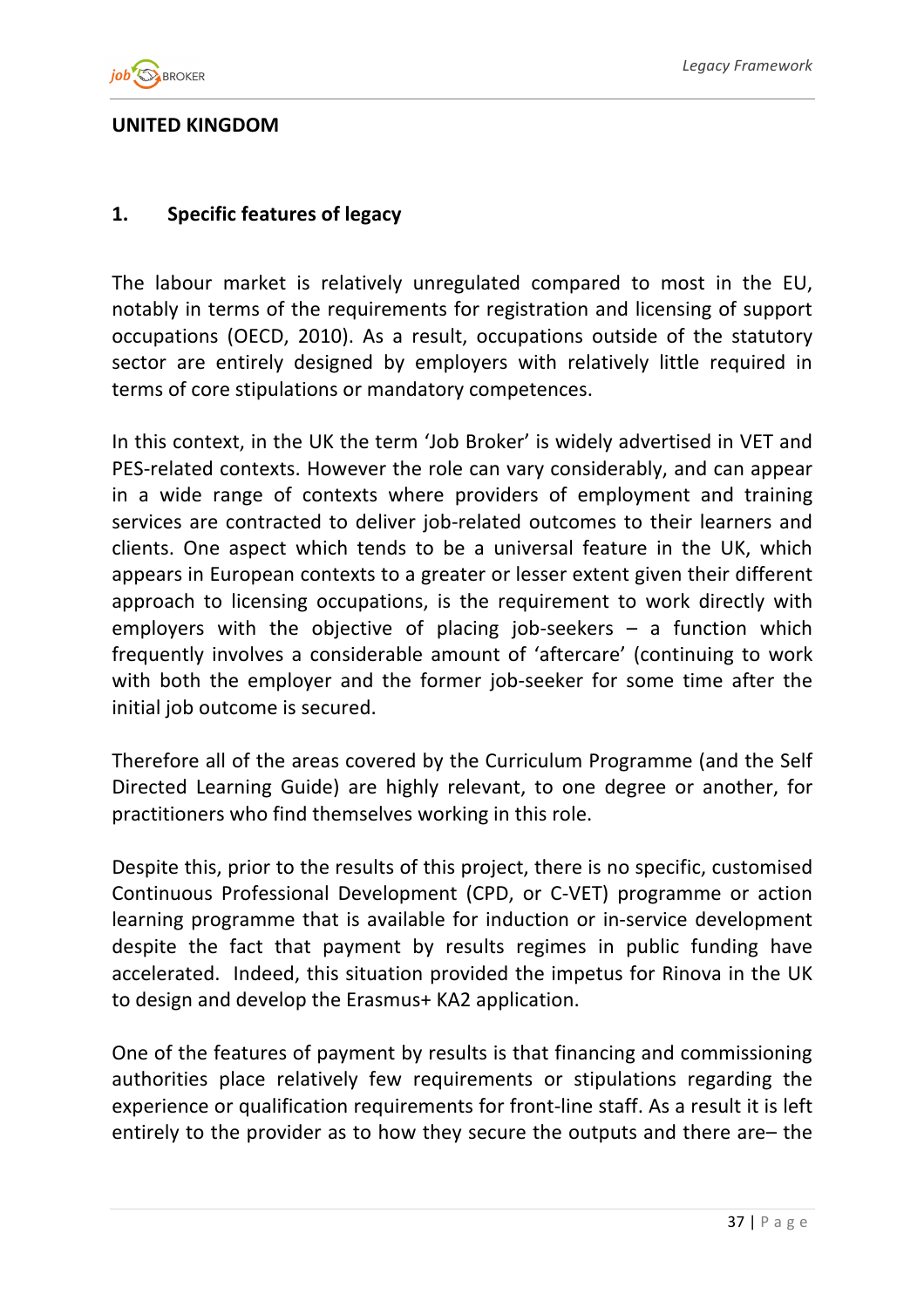

philosophy being 'if it is in the interests of the provider to invest in their staff to achieve the results, then they will do so'.

Nonetheless, there are major challenges in payment by results regimes for UK Job Brokers to be able to take time off for training or qualification attainment or for their employers to provide them with time to do so. This is in part due to the pressure they are under to meet targets that often have severe financial implications in payment by results contracts. It is also linked to the earlier point regarding the lack of regulation in this area regarding occupations, which can encourage providers to employ freelance or temporary contract workers, which again provides a disincentive for investment in personnel.

Therefore the flexibility of the learning approach that is embedded in both the Curriculum Programme and the Self Directed Learning Guide helps to overcome some of these factors. As a result of the Job Broker project, Rinova now has a set of customised, relevant CPD resources that it can share with its consortium partners and organise specific action learning sets as part of its coordination and quality assurance responsibilities.

Rinova co-ordinates a VET network of London-based providers  $-$  the Rinova Consortium. This consists of Further Education Colleges, local authorities, the voluntary and community sector, independent and private providers and enterprise agencies. This consortium has been extensively involved in the implementation of Education and Skills Funding Agency (ESFA) provision for some years, implementing skills and employment programmes aimed at young people NEET and adult unemployed learners, in payment by results contracts.

Rinova is also a member of the Association of Employment and Learning Providers in London (formerly the London Work-Based Learning Alliance). It cooperates with the Mayor of London's Office and the Greater London Authority Youth Education team and the Partnership for Young London in youth empowerment and employment initiatives and operates the Talent Match Big Lottery youth employability programme with London Youth,. It also works with the National Careers Service provider network, Job Centres and social inclusion organisations that provide job brokerage (e.g. Wac Arts College, Collage Arts, 15billionebp, Camden and Islington NHS Foundation, Palace for Life, New Challenge, SCOPE, Peabody Housing Trust and the Refugee Council.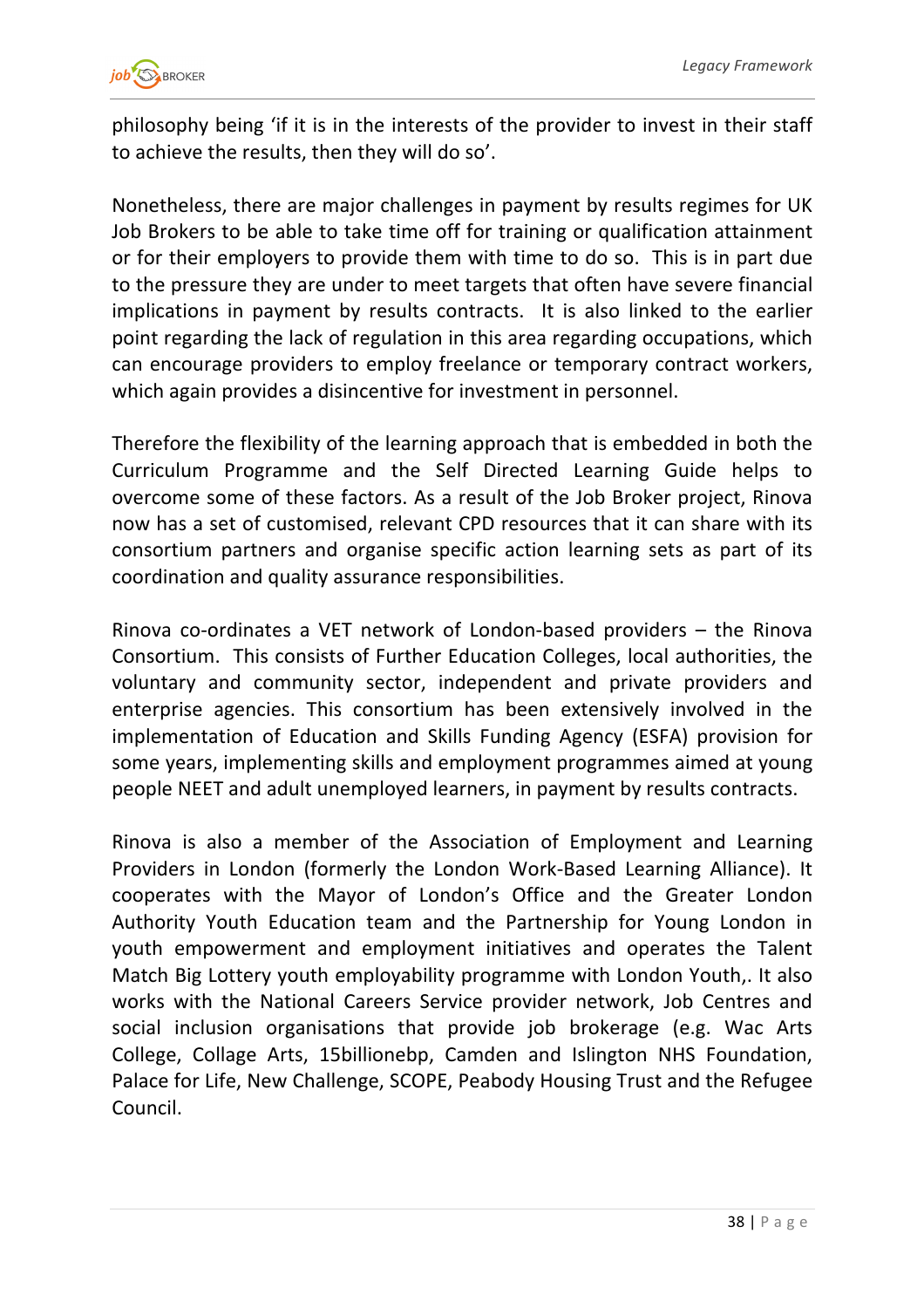

In terms of certification and qualifications, there is an absence of professional validation, certification of qualification the Job Broker role as it has emerged in VET and PES contexts. Many of those performing these roles are unqualified for it or have qualifications in other areas (IAG, careers, HR). The UK trade grouping ERSA (Employment Related Services Association) runs ad-hoc workshops and training seminars on aspects of job brokering but has not developed a sector qualification.

Therefore, in common with much of what happens in the UK labour market, and in particular in London where there is a high degree of labour mobility, there is little incentive for providers as employers to invest in staff beyond the argument that it is in their productive interests to do so. The incentive to become qualified or certificated is less because of a statutory or official requirement. Instead, the responsibility is placed on the individual practitioner to enhance their own career prospects by achieving qualifications and credentials that will provide with a competitive advantage.

However, skill shortages are a major issue in the UK and arise because there are not enough people with particular skills to meet demand. It is estimated (Open University) that skill shortages cost the UK £2bn a year, while the UK could boost its productivity by 5 per cent if it reduced the level of skill mismatch to OECD best practice levels (OECD). Skill mismatches may worsen because skills needs are changing, due to factors such as Brexit and trends such as automation. Therefore, according to NESTA (August 2018) *"More than ever,* we need to create an informed labour market. Informed in the sense that education providers, workers, students, employers and policy makers know *how* skills are changing and are empowered to react to these changes, thereby *countering skill mismatches*" – which is where qualified and networked Job Brokers could have a major role to play.

At the European level the uncertainties presented by Brexit, particularly in terms of the issue of the freedom of movement (or otherwise) of European workers make it extremely difficult to know exactly how to invest in the future in the use and application of EURES within the Job Broker occupational profile. The UK in general and London in particular is a net importer of labour by some margin; therefore if the approach to freedom of movement for work in the UK is similar to how it is now in the future, EURES offers UK Job Brokers an invaluable resource with which to become equipped in the future (awareness levels of EURES in the UK are low).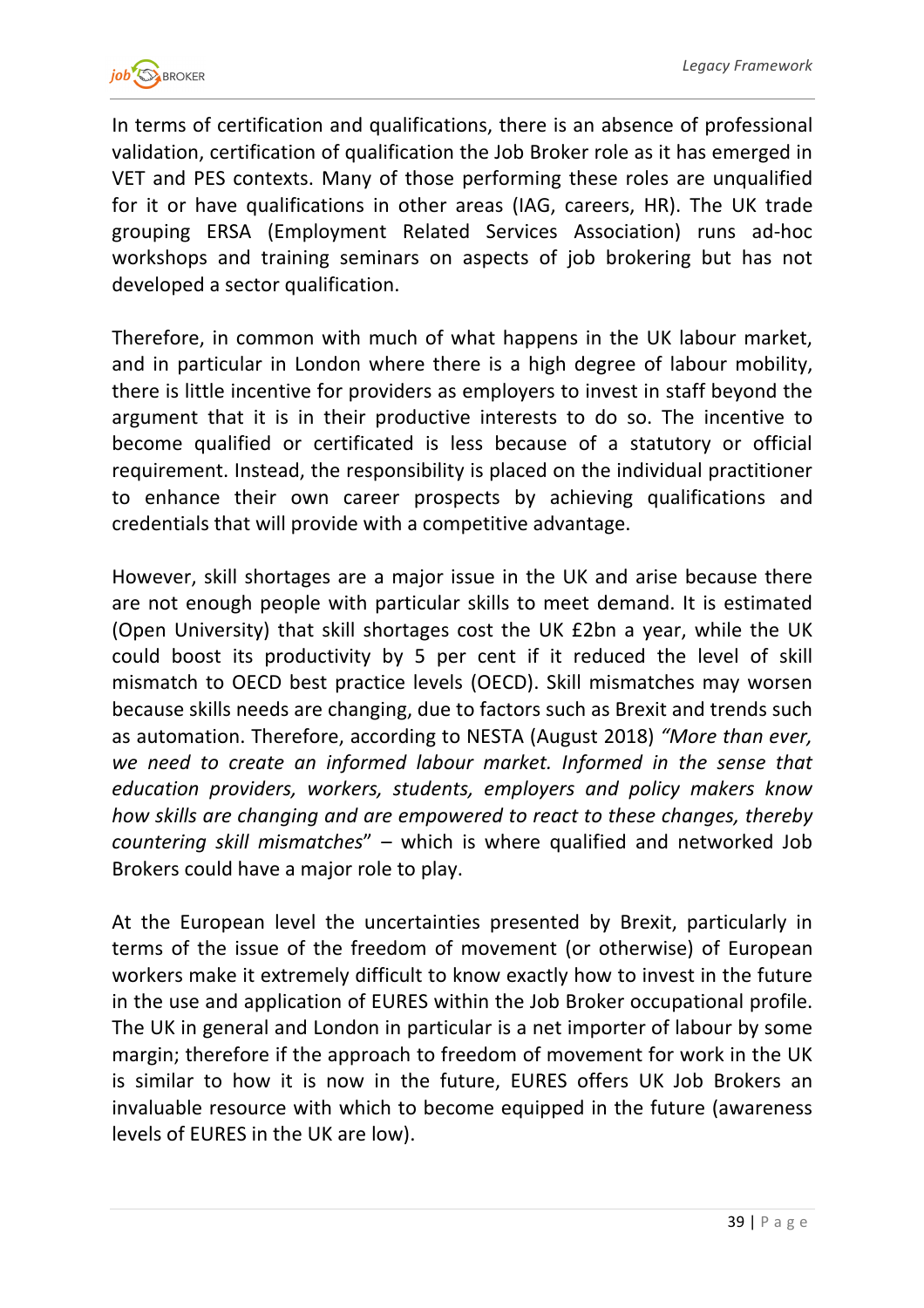

At the same time, whatever the Brexit outcome, ISO is a widely-recognised as an international standard in the UK and the accreditation pathway that will lead towards the Processional Certificate validated by ISO17024 does at least have the advantage of being aligned to an international standard that will not be affected by these uncertainties.

## **2. Overall approach to legacy and sustainability – Force Field Analysis**

| <b>FACTORS THAT WILL ASSIST</b>                                                                                                                                                                                                                                                              | <b>PROJECT</b><br><b>SUSTAINABILITY</b><br><b>AND</b><br><b>LEGACY</b> | <b>FACTORS THAT WILL HINDER</b>                                                                                                                                                                                                                                                               |
|----------------------------------------------------------------------------------------------------------------------------------------------------------------------------------------------------------------------------------------------------------------------------------------------|------------------------------------------------------------------------|-----------------------------------------------------------------------------------------------------------------------------------------------------------------------------------------------------------------------------------------------------------------------------------------------|
| Flexible, action learning IO3<br>٠<br>approach is a good solution<br>for Job Brokers at work<br>Work-based Learning<br>approach is highly relevant<br>to those in the current<br>changing workplace                                                                                          | <b>SOL</b>                                                             | It can be difficult for Job<br>$\bullet$<br>Brokers who are under<br>pressure of payment by results<br>at work to find time for, or be<br>allowed by their managers to<br>be released for training and<br>development                                                                         |
| The Job Broker role is not a<br>$\bullet$<br>statutory or registered<br>occupation - so there is no<br>formal training or<br>qualifications for the role<br>Few CPD alternatives<br>exist/are available for<br>practising Job Brokers, and<br>the project results help to<br>meet that 'gap' | DEVELOPING AND SUSTAINING THE<br>BROKER RESULTS IN THE UK              | As the role is not generally a<br>$\bullet$<br>statutory or registered<br>occupation, people can be<br>appointed as Job Brokers who<br>are not specifically trained or<br>qualified for the role<br>There is no statutory<br>requirement for Job Brokers to<br>undertake CPD while in the job |
| There are trade<br>٠<br>associations, such as ERSA<br>and the AELP that advocate<br>an enhanced status for the<br>organisations and staff that<br>work in employment-<br>related services                                                                                                    | <b>BROKER</b>                                                          | Job Brokers are often isolated<br>$\bullet$<br>in UK organisations, finding<br>themselves working on their<br>own in terms of employer<br>liaison, and can find it difficult<br>to find out about opportunities<br>and network with peers                                                     |
| The prospect of<br>$\bullet$<br>certification in the future is<br>highly relevant and<br>attractive to Job Brokers<br>and their career<br>development                                                                                                                                        | ADOPTING                                                               | There is no statutory<br>requirement for Job Brokers or<br>their employers to invest time<br>and resources in obtaining<br>qualifications                                                                                                                                                     |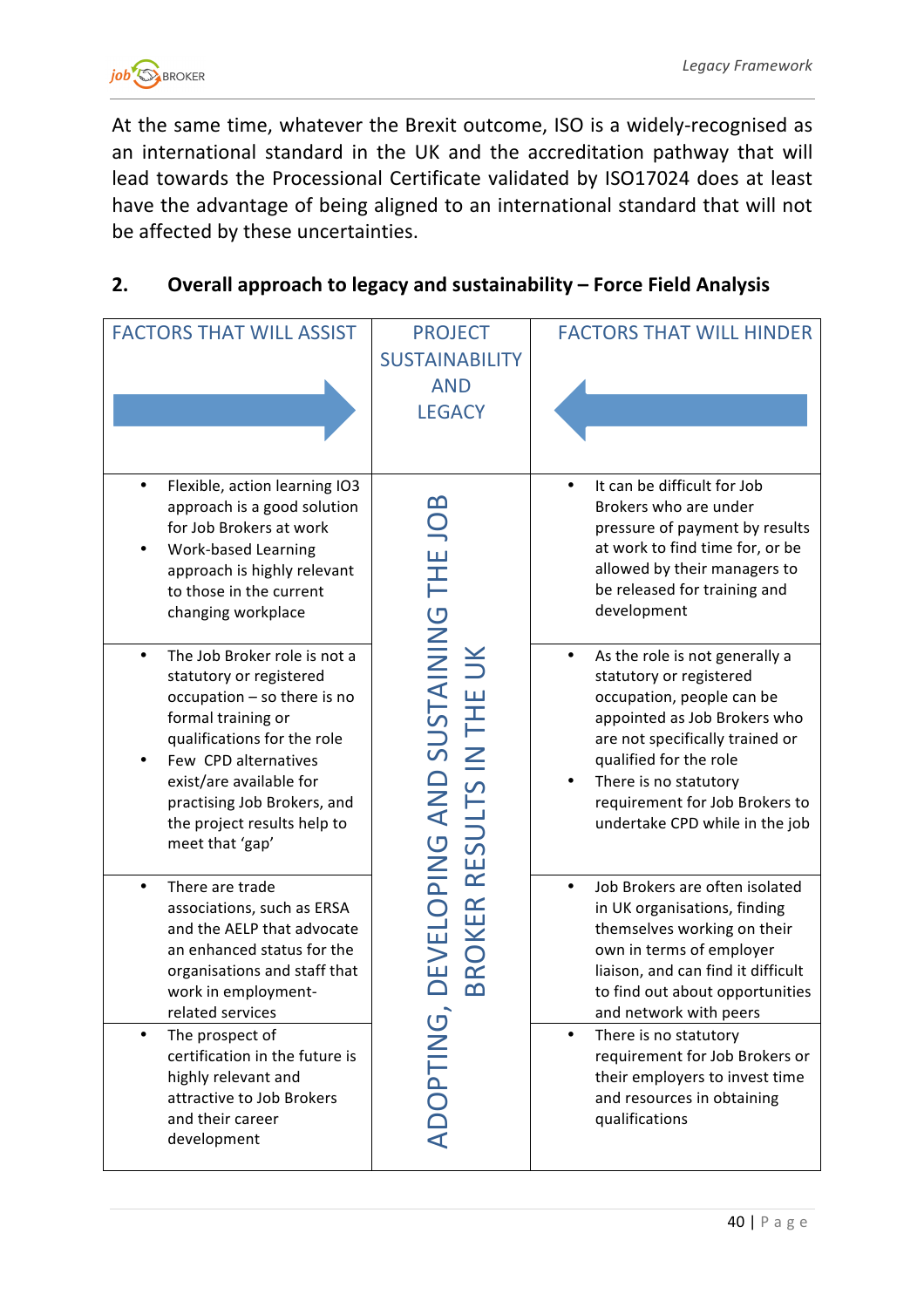

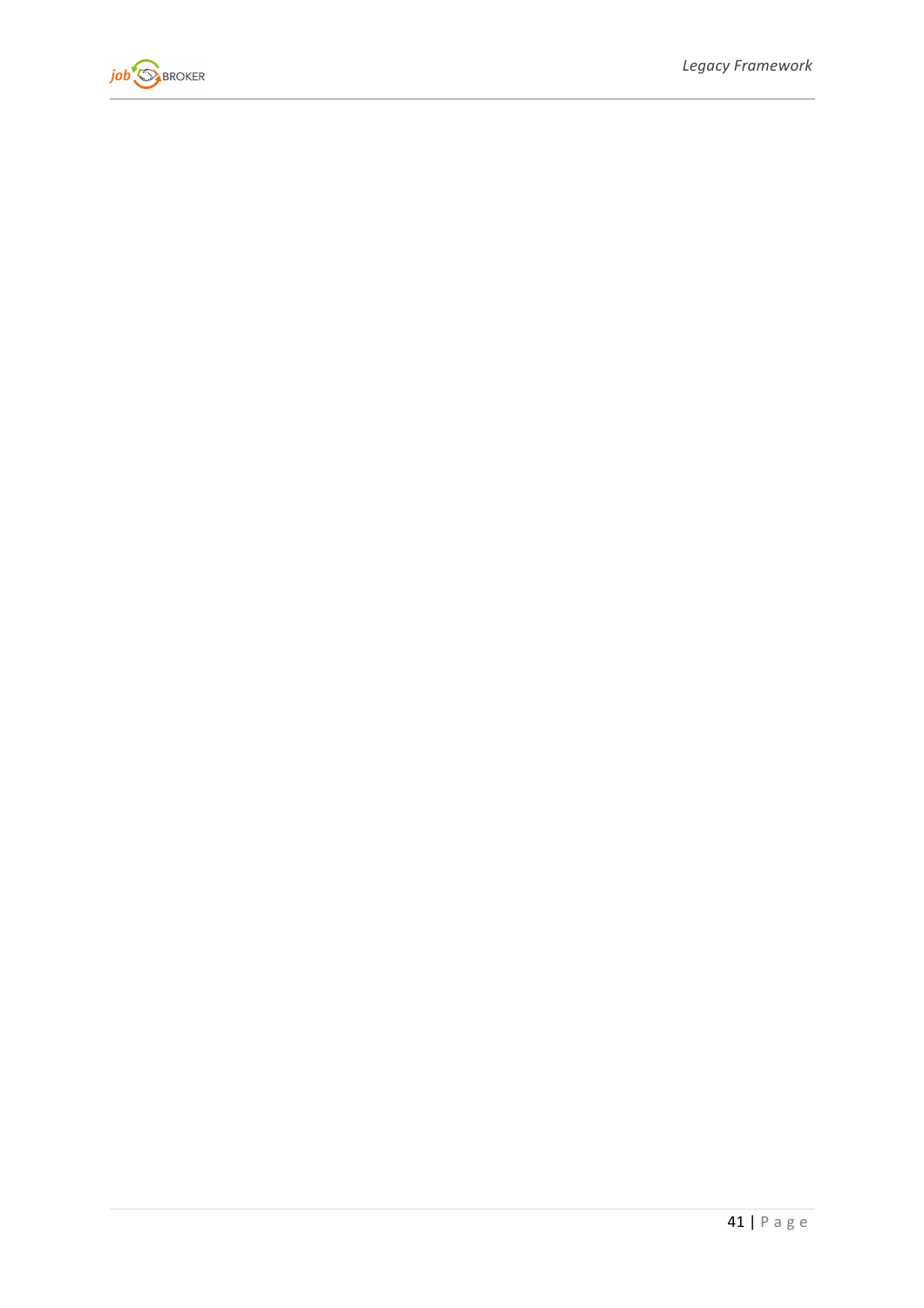

#### **4. THE JOB BROKER TRANSNATIONAL NETWORK**

As part of the legacy planning of the project, the Job Broker partners have established an informal, transnational online network of Job Brokers from the partner countries participating in the Erasmus+ KA2 Job Broker programme.

The objective of the current network is to create an informal, online network through which Job Brokers can make transnational connections with their peers. 

The benefits of the network are:

- to enable Job Brokers to 'showcase' to Job Brokers in other countries, by providing a more structured profile on the network of their skills, interests and languages
- to make new professional connections, which can act as a contact for when Job Brokers are managing clients who are looking to move to or from another European country to look for work
- to identify peers that are working with EURES and ESCO in other countries to support the European mobility of their clients and who are familiar with the Job Broker concept through having participated in the Job Broker Curriculum Programme or having used the Self-directed Learning Guide
- to identify Job Brokers in other countries who may be interested in taking part in future transnational mobilities, or in future training to gain new European Job Broker qualifications if the opportunity arises

The network has been set up through Job Broker online Moodle platform, which was initially established to provide access to the repository of learning materials in IO3 and has been extended through IO6 and IO8 to include additional Job Brokers. It therefore has the advantaged of building upon the platform established by the partners, rather starting from scratch with, for instance, setting up a LinkedIn network, or a Facebook group  $-$  as not everyone has access to each specific form of social media.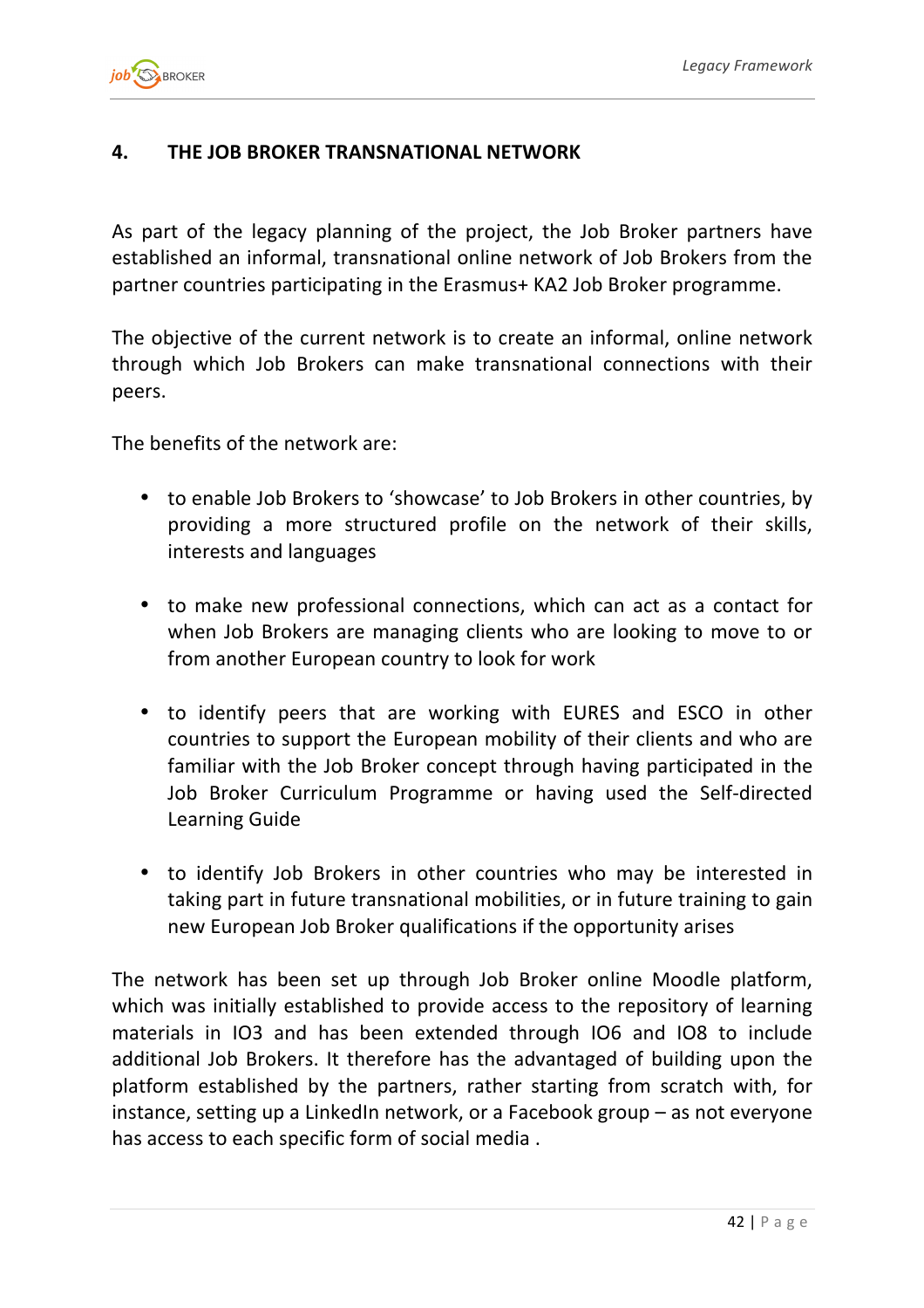

#### The features of the network are:

- The network comprises of Job Brokers that are associated with the partners, and partner staff who have an involvement in Job Brokerage;
- All members of the network are provided with a username and password to the Moodle. Users can create their own accounts;
- Each participant registered by the partners has been contacted directly by MMC to introduce them to the network and to inform them that the finalised Curriculum Programme and the Self Directed Learning Guide can be accessed:
- Each participant has been encouraged to create and / or update their profile according to the model profile template that has been circulated (see separate document)

In the first instance, the network is 'unmediated'  $-$  in that an environment and a European platform has been created to encourage the Job Brokers to make their own bilateral and multilateral connections with their counterparts.

Thus the Moodle network platform has a blog and messaging facility  $-$  but we would expect most of them to make contacts with each other directly via email.

The network has been launched through a variety of channels, and will continue to be promoted following the close of the project, inviting new Job Brokers to contact us to apply to join the network. These channels include:

- the Job Broker website news facility
- direct messaging to registered Job Brokers
- announcements in partner social media
- articles in the final project e-zine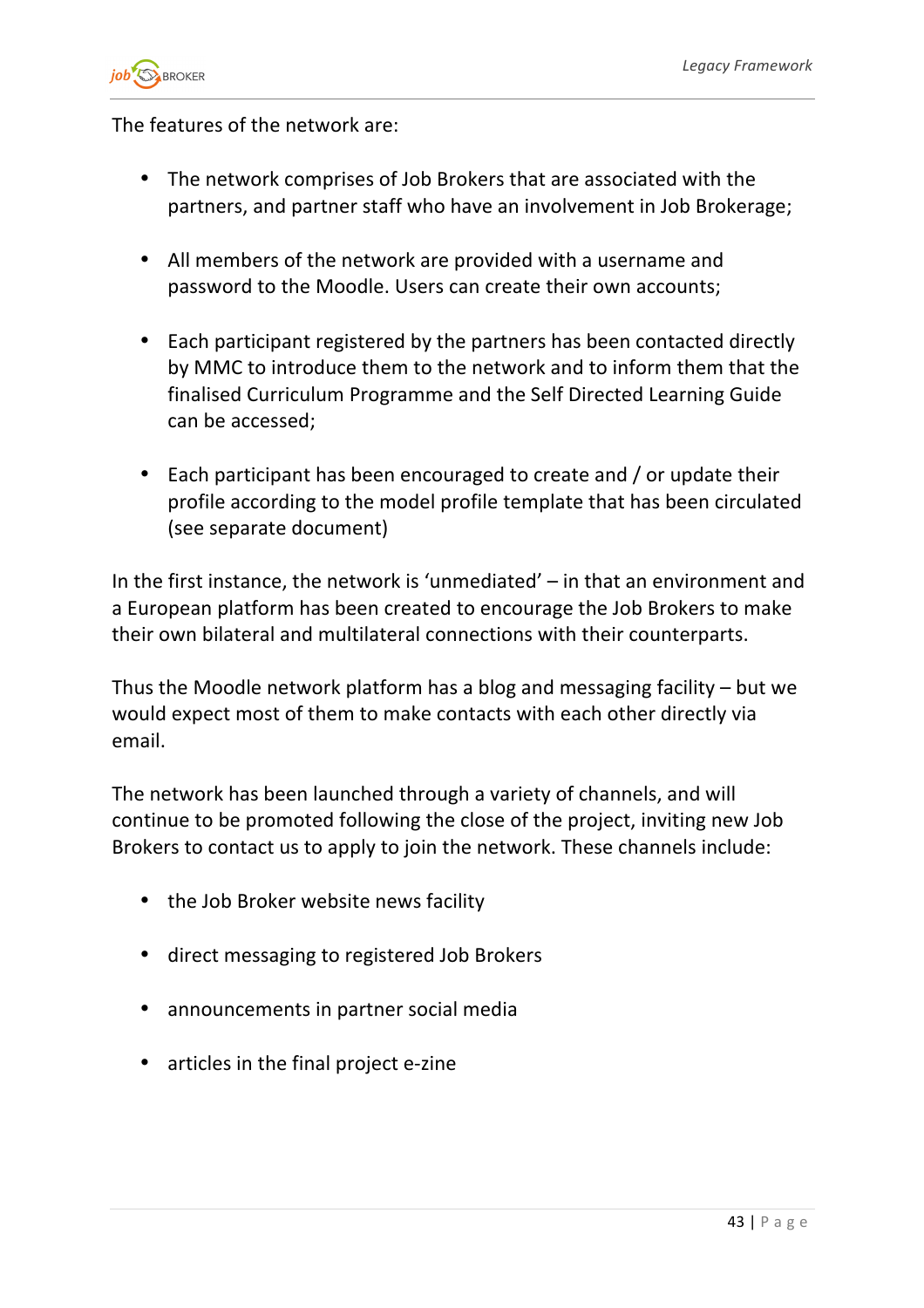

Finally, the informal network has been set up as an exploratory environment to provide a first, informal step towards the creation of a 'network legacy'  $-$  a subsequent and more formal approach to transnational networking amongst Job Broker practitioners and their organisations, such as through a certification quality seal and / or a European association (see section 5 below). By building on the links developed with EURES and using the partners current experience in mobilities) the informal network can provide a 'bottom up' ecology from which an infrastructure can be formalised that supports and foster mobilities across Europe both for Job Brokers wishing to work in other partner states but also eventually to encourage the mobility of the job seekers they support.

Such a more formal step could only happen with new projects and developments after the current project as there are no resources within the current proiect to do this in this. The creation of a formal Network or Association of qualified, competent Job Brokers across the partner countries and the rest of the EU will require the establishment of a formal certification programme, as outlined in the previous section.

Ultimately, with the adoption of a formal certification framework through ISO and ECTS, we can consider formalising the informal network into an Association, where Job Brokers that have obtained the formal certification as part of the Quality Seal. The 'animation' of the informal network will provide a group of European Job Brokers (65 are registered as at 10 June 2018) who have complied with the Competency Standards and undertaken the Curriculum Programme either directly as part of the Pilot Training or as a result of the 'cascading' down of the methodologies and core competencies produced by this programme.

Fortunately, many of the partners will be working together  $-$  with the addition of new partners from Sweden, Spain and Greece, through the framework of a new two-year Erasmus+ Key Action 3 Programme: 'Certification and Qualification for Europe's Job Brokers'. Developed in response to Call for Proposals EACEA 27/2017 KA3  $-$  Joint Qualifications in Vocational Education and Training, this new project provides a work programme through which the informal network will be underpinned through the opportunity to become pathfinders in a new professional certification programme.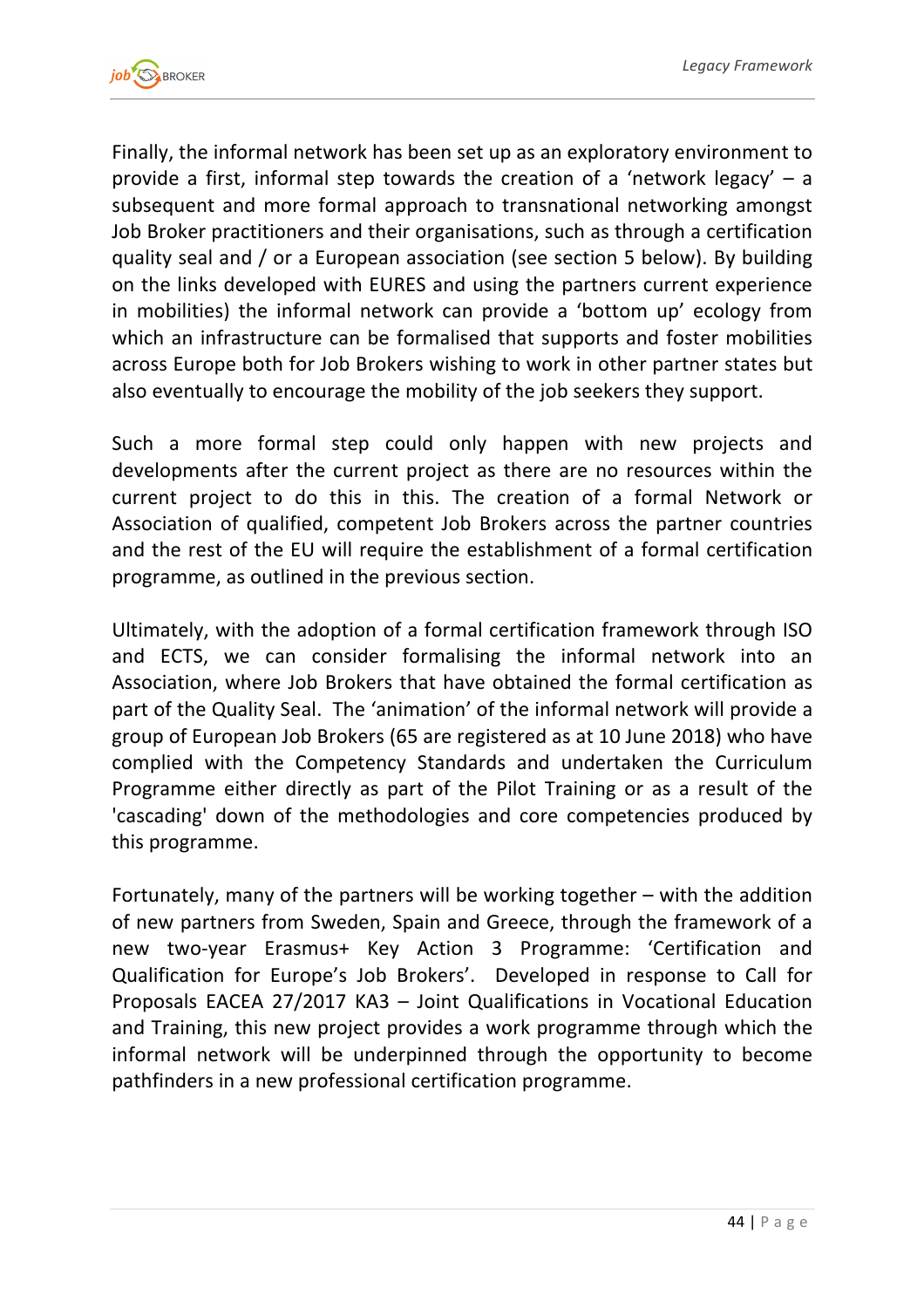

#### **5. DEVELOPMENT OF A EUROPEAN QUALITY SEAL AND CERTIFICATION**

One of the main strengths of the Curriculum Programme in particular as evidenced through the feedback from pilots is that it is a work-based, flexible and peer review-led action learning programme, enabling current practicing professional Job Brokers to network, share skills and review one another's practice, supported by structured learning and exercises.

Thus at the present time, each of the partners can continue to offer the current Job Broker programme, and issue a Certificate of Completion from their institutions to candidates who participate in or complete the Job Broker Curriculum Programme as an informal accreditation. This is also the case for other institutions that are able to offer CPD and VET provision to Job Brokers and who access the OER materials through the Job Broker website, the Erasmus+ results portal or other avenues such as partner websites.

This in itself can have some value, dependent in part on the credentials of the training organisation hosting and implementing the programme, as in some cases it can be used as evidence to demonstrate currency and annual commitment to participation in a certain number of hours of professional development (which can be a requirement of some professional institutes). Certificates of attendance or participation issued in this way can also be incorporated as supporting evidence and supplementary documentation for Europass CVs and as evidence towards portfolios towards learning outcomes in more formal certification programmes which allow non-formal learning and the validation of prior learning. However, this is not formally assessed, validated or certificated and is not subject to any external formal assessment standard or quality assurance.

Many of those pursuing the pilot programme articulated that they would welcome some form of externally- validated professional accreditation or certification. It is a widely shared belief that, while the Curriculum Programme and the Self-Directed Learning Guide are valuable learning resources, it will require a professional certification for the occupational role of Job Broker to support its full adaptation. It is also the case that a professional certification would assist the building of a professional association, which is discussed in the next section.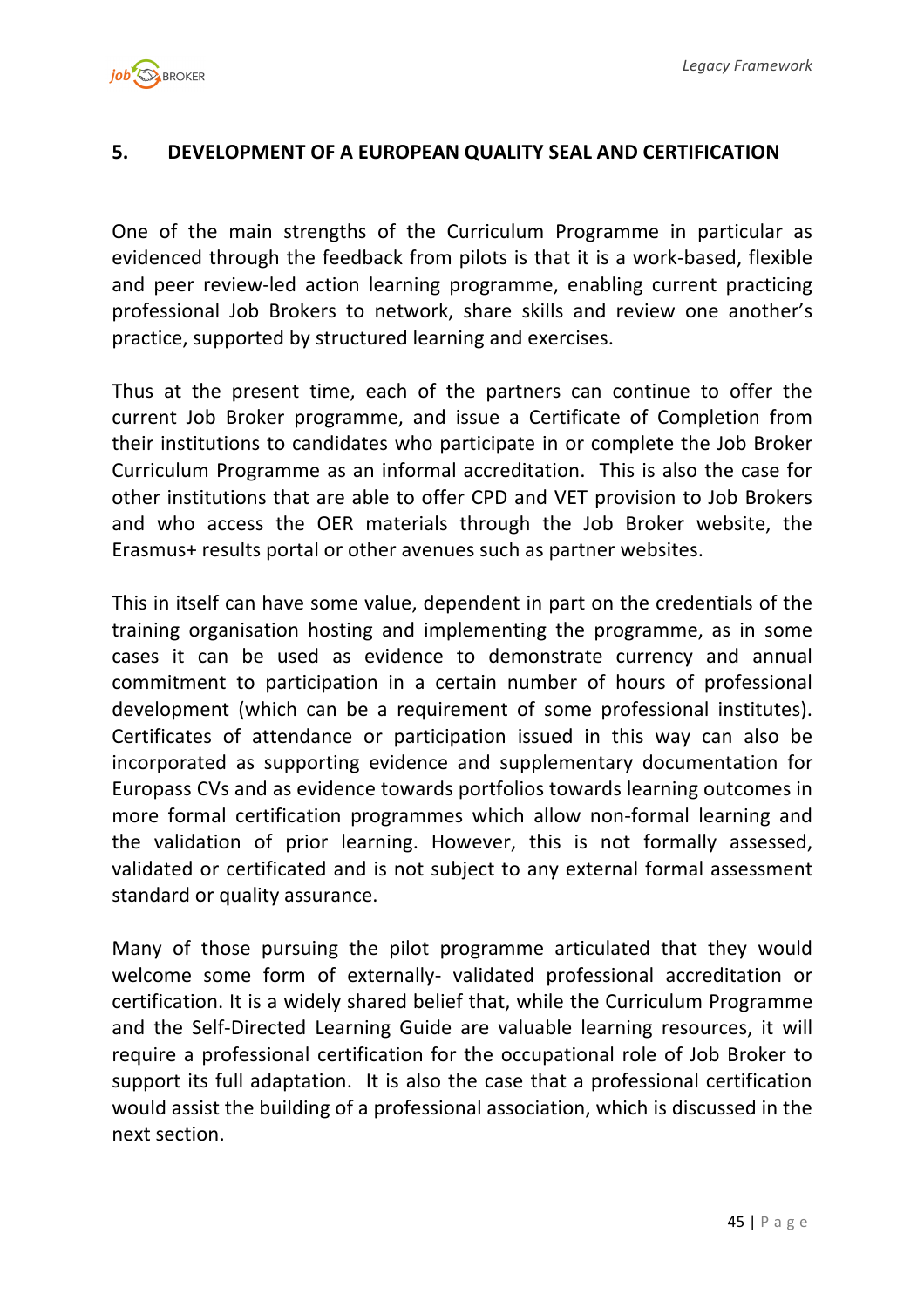

Although they are not mutually exclusive, it needs to be recognised that there is a 'pay off' between the flexibility and currency offered by an action learning set of professionals working together through peer review, and a professional certification. In particular, the latter requires some form of externally assessed and verified assessment as well as being developed and taught through a more formally structured learning CPD programme. As identified in IO5, this would require (depending upon the precise route chosen) a formal examination, or the presentation of material for assessment by an external assessor against agreed standards, and this would requires an awarding or accrediting body to formally adopt a relevant qualification framework.

This was foreseen in the design of the Job Broker project design and most of these issues are addressed by IO5. This sets out the road map for the future certification of the Job Broker qualification at the European level in order to establish a comprehensive Certification Scheme - for instance a 'European Professional Certificate for Job Brokers'

In order to achieve this, a number of partners have worked together to attract further investment from the Erasmus+ programme to formally set up certification schemes that will be offered through both of these routes. This consists of two primary elements at EQF Level 6:

- *ISO/IEC 17024:2012 Conformity assessment General requirements for bodies operating certification of persons*). This is established through a comprehensive specification of assessment standards to be met by candidates, together with a detailed scheme specification for operation. In order to establish this, the Job Broker partners that are taking forward the certification at the European level will be required to finance the fees to the relevant ISO authority in relation to the qualification establishment procedure. Alternatively, a further project investment will see an ISO accreditation agency acting as a partner to establish the European certification
- *The European Credit Transfer System (ECTS)* –for a University-based professional Diploma as CPD providers of VET provision at levels 5 to 8 of the EQF are encouraged to consider ECTS by the EC, integrating workbased learning and assessment for professions (EHEA, 2015). The University of Iceland is committed to working with VMST and other partners to adopt an ECTS-based certification for Job Brokers.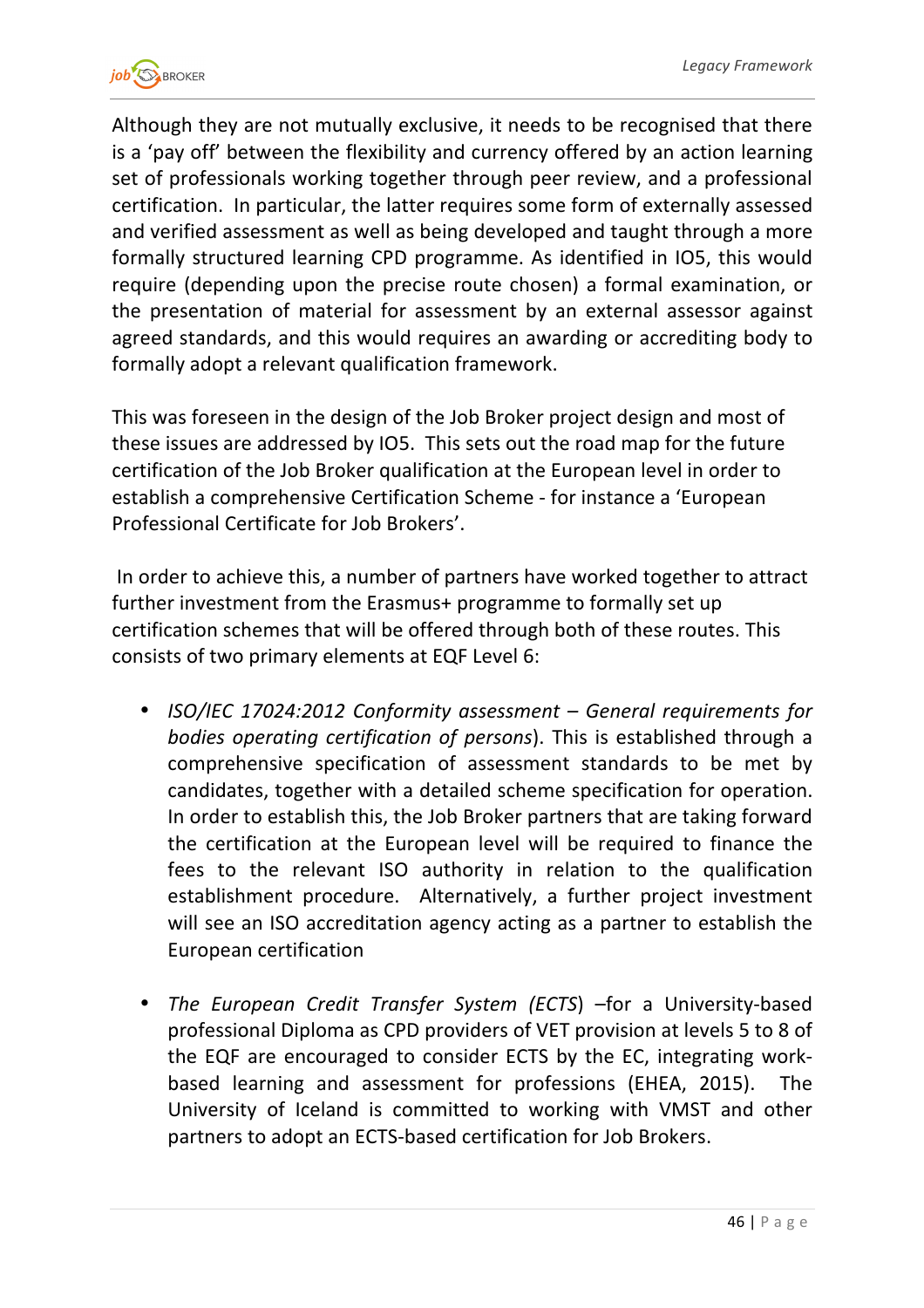

In response to the Erasmus+ Programme  $-$  Call for Proposals EACEA 27/2017 KA3 – Joint Qualifications in Vocational Education and Training, a new two year project  $-$  Certification and Qualification of Europe's Job Brokers (CQJB) reference number 597841-EPP-1-2018-1-EL-EPPKA3-VET-JQ has been approved to start on  $1<sup>st</sup>$  October 2018. This includes most of the current partners, and is joined by a national technical university institution, Folkuniversitetet from Sweden as well as a ISO certification agency, ACTA from Greece, along with the Chamber of Commerce and Industry from Zaragoza in Spain to design, specify, validate and adopt a new European Professional Certificate of Practice for Europe's Job Brokers, accredited across the two above pathways.

With the adoption and recognition of this professional accreditation, consideration will be given in the new project to the development of a new certification system for Job Brokers linked to progressing the current informal network to a stronger, more formal association or agency. This could be called for instance 'Quality Seal Certified Job Broker'. Since the success of the new certification system will strongly depend on its social acceptance on local, regional and national training markets, marketing efforts of national certification agencies would be crucial. To facilitate the market entry one strategy could be to find powerful stakeholders (e.g. ministry, PES, chamber of commerce etc.) who are interested in supporting the practical use of the training and certification and are willing to promote the certification system.

In order to establish this quality seal and formal framework, the CQJB project will have a number of steps to take, including:

- Establishment of a European umbrella organisation or Association (e.g. in form of a European cooperative society or an EEIG)
- Development of a legal framework that defines rules, rights and obligations of all parties
- Development of ready to use training curriculum as well as examination procedures
- Licensing of national certification agencies
- Marketing on local, regional and national level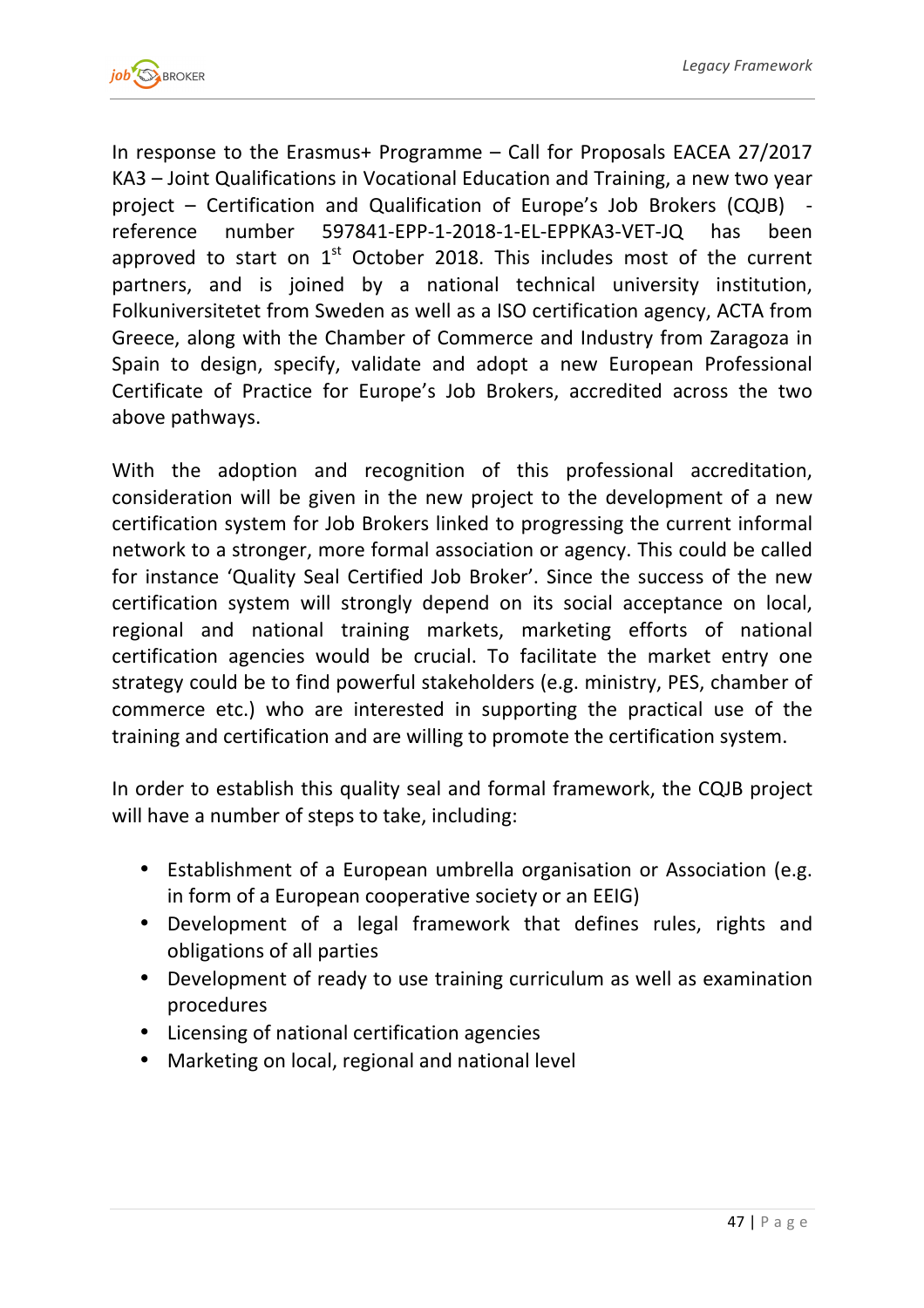

Alongside the accreditation and certification pathway set out for ECTS and ISO 17024 it is also possible to develop a new certification governance system for a 'European Professional Certificate for Job Brokers'. One model that a number of the partners are committed to exploring can be illustrated thus:

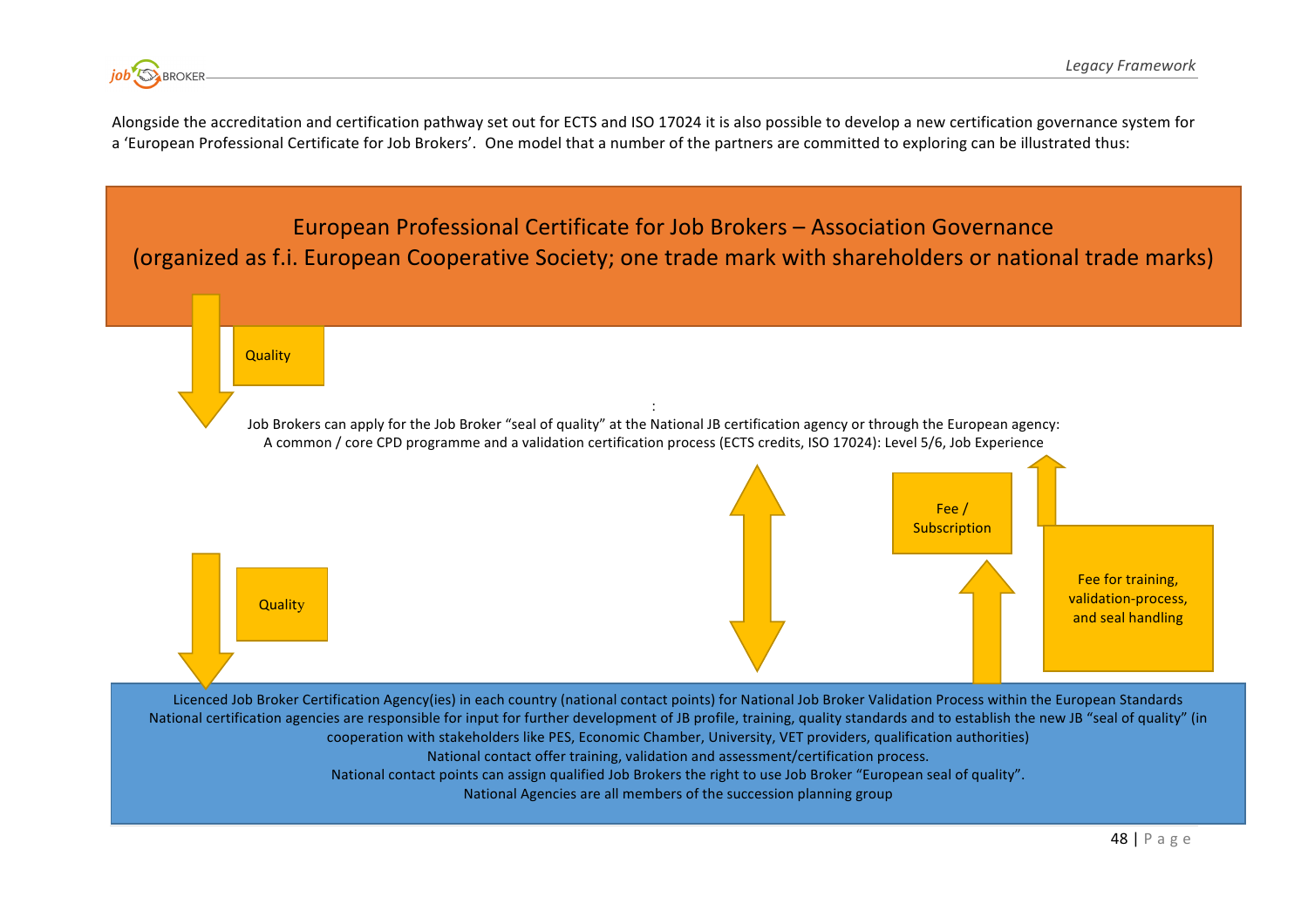

The starting point for the governance of a new transnational/European certification system would be the establishment of some form of umbrella 'entity' or organisation. This system would consist of one European umbrella organisation, or Association, and national contact points that would work as certification agencies. Such an Association would be responsible for (further) development of the training curriculum, development of examination standards and procedures, specifically in relation to the external certification requirements. National contact points would be responsible to conduct training and examinations according to standards set out by the Association.

This would for instance be responsible for decisions concerning the further development of the training, defining training and examination standards and procedures, quality assurance, further development of contents (JB profile, JB curriculum) and also outreach work to potential new members of the agency. It could take the form of an informal cooperation under the aegis of management of one of its members, or it could for instance be organised more formally, in form of a European Cooperative Society or a European Economic interest Grouping (EEIG). A European Cooperative Society (SCE), for instance, is an optional legal form of a cooperative. It aims to facilitate cooperatives' cross-border and trans-national activities. The members of an SCE cannot all be based in one country. The SCE is required to unite residents from more than one EU country and requires a minimum capital of 30.000 Euro. In terms of an EEIG, two members of the Job Broker partnership are members of Metropolisnet, a long-standing EEIG whose office is based at that of gsub.

The counterpart to the European umbrella agency or Association would be national certification agencies that are licensed as such by the umbrella organisation. For a European wide job broker certificate it would be necessary to have at least one licensed national certification agency in all member countries. These national certification agencies would be responsible to conduct trainings and examinations according to standards set out by the umbrella organisation. In addition they would be responsible to implement quality assurance measures and feed the umbrella organisation with feedback on the further development of the curriculum. Further the national certification agencies would be responsible for marketing activities on national level which would be a crucial role since the necessary social acceptance of the certification system needs to be created before a practical use of the training and certification system can be realistic.

In order to reach the necessary social acceptance of the training it could be helpful to find powerful stakeholders that could facilitate the market entry. In addition, the national certification agencies would also be responsible to assign qualified Job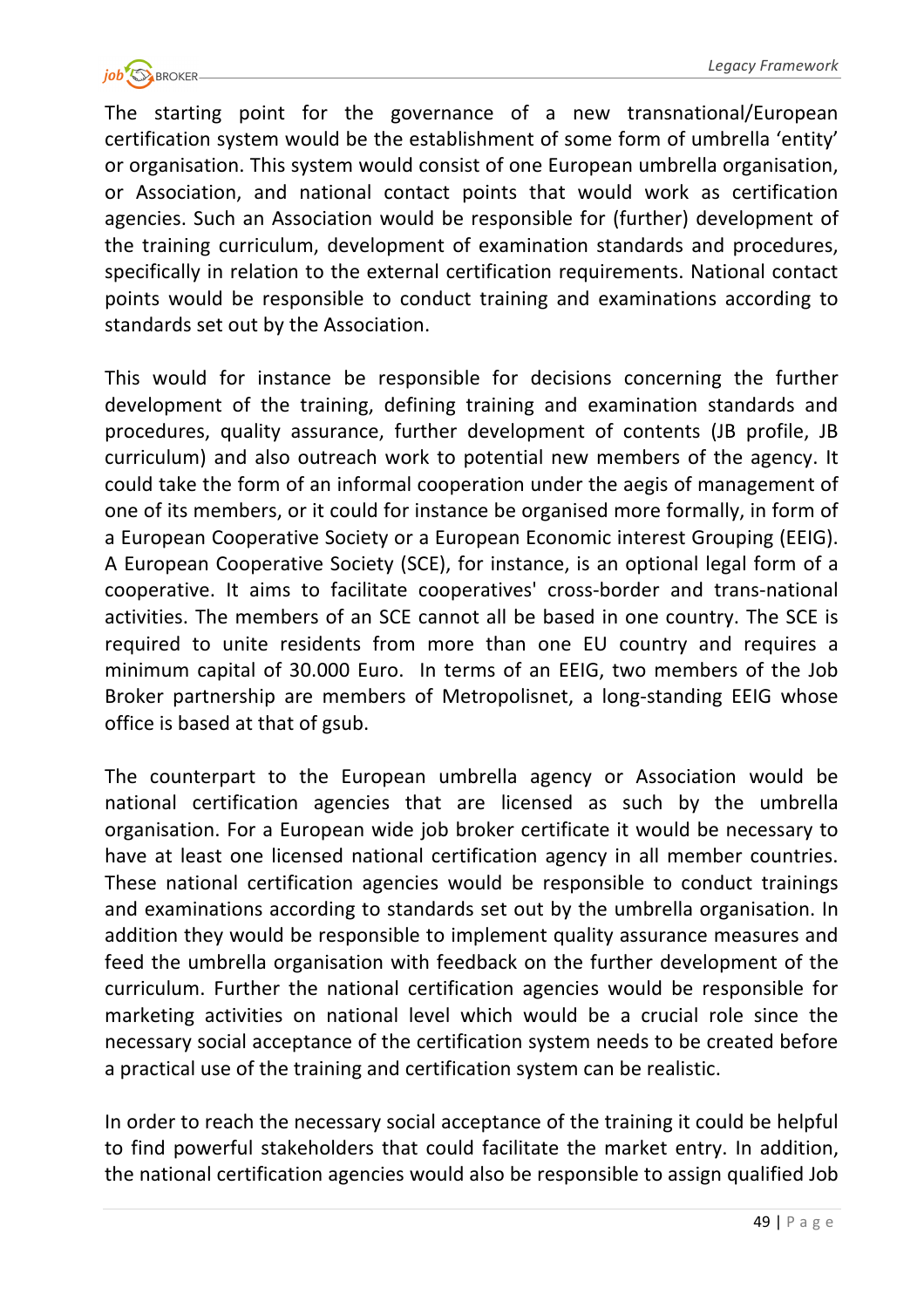

Brokers the right to use the 'Job Broker quality seal'. National Job Brokers can apply for the 'Job Broker quality seal' at their respective national certification agency. To obtain the quality seal they must go through a training and validation/examination process that leads to certification against a fee.

To introduce a new certification system would give those partners that are committed to seeking investment a considerable amount of room of manoeuvre concerning contents, quality standards etc. National certification agencies would have to put much effort into marketing activities in order to reach a level of social acceptance of the quality seal in order to have a marketable certification offer. One possibility would also be to find powerful stakeholders that help to reach the necessary level of social acceptance (e.g. PES, Economic Chamber, University, VET providers, ministries of education, work, employment etc).

Although the current Job Broker project already developed Job Broker profile and a curriculum with defined learning outcomes the introduction of a new certification system would involve substantial development resources (e.g. the elaboration of validation/examination procedures). The design of contractual relations between umbrella organisation and national certification agencies may need external legal advice which could involve substantial financial costs.

However, before realisation of this option a range of issues will need to be addressed through further investment and more detailed business planning, including: 

- One European trademark 'Job Broker seal of quality' or a series of national trademarks?
- The licensing of a national certification agency may involve the payment of a small fee to the umbrella organisation or will require alternative means by which the activities of the umbrella organisation be financed.
- In the event of a set training programme to achieve the seal, it needs to be determined as to whether there would be a single common entry programme, or if programmes should exists at different levels (beginner, intermediate, expert/proficient).
- There is an option that set training be obligatory in order to achieve the seal. Alternatively, it may be possible to go through a validation and examination process without prior training.